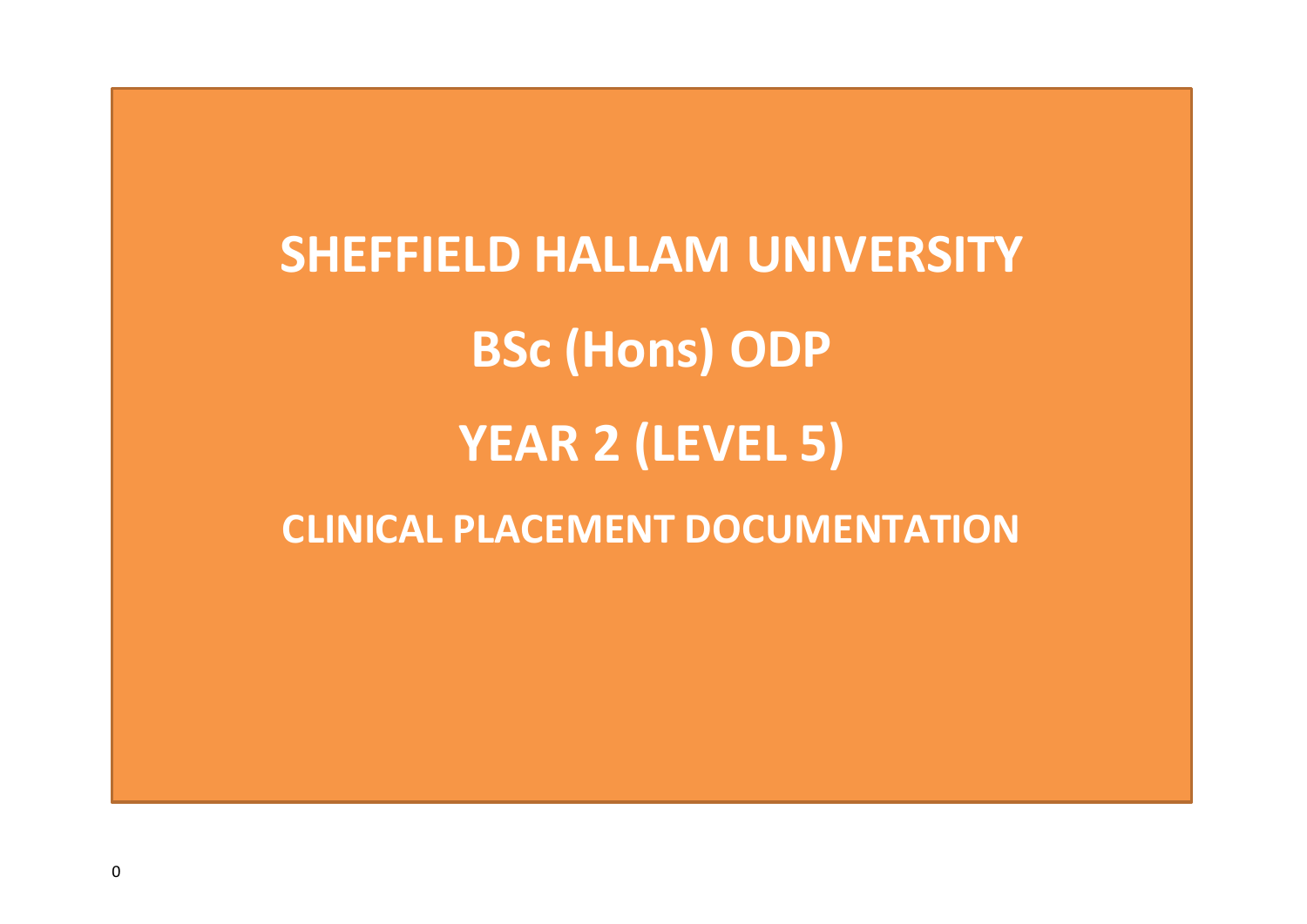### **CONTENTS**

| <b>PAGE</b>      | <b>CONTENT</b>                                            |
|------------------|-----------------------------------------------------------|
| $\overline{2}$   | Introduction to Clinical Documentation.                   |
| $\sqrt{3}$       | <b>Module Descriptor</b>                                  |
| $\overline{5}$   | How do you progress?                                      |
| 6                | Absence reporting                                         |
| $\overline{7}$   | <b>ODT Team Contacts</b>                                  |
| $\boldsymbol{9}$ | <b>CPC Contacts</b>                                       |
| 11               | Year 2 Clinical Competencies (continuation of assessment) |
| $\overline{39}$  | Year 2 Anaesthetic Assessment                             |
| 41               | Year 2 Surgical Assessment                                |
| $\overline{43}$  | <b>Year 2 PACU Assessment</b>                             |
| 45               | Practice Educators signature sheet                        |
| 46               | Peer Enhanced e-Placement (PEEP)                          |
| 55               | <b>Progression Statement</b>                              |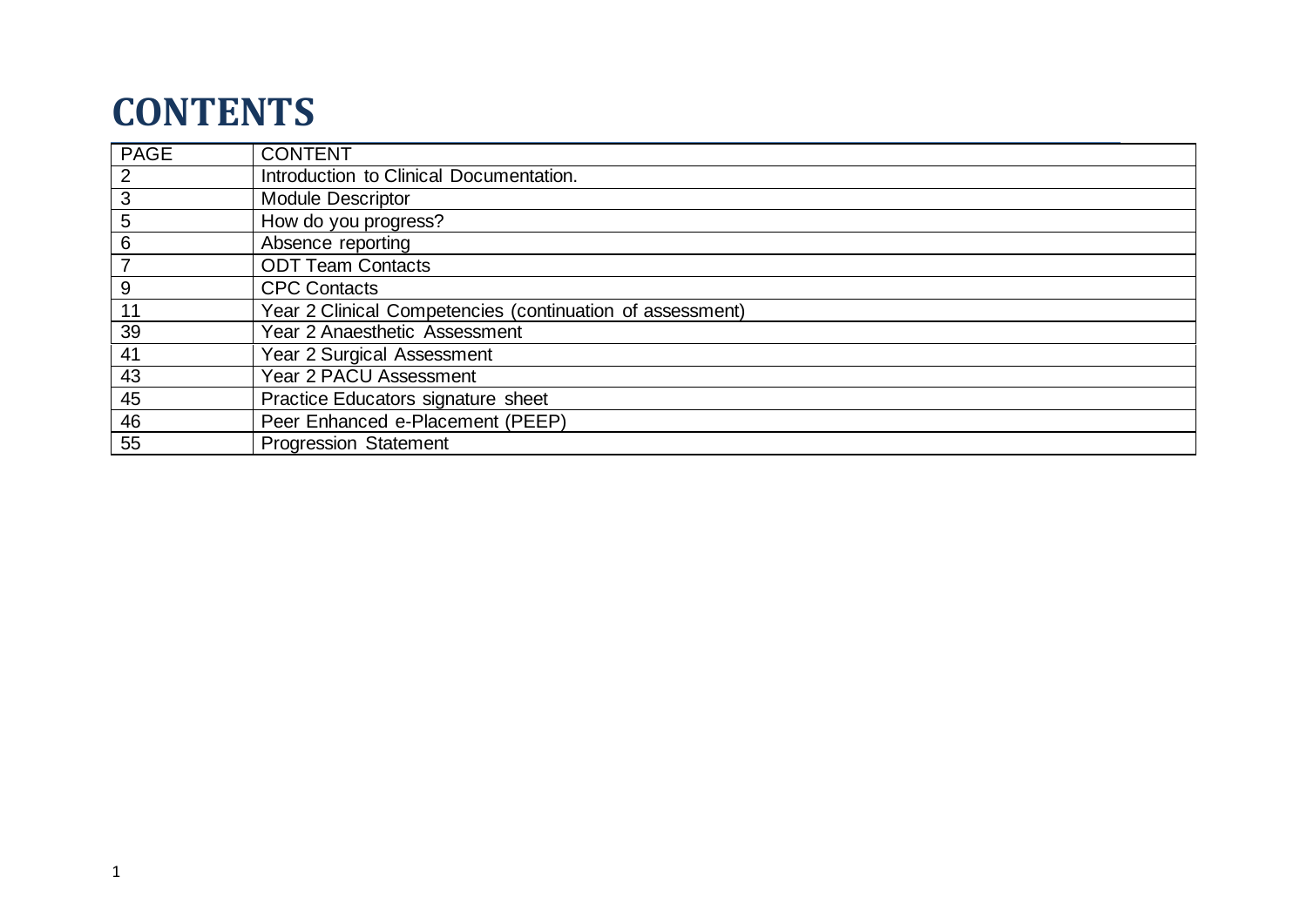# **INTRODUCTION TO CLINICAL DOCUMENTATION**

This document covers the required clinical competencies for our second year ODP students on placement and is part of the **ODP Developing Clinical Practice** module within our curriculum at Sheffield Hallam University. Students must complete all sections and act professionally at all times to be able to complete year 2 of our programme. The documentation is there to support both the student and the Practice Educator, and clearly states the requirements within each section of the paperwork. Sheffield Hallam University has a website for continual professional support which addresses all aspects of the student learning on clinical placement. This site is also available to Practice educators.

#### <https://www3.shu.ac.uk/HWB/placements/OperatingDepartmentPractitioners/>

Further support is accessible via the named Visiting Lecturer/Academic Advisor for each placement site can be found on page 7 & 8 of this document.

By the end of this year the student will be able to meet the following statements:

#### **Anaesthetics**

"At Level 5 it is expected that students will experience increasing complexity in the cases they are exposed to, and that they should be developing their ability to plan care for patients undergoing procedures. Students should be working towards independently managing the anaesthetic environment; requiring more indirect supervision and support. They should consistently demonstrate safe and effective practice, seeking support appropriately and demonstrating a patient focus" (CODP, 2018, page 26).

#### **Surgery**

"At Level 5 it is expected that students will experience increasing complexity in the cases they are exposed to, and that they should be developing their ability to plan and deliver care for patients undergoing diverse procedures. Students should be working towards independently managing the surgical environment; requiring more indirect supervision and support. They should consistently demonstrate safe and effective practice, seeking support appropriately and demonstrating a patient focus" (CODP, 2018, page 29).

#### **PACU**

"At Level 5 it is expected that students will experience increasing complexity in the care of patients in the post anaesthetic case setting, and that they should be 32 developing their ability to plan and deliver care for patients undergoing diverse procedures using a range of systematic assessment tools. Students should be working towards independently managing patient care, including appropriate prescribed drug administration and monitoring; requiring increasingly indirect supervision and support. They should consistently demonstrate safe and effective practice, seeking support appropriately and demonstrating a patient focus" (CODP, 2018, page 31).

College of Operating Department Practitioners (2018), *Bachelor of Science (Hons) in Operating Department Practice; Curriculum Document*. London: CODP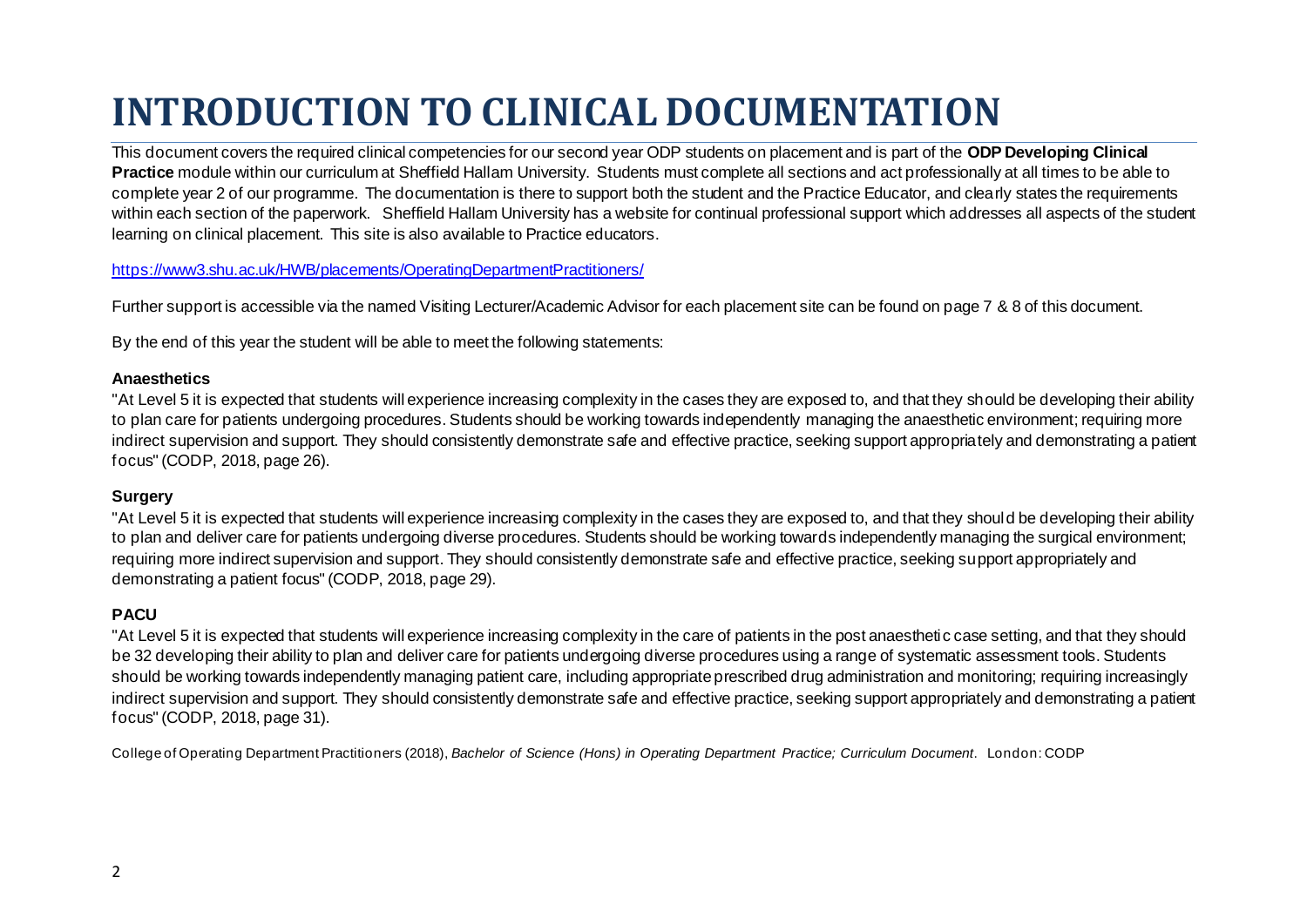#### **MODULE DESCRIPTOR**

| <b>TITLE</b>              | <b>ODP Developing Clinical Practice</b> | TOTAL NUMBER OF NOTIONAL STUDY HOURS FOR THIS MODULE   200 |     |
|---------------------------|-----------------------------------------|------------------------------------------------------------|-----|
| <b>MODULE CODE</b>        |                                         | Based on 10 notional study hours per credit                |     |
| <b>LEVEL</b>              |                                         | TOTAL NUMBER OF SCHEDULED LEARNING AND TEACHING            | -20 |
| <b>CREDITS</b>            | 20                                      | <b>ACTIVITIES</b>                                          |     |
| <b>ECTS CREDITS VALUE</b> | 10                                      | TOTAL NUMBER OF INDEPENDENTLEARNING HOURS                  | 180 |
| <b>FACULTY</b>            | Health & Wellbeing                      | Including time allowed for assessment activities           |     |
| <b>DEPARTMENT</b>         | Allied Health Professions               | TYPICAL NUMBER OF SCHEDULED LEARNING AND TEACHING          |     |
| <b>SUBJECT GROUP</b>      | <b>Operating Department Practice</b>    | <b>ACTIVITIES PER WEEK</b>                                 |     |

#### **LEARNING OUTCOMES**

By engaging successfully with this module, a student will be able to

| LO Ref | Learning Outcome                                                                                                                                                                                                    |
|--------|---------------------------------------------------------------------------------------------------------------------------------------------------------------------------------------------------------------------|
|        | Apply underpinning knowledge to clinically reason and deliver safe, appropriate interventions within your scope of practice related to<br>anaesthesia and surgical practice.                                        |
|        |                                                                                                                                                                                                                     |
|        | Demonstrate ability to take increasing responsibility for the wellbeing of staff and patients as you safely and effectively manage patient<br>caseloads.                                                            |
|        | Demonstrate professional behaviours as you develop and sustain appropriate contributions to MDT working. Ensure you demonstrate<br>appropriate health care values and adherence to placement policy and procedures. |
|        | Reflect on feedback and learning experiences demonstrating your own professional development.                                                                                                                       |

#### **MODULE SUMMARY (including indicative content)**

**The module is aims** to provide you with the opportunity to develop and enhance your knowledge and skills within the clinical environment, increasing your autonomy as you begin to manage lists of patients.

Indicative content cover includes:

- Further development of a range of Communication skills<br>• Flectronic patient records
- Electronic patient records
- Anaesthetics
- Surgery
- Recovery
- Range of specialities inclusive of Paediatrics.
- E-portfolio development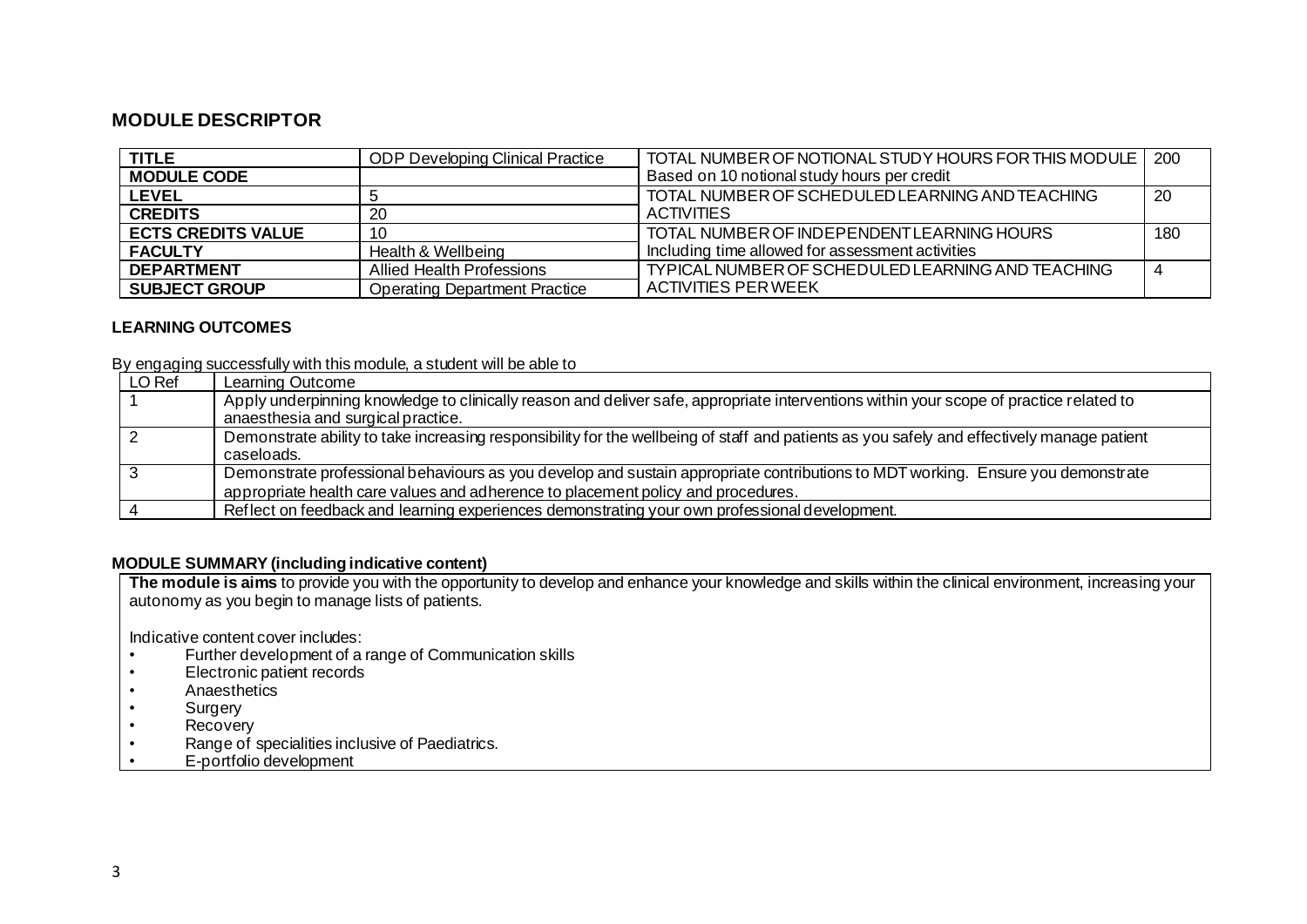#### **LEARNING, TEACHING AND ASSESSMENT SUMMARY**

You will be supported in your learning, to achieve the above outcomes, in the following ways:

#### **Support for learning:**

- Preparation for placement via face to face seminars, practical's, simulation activities.
- You will attend 3 placements within this module. Each placement learning experience will be different according to the practice area but all placements should allow you opportunities to engage in practice and demonstrate your capability and competence in the areas to be assessed. Your practice educator will guide and support you in gaining appropriate experience.
- These opportunities will be used to assess your knowledge and understanding and skill development, with an emphasis on ensuri ng that theory is integrated with and applied to practice. Placement learning will be an essential part of developing an understanding of your role and that of the wider health care team and the needs of the patient/service user.

You will receive feedback on your performance in 2 ways:

#### **Formative feedback**

● Formative feedback will be provided by your placement educators and through your halfway review process. You will also be encouraged to seek feedback from s ervice users, colleagues and peers to support your self-development.

#### **Summative assessment & feedback**

- **Task 1-3:** Your learning on placement will be monitored and assessed via Clinical Placement Documentation.
- **Task 4:** A professional development e-portfolio throughout placement will enable you to reflect, self-assess and develop action plans thus exploring your own p ractice and the practice of others.
- You will reflect upon the development of your skills during clinical placement and develop an action plan to inform your lear ning objectives for your next placement learning.

**All tasks in this module must be passed.**

#### **ASSESSMENT INFORMATION**

| Task<br>No. | LO Ref  | <b>Assessment Task Description</b><br>(e.g. essay, artwork, journal etc) | <b>Assessment Task Type</b><br><b>Coursework (CW)</b><br><b>Written Exam EX)</b><br>Practical (PR) | <b>Word Count or Exam</b><br><b>Duration</b> | Task Weighting % |
|-------------|---------|--------------------------------------------------------------------------|----------------------------------------------------------------------------------------------------|----------------------------------------------|------------------|
|             | $1 - 3$ | Placement                                                                | <b>PR</b>                                                                                          | <b>Clinical Hours</b>                        | P/F              |
|             |         | Written reflection                                                       | <b>CW</b>                                                                                          | 1500 words                                   | 100%             |

#### **LEARNING RESOURCES FOR THIS MODULE**

#### **This is an indicative reading list and will be updated annually**

Resources include the clinical environment itself. Blackboard, Resource Lists online, learning centre resources and the clinical skills suite.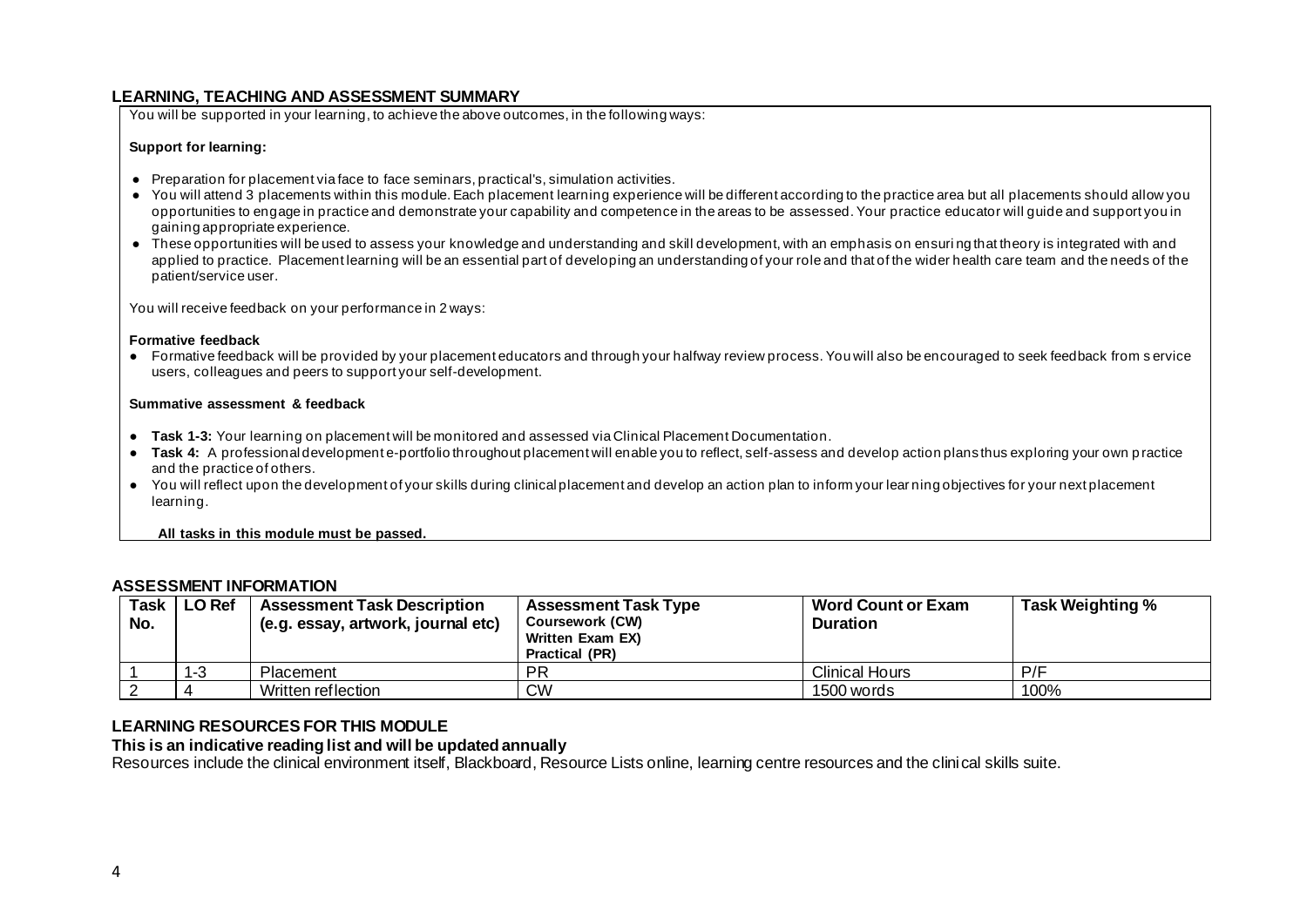## **HOW YOU PROGRESS THROUGH YEAR2 CLINICALLY**

| Week<br>No. | Date                 |               | Year <sub>2</sub>       |
|-------------|----------------------|---------------|-------------------------|
| 9           | 20/09/21             | Notes         |                         |
| 10          | 27/09/21             |               |                         |
| 11          | 04/10/21             |               |                         |
| 12          | 11/10/21             |               | University              |
| 13          | 18/10/21             |               |                         |
| 14          | 25/10/21             |               |                         |
| 15          | 01/11/21             |               |                         |
| 16          | 08/11/21             | Friday in Uni | <b>Placement 30hrs</b>  |
| 17          | 15/11/21             |               |                         |
| 18          | 22/11/21             |               | Placement               |
| 19          | 29/11/21             |               | 37hrs/week              |
| 20          | 06/12/21             |               |                         |
| 21          | 13/12/21             |               |                         |
| 22          | 20/12/21             |               |                         |
| 23          | 27/12/21             |               |                         |
| 24          | 03/01/22             |               | University              |
| 25          | 10/01/22             |               |                         |
| 26          | 17/01/22             |               | <b>PEEP</b>             |
| 27          | 24/01/22             |               |                         |
| 28          | 31/01/22             |               |                         |
| 29          | 07/02/22             |               |                         |
| 30          | 14/02/22             |               | Placement<br>37hrs/week |
| 31<br>32    | 21/02/22             |               |                         |
| 33          | 28/02/22<br>07/03/22 |               |                         |
| 34          | 14/03/22             |               |                         |
| 35          | 21/03/22             |               |                         |
| 36          | 28/03/22             |               | University              |
| 37          | 04/04/22             |               |                         |
| 38          | 11/04/22             |               |                         |
| 39          | 18/04/22             |               |                         |
| 40          | 25/04/22             |               | University              |
| 41          | 02/05/22             |               |                         |
| 42          | 09/05/22             |               |                         |
| 43          | 16/05/22             |               | Placement               |
| 44          | 23/05/22             |               | 37hrs/week              |
| 45          | 30/05/22             |               |                         |
| 46          | 06/06/22             |               |                         |
| 47          | 13/06/22             |               | University              |
| 48          | 20/06/22             |               |                         |
| 49          | 27/06/22             |               |                         |
| 50          | 04/07/22             |               |                         |
| 51          | 11/07/22             |               | <b>Refer placement</b>  |
| 52          | 18/07/22             |               |                         |
| 53          | 25/07/22             |               |                         |

Year 2 is a continuation of assessment and covers Anaesthetics, Surgery and PACU. Upon successful completion of all clinical competencies including PEEP competencies you will be able to progress onto year 3.

You will be informed by your placement area the sequence you will follow through year 2. Whichever sequence you are completing it will not be the same sequence for all students within your placement, the reasoning for this is we cannot have every student completing PACU at the same time due to placement capacity.

Failure of clinical skills.

If you fail any aspect of placement you will have a second attempt after the transition week prior to the commencement of year 3. The refer period will be 6 weeks. If you fail the referral placement you will have failed overall and will be unable to progress the ODP programme.

You can only progress to year 3 clinical placements by completing year 2 of the programme.

Please note that you will not be granted extensions for clinical placements. If you miss a significant amount of time you must contact the Academic Advisor and student support, to plan your continuation on the programme.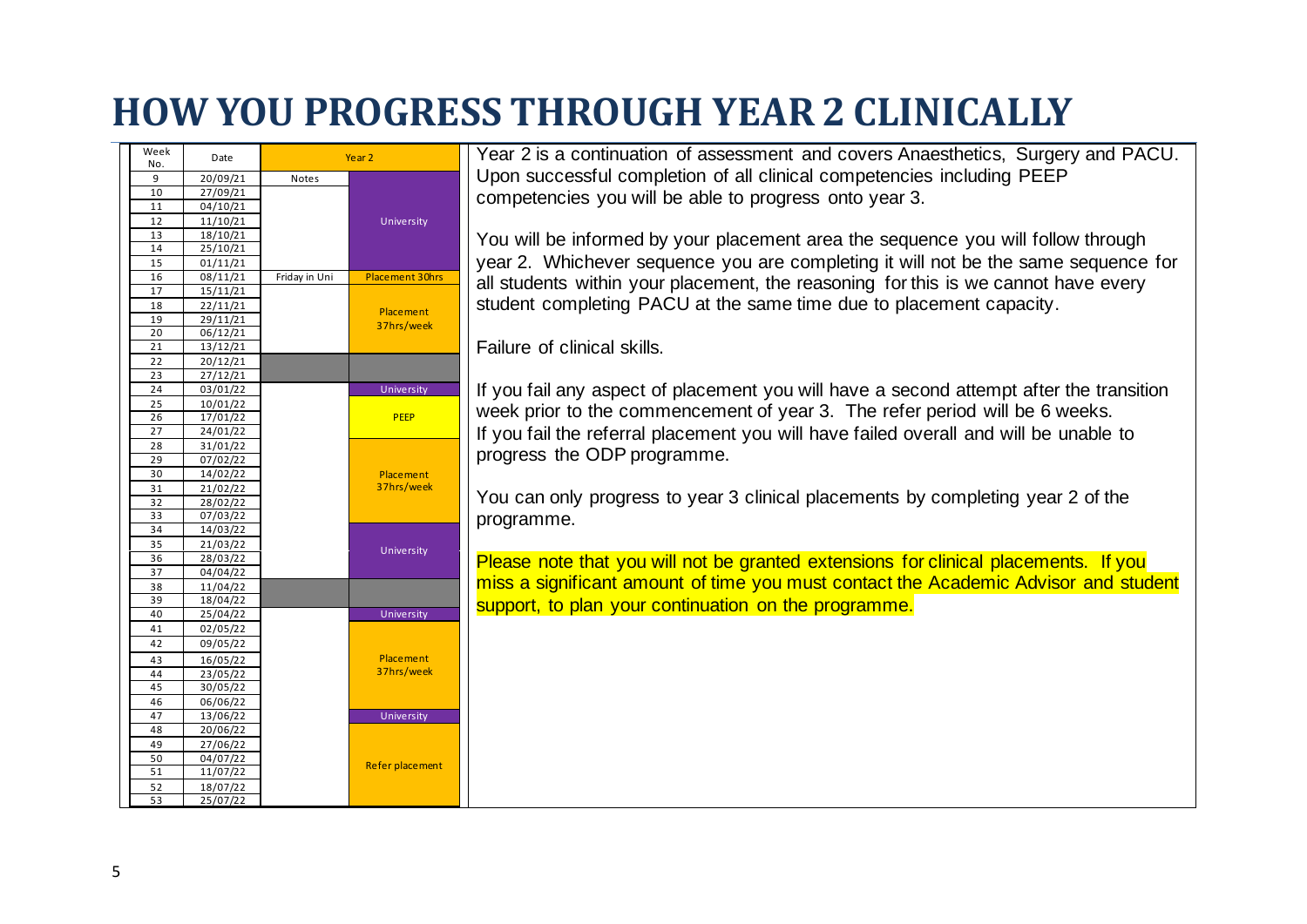## **ABSENCE REPORTING**

You must attend your allocated placement for the whole day/shift on all dates assigned to you by your placement provider.

Please report sickness absence as soon as possible when you know that you will be unable to attend your placement because of sickness.

Please note that you should report both 'Practice Placement Absence' and 'Taught Session Absence' by completing the [Student Absence Form](https://docs.google.com/forms/d/e/1FAIpQLSdzs7Q-2Vlm070GRz0akFpY-27U3Okg9kAkWqrWxi4SpdJ2XA/viewform) . If you are not currently logged in to Google Drive, clicking on the link will require you to log in using your email address as per the below example (username@my.shu.ac.uk). This will then take you to the Sheffield Hallam University login page where you would login using your single sign on Sheffield Hallam University login details. The HWB Student Absence Google Form will then open for your completion.



WE WILL CLOSELY MONITOR ATTENDANCE IN ACADEMIC AND CLINICAL PLACEMENT AS THIS IS A PROFESSIONAL REQUIREMENT. POOR ATTENDANCE IN PRACTICE CAN DIRECTLY AFFECT YOUR PROGRESS IN THE PRACTICE BASED LEARNING ENVIRONMENTS AND ON THE COURSE. IF YOU ARE GOING TO REQUIRE SIGNIFICANT TIME OUT OF PLACEMENT DUE TO SICKNESS YOU MUST TALK TO PLACEMENT PROVIDER, STUDENT SUPPORT OFFICERS AND YOUR ACADEMIC ADVISOR WHO WILL ADVISE AND SUPPORT YOU.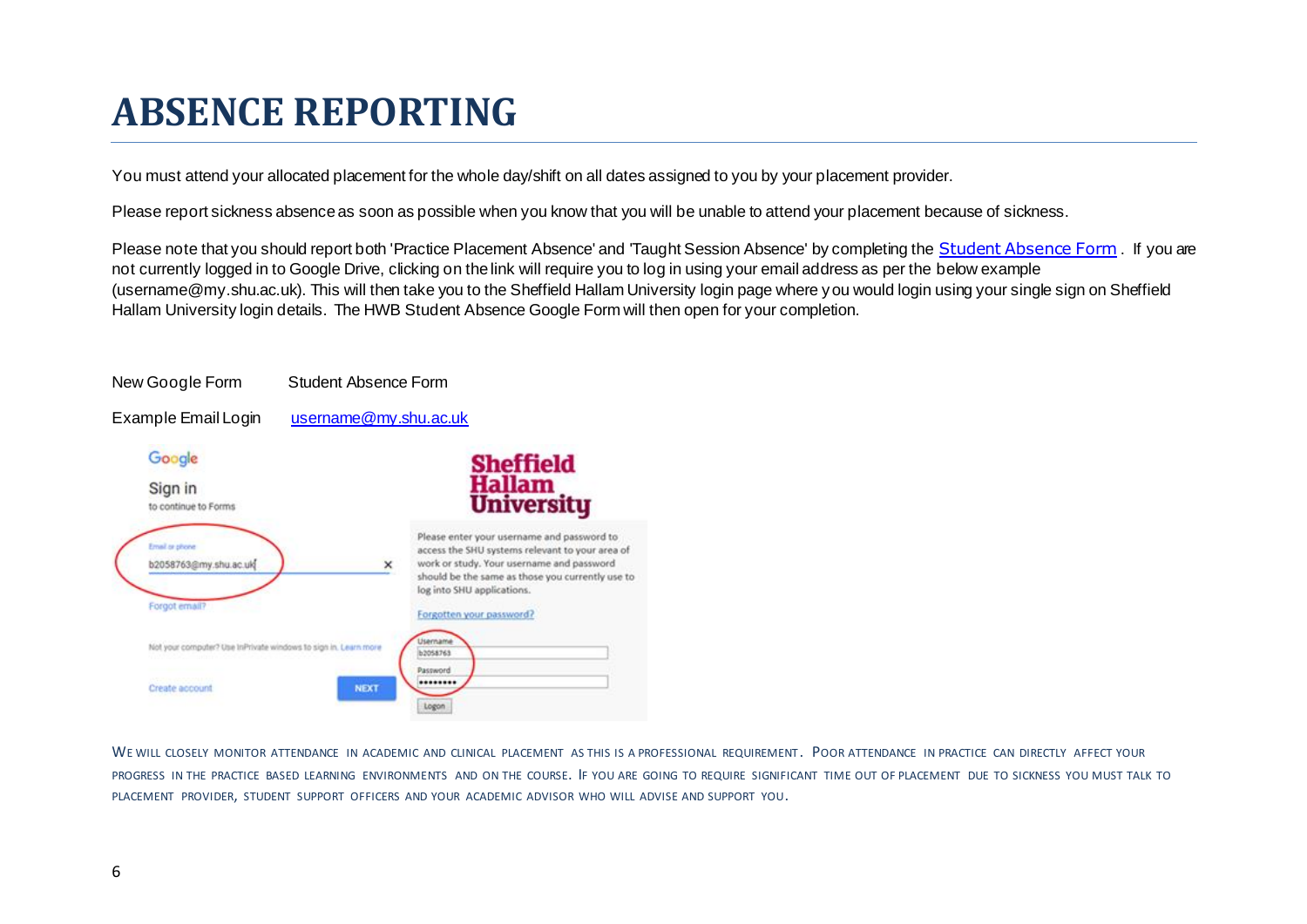## **ODP TEAM CONTACT INFORMATION**

| <b>Martin Reilly - Principal Lecturer/Professional Lead</b> | Victoria Cadman - Senior Lecturer/Course Lead     |
|-------------------------------------------------------------|---------------------------------------------------|
| Direct Line: 0114 225 5612                                  | Direct Line: 0114 225 5781                        |
| Mobile: 07919 696004                                        | Mobile: 07879 803338                              |
| Email: m.reilly@shu.ac.uk                                   | Email: v.cadman@shu.ac.uk                         |
| Academic advisor for Barnsley and Leeds                     |                                                   |
| <b>Frankie Milton - Senior Lecturer</b>                     | Jenny Ward Lecturer-Placement lead                |
| Direct Line: 0114 225 5431                                  | Direct Line: 0114 225 5686                        |
| Mobile: 07919 696056                                        | Mobile: 07385491129                               |
| Email: f.milton@shu.ac.uk                                   | Email: jw4120@exchange.shu.ac.uk                  |
| <b>Academic advisor for Nottingham</b>                      | <b>Academic Advisor for Sheffield</b>             |
| <b>Marie Stanton - Senior Lecturer - Year 1 tutor</b>       | Katie McCallum - Senior Lecturer-Assessment lead  |
| Direct Line: 0114 225 2412                                  | Direct Line: 0114 225 5673                        |
| Mobile: 07909873297                                         | Mobile: 07766774008                               |
| Email: m.stanton@shu.ac.uk                                  | Email: K.McCallum@shu.ac.uk                       |
| Academic Advisor for Chesterfield and Rotherham             | <b>Academic Advisor for Doncaster and Lincoln</b> |
|                                                             |                                                   |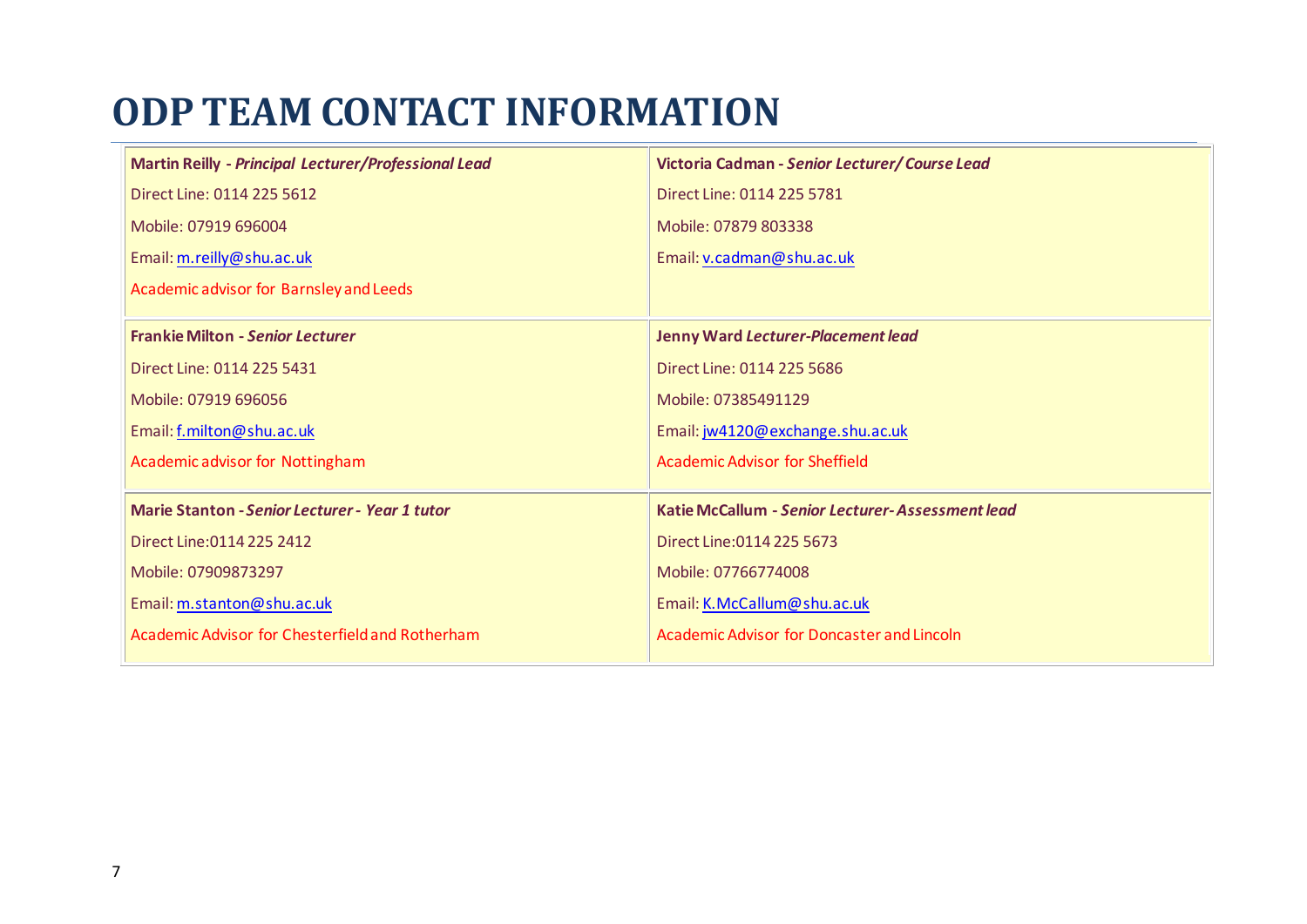| Nicola Murdock-Lecturer-Admissions lead |                                                           |
|-----------------------------------------|-----------------------------------------------------------|
| Direct line: 01142256572                |                                                           |
| Mobile 07867407224                      |                                                           |
| Email nm5487@exchange.shu.ac.uk         |                                                           |
| Academic Advisor for SCH and Mansfield  |                                                           |
|                                         | <b>Student Support Advisor</b>                            |
|                                         | To contact you must go through Hallam Help on 01142252222 |
| <b>Mel Hogan - Senior Administrator</b> | Email: hallamhelp@shu.ac.uk                               |
| Direct Line: 0114 225 5458              |                                                           |
| Email: m.hogan@shu.ac.uk                | Multi Faith advisor support                               |
|                                         | To contact you must email LSSS-MultifaithChaplaincy-      |
|                                         | mb@exchange.shu.ac.uk                                     |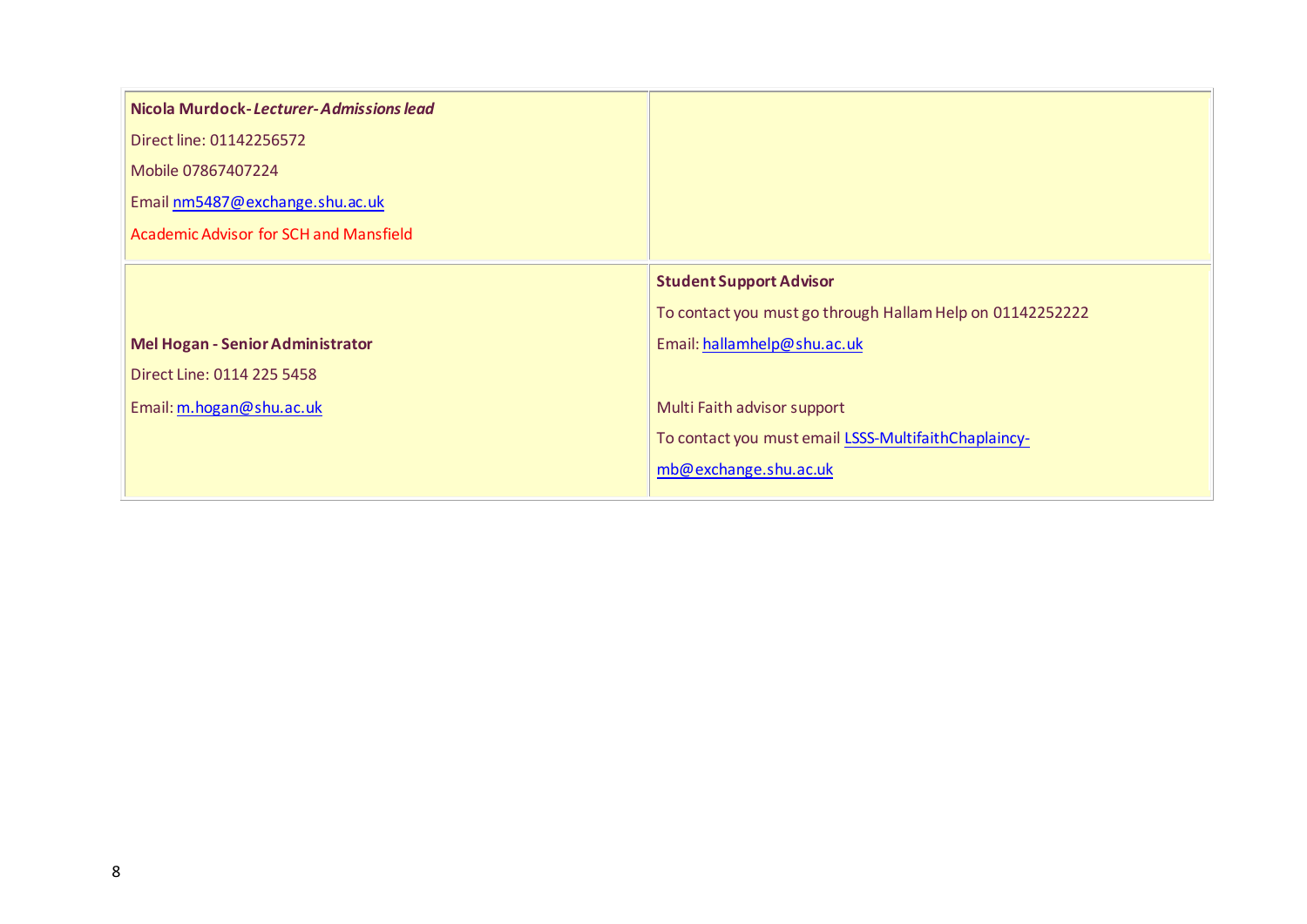#### **CPC Contact Information**

| <b>Sheffield Teaching Hospitals NGH/RHH</b> | Sheffield Children's Hospital                            |
|---------------------------------------------|----------------------------------------------------------|
| <b>Sinead Peckham/Noella Wood</b>           | <b>Chris Matthews</b>                                    |
| Sinead.peckham@nhs.net noella.wood@nhs.net  | christopher.matthews3@nhs.net                            |
| 0114 2715194 NGH                            | Direct Line 0114 2717793                                 |
| 0114 2713247 RHH                            |                                                          |
|                                             |                                                          |
| <b>Thornbury Hospital</b>                   | <b>Claremont Hospital</b>                                |
| <b>Matthew Armstead - Theatre CSM</b>       | <b>Jessica Wale</b>                                      |
| Matthew.armstead@bmihealthcare.co.uk        | Jessica. Wale@claremont-hospital.co.uk                   |
|                                             | Reception 01142630330 ask to be put through to theatres. |
| Theatre Coordinator 01142674532             |                                                          |
| <b>Rotherham Trust</b>                      | <b>Doncaster Trust</b>                                   |
| Direct line 01709 427100                    | <b>Linda Walker</b>                                      |
|                                             | linda.walker15@nhs.net                                   |
|                                             |                                                          |
|                                             | <b>Kirsty Stanley</b>                                    |
|                                             | Kirsty.stanley8@nhs.net                                  |
|                                             | direct line 01302644649                                  |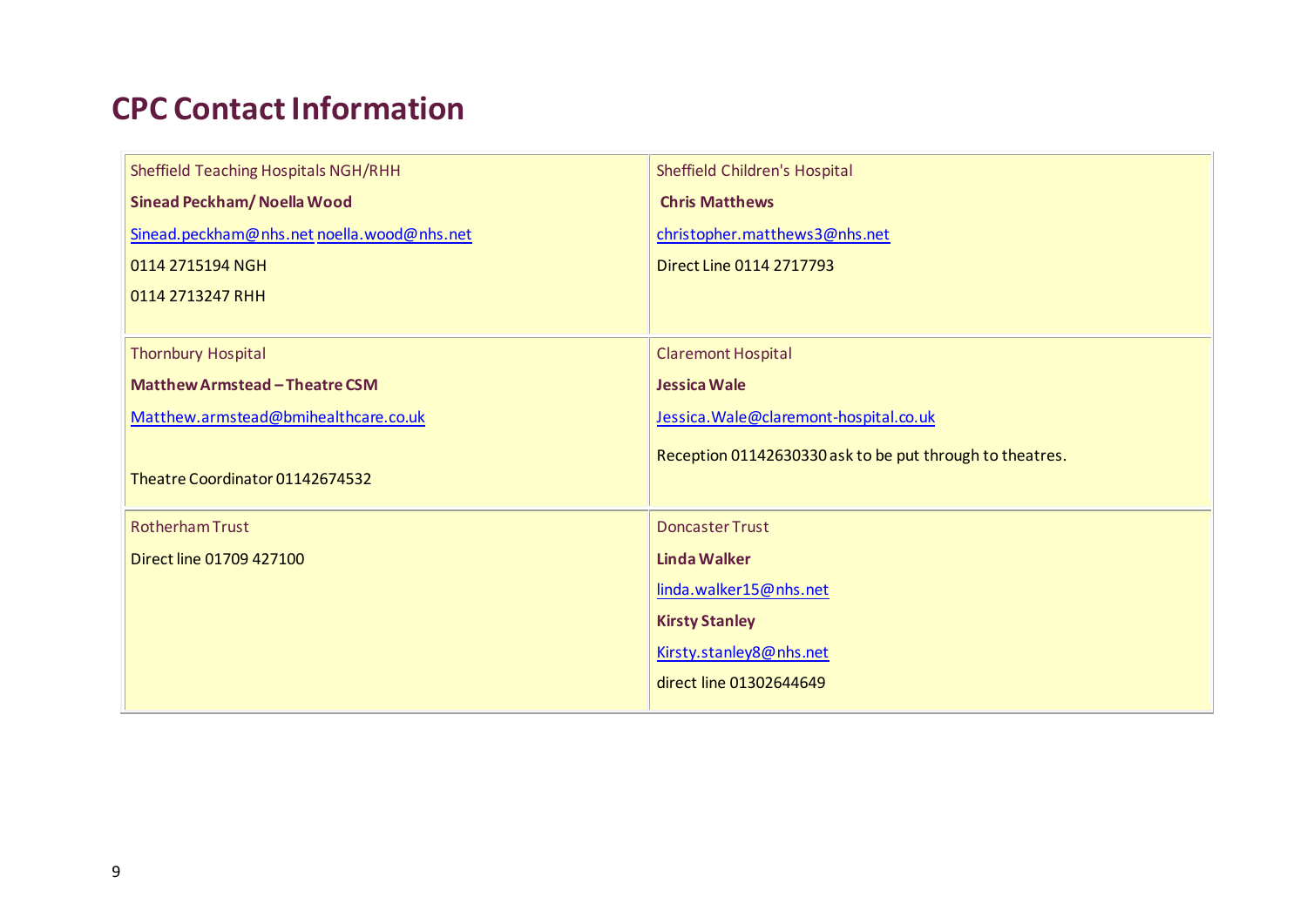| <b>Barnsley Trust</b>                                           | <b>Mansfield Hospital (Kings Mill)</b>                       |
|-----------------------------------------------------------------|--------------------------------------------------------------|
| <b>Caroline (Katy) North</b>                                    | Caroline Robinson CPC/clinical education lead                |
| cnorth@nhs.net<br>01226435473 Katy 07795181015                  | caroline.robinson3@nhs.net<br>01623622515 ext 2049/3717/3707 |
| Lincoln Hospital                                                | <b>Nottingham Hospital</b>                                   |
| <b>Barton Sarah (ULHT)</b>                                      | <b>Tess Smith and Gaz Dawe</b>                               |
| Sarah.Barton@ULH.nhs.uk                                         | Tendai.Smith@nuh.nhs.ukgarry.dawe@nuh.nhs.uk                 |
| 01522 573752                                                    | 0115 9249924 ext 86425 QMC                                   |
|                                                                 | <b>Ext 56957 City</b>                                        |
| <b>Leeds Teaching Hospitals</b>                                 | Chesterfield Royal Hospital NHS Foundation Trust             |
| Stanimira Stoeva/Holly Cartwright and Michelle Hardcastle/Megan | Leanne Stevens Melissa Price-Earnshaw                        |
| smith                                                           | Melissaprice1@nhs.net                                        |
| megan.smith41@nhs.net                                           | Leanne.stevens1@nhs.net                                      |
| Stanimira.stoeva@nhs.net                                        | Tel 01246512307                                              |
| Michelle.hardcastle@nhs.net                                     |                                                              |
| holly.cartwright@nhs.net                                        |                                                              |
| Tel 011320 66106/66403 St James                                 |                                                              |
| LGI 0113 3923673                                                |                                                              |
|                                                                 |                                                              |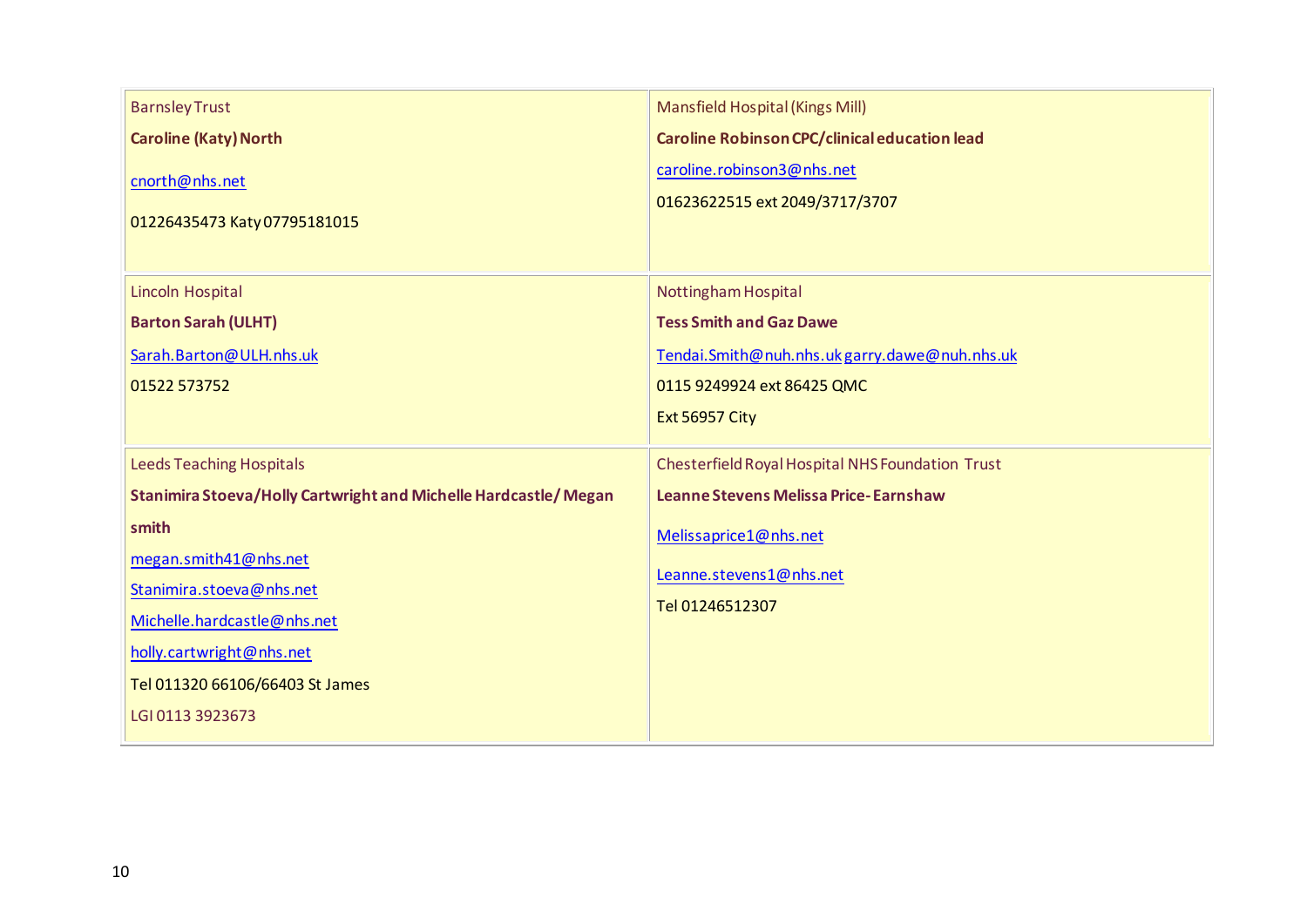SHEFFIELD HALLAM UNIVERSITY BSC (Hons) ODP YEAR 2 (LEVEL 5) CLINICAL COMPETENCIES

Student Name \_\_\_\_\_\_\_\_\_\_\_\_\_\_\_\_\_\_ Student Number \_\_\_\_\_\_\_\_\_\_\_\_\_\_\_\_\_\_ Completion date \_\_\_\_\_\_\_\_\_\_\_\_\_\_\_\_\_\_ Pass/Fail \_\_\_\_\_\_\_\_\_\_\_\_\_\_\_\_\_\_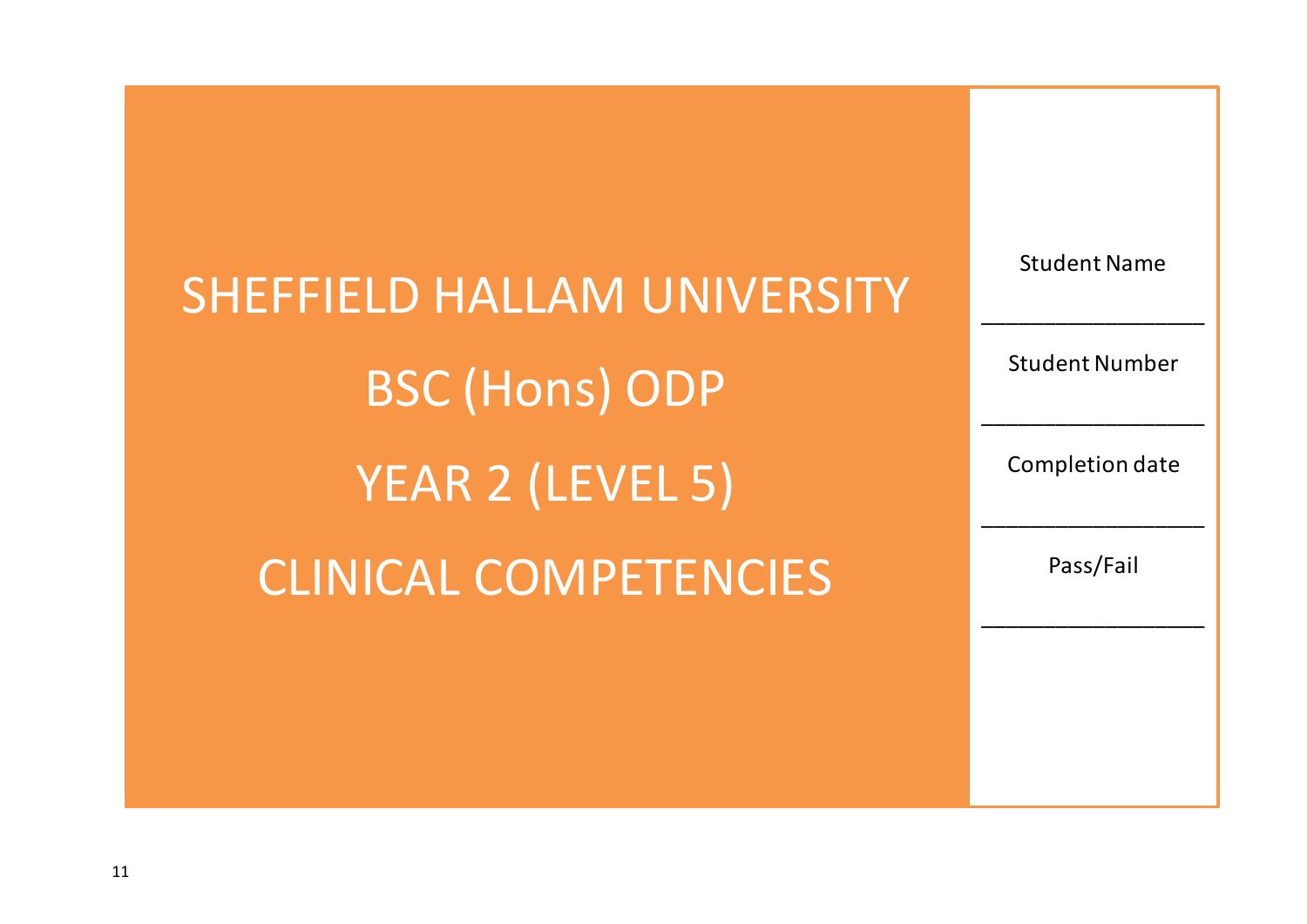# **INTRODUCTION TO THE CLINICAL AREA**

This section should be completed by the Practice Educator/supervisor with the student, before or as soon as possible after, the student has commenced in the new work area and prior to completing their learning agreement. The purpose of this introduction is to ensur e the student has been fully orientated to their new placement area and has been made aware of specific policies, procedures and protocols related to this work area. By completing the checklist, and signing and dating this declaration, the 'introducer' and the student confirm a thorough introduction was carried out to the satisfaction of both parties.

| <b>Content</b>                                                                       | <b>Requirements</b>                                                                                                                                 | TICK |
|--------------------------------------------------------------------------------------|-----------------------------------------------------------------------------------------------------------------------------------------------------|------|
| <b>Practice Educators</b>                                                            | Designated named Practice Educator and at least one other identified.                                                                               |      |
| Security and safety                                                                  | Security badges and key codes. Fire procedure and incident reporting                                                                                |      |
| <b>Orientation</b>                                                                   | Department geography / layout and facilities                                                                                                        |      |
| Staff changing and recreation facilities                                             | Protocol and any specific requirements e.g. lockers, padlocks, personal                                                                             |      |
|                                                                                      | items                                                                                                                                               |      |
| Storage areas-equipment, instruments,                                                | Equipment and items used for Anaesthetics, Surgical and PACU.                                                                                       |      |
| consumables.                                                                         | Stocking and storage protocols                                                                                                                      |      |
| Communication                                                                        | Work area contact numbers                                                                                                                           |      |
| <b>Attendance</b>                                                                    | Expected protocol for the work area and sickness reporting policy.                                                                                  |      |
| <b>Shift Patterns</b>                                                                | Staff shift patterns                                                                                                                                |      |
| <b>Sickness Policy</b>                                                               | Sickness policy discussed and telephone number for the department given<br>tel no.                                                                  |      |
| <b>Emergency Protocol</b>                                                            | Discussion about emergency protocols and location of equipment                                                                                      |      |
| <b>Previous experience</b>                                                           | Previous achievements and areas for improvements discussed                                                                                          |      |
|                                                                                      | Comments- please identify any specific issues discussed in the initial meeting i.e. shift pattern of Practice Educators, student requests for shift |      |
| patterns e.g. cannot work on certain days, travelling distance or child care issues. |                                                                                                                                                     |      |
|                                                                                      | Any concerns / potential problems are required to be identified and documented at induction, otherwise they may not be considered later.            |      |
|                                                                                      |                                                                                                                                                     |      |
|                                                                                      |                                                                                                                                                     |      |
|                                                                                      |                                                                                                                                                     |      |
| <b>Student name:</b>                                                                 | <b>Practice Educator name:</b>                                                                                                                      |      |
| <b>Student signature:</b>                                                            | <b>Practice Educator Signature:</b>                                                                                                                 |      |
| Date of agreement:                                                                   | <b>Placement:</b>                                                                                                                                   |      |
|                                                                                      |                                                                                                                                                     |      |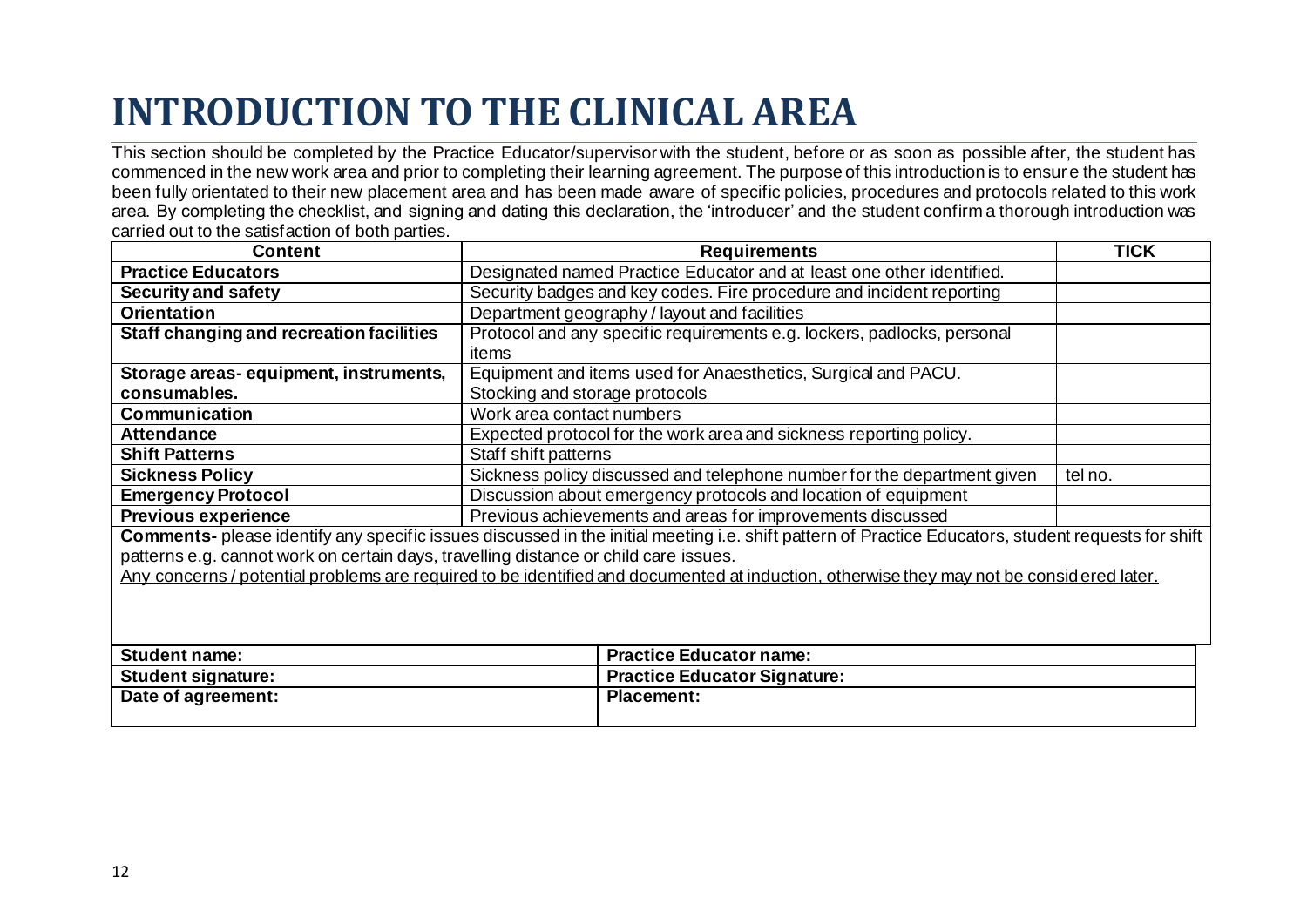## **INTRODUCTION TO THE CLINICAL AREA**

#### **PLEASE COMPLETE THIS FORM FOR EACH NEW PLACEMENT AREA (ADDITIONAL COPIES AT THE REAR OF BOOKLET)**

This section should be completed by the Practice Educator/supervisor with the student, before or as soon as possible after, the student has commenced in the new work area and prior to completing their learning agreement. The purpose of this introduction is to ensure the student has been fully orientated to their new placement area and has been made aware of specific policies, procedures and protocols related to this work area. By completing the checklist, and signing and dating this declaration, the 'introducer' and the student confirm a thorough introduction was carried out to the satisfaction of both parties.

| <b>Content</b>                                                                       | <b>Requirements</b>                                                                                                                                 | <b>TICK</b> |
|--------------------------------------------------------------------------------------|-----------------------------------------------------------------------------------------------------------------------------------------------------|-------------|
| <b>Practice Educators</b>                                                            | Designated named Practice Educator and at least one other identified.                                                                               |             |
| <b>Security and safety</b>                                                           | Security badges and key codes. Fire procedure and incident reporting                                                                                |             |
| <b>Orientation</b>                                                                   | Department geography / layout and facilities                                                                                                        |             |
| Staff changing and recreation facilities                                             | Protocol and any specific requirements e.g. lockers, padlocks, personal                                                                             |             |
|                                                                                      | items                                                                                                                                               |             |
| Storage areas-equipment, instruments,                                                | Equipment and items used for Anaesthetics, Surgical and PACU.                                                                                       |             |
| consumables.                                                                         | Stocking and storage protocols                                                                                                                      |             |
| <b>Communication</b>                                                                 | Work area contact numbers                                                                                                                           |             |
| <b>Attendance</b>                                                                    | Expected protocol for the work area and sickness reporting policy.                                                                                  |             |
| <b>Shift Patterns</b>                                                                | Staff shift patterns                                                                                                                                |             |
| <b>Sickness Policy</b>                                                               | Sickness policy discussed and telephone number for the department given                                                                             | tel no.     |
| <b>Emergency Protocol</b>                                                            | Discussion about emergency protocols and location of equipment                                                                                      |             |
| <b>Previous experience</b>                                                           | Previous achievements and areas for improvements discussed                                                                                          |             |
|                                                                                      | Comments- please identify any specific issues discussed in the initial meeting i.e. shift pattern of Practice Educators, student requests for shift |             |
| patterns e.g. cannot work on certain days, travelling distance or child care issues. |                                                                                                                                                     |             |
|                                                                                      | Any concerns / potential problems are required to be identified and documented at induction, otherwise they may not be considered later.            |             |
|                                                                                      |                                                                                                                                                     |             |
|                                                                                      |                                                                                                                                                     |             |
|                                                                                      |                                                                                                                                                     |             |
|                                                                                      |                                                                                                                                                     |             |
| <b>Student name:</b>                                                                 | <b>Practice Educator name:</b>                                                                                                                      |             |
| <b>Student signature:</b>                                                            | <b>Practice Educator Signature:</b>                                                                                                                 |             |
| Date of agreement:                                                                   | <b>Placement:</b>                                                                                                                                   |             |
|                                                                                      |                                                                                                                                                     |             |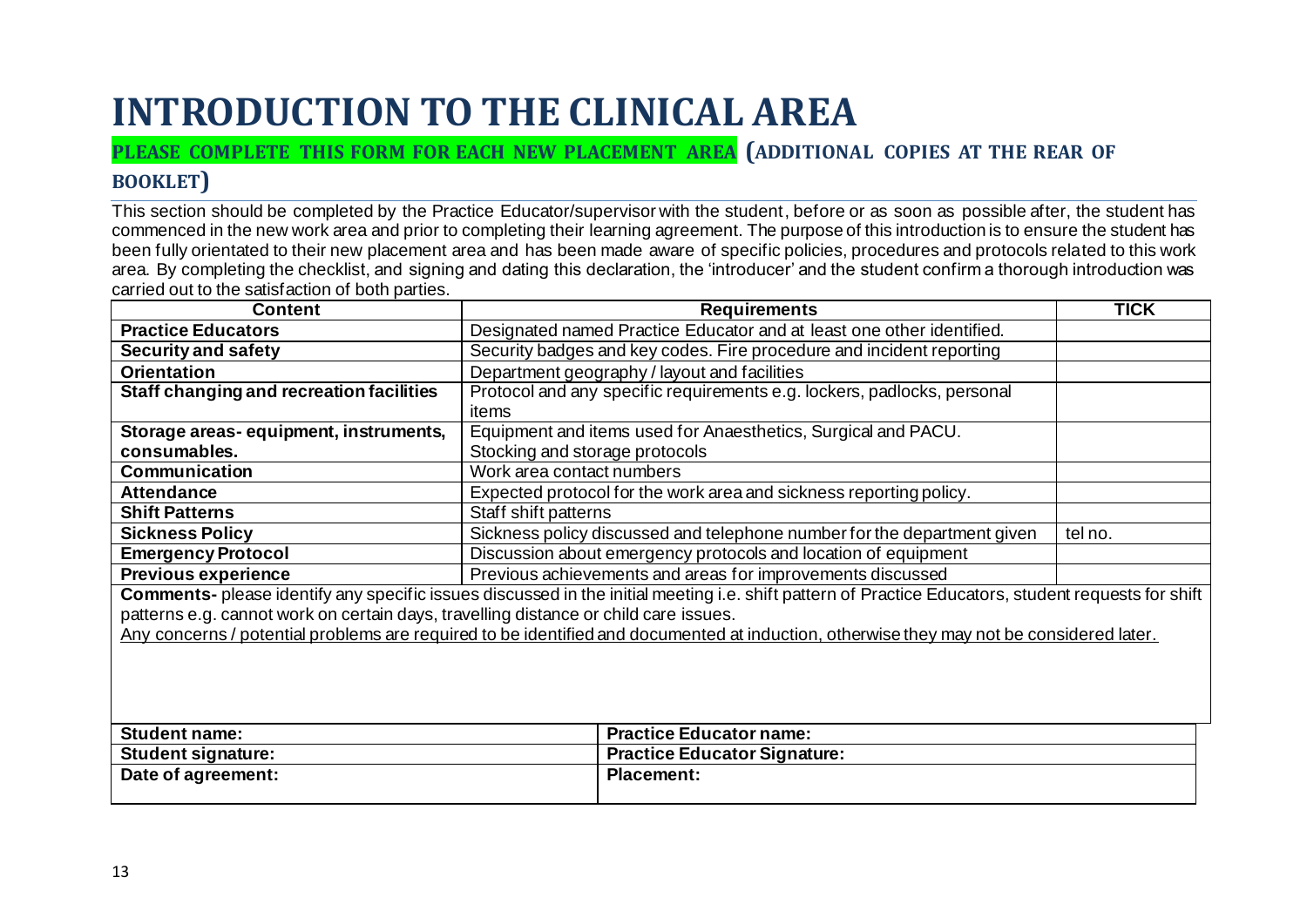### **LEARNING AGREEMENT FOR YEAR 2**

**PLEASE COMPLETE THIS FORM FOR EACH NEW PLACEMENT AREA**

**This is identify learning opportunities available during this placement**

**Initial interview**

| <b>Practice Educator name:</b>      |
|-------------------------------------|
|                                     |
| <b>Practice Educator Signature:</b> |
| <b>Placement:</b>                   |
|                                     |
|                                     |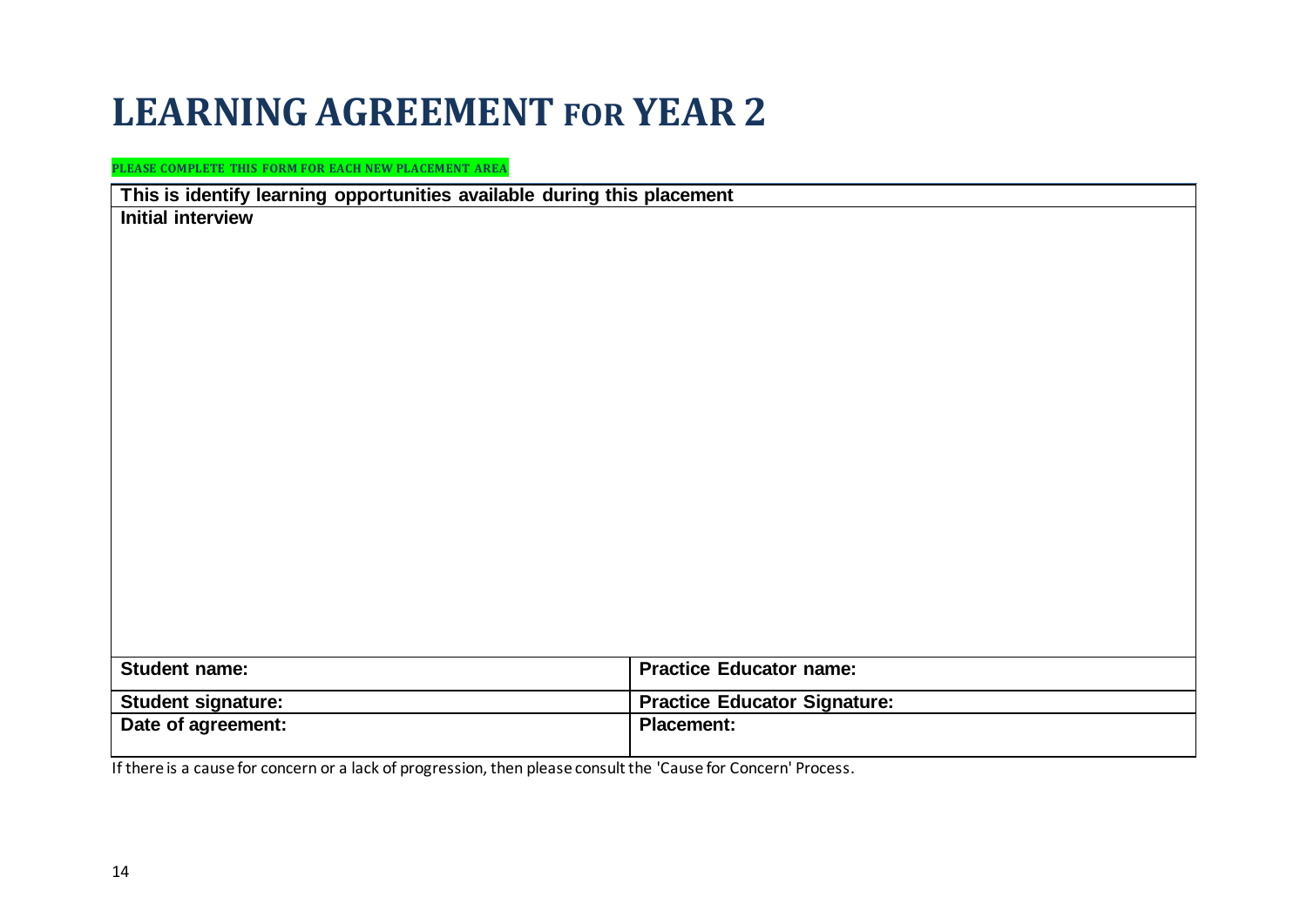#### **REVIEW OF LEARNING FOR YEAR2**

**PLEASE COMPLETE THIS FORM FOR EACH NEW PLACEMENT AREA (ADDITIONAL COPIES AT THE REAR OF BOOKLET)**

|                                                                                                                | This is identify learning opportunities available during this placement |  |  |
|----------------------------------------------------------------------------------------------------------------|-------------------------------------------------------------------------|--|--|
| <b>Midterm interview</b>                                                                                       |                                                                         |  |  |
|                                                                                                                |                                                                         |  |  |
|                                                                                                                |                                                                         |  |  |
|                                                                                                                |                                                                         |  |  |
|                                                                                                                |                                                                         |  |  |
|                                                                                                                |                                                                         |  |  |
|                                                                                                                |                                                                         |  |  |
|                                                                                                                |                                                                         |  |  |
|                                                                                                                |                                                                         |  |  |
|                                                                                                                |                                                                         |  |  |
|                                                                                                                |                                                                         |  |  |
|                                                                                                                |                                                                         |  |  |
|                                                                                                                |                                                                         |  |  |
|                                                                                                                |                                                                         |  |  |
|                                                                                                                |                                                                         |  |  |
| <b>Student name:</b>                                                                                           | <b>Practice Educator name:</b>                                          |  |  |
| <b>Student signature:</b>                                                                                      | <b>Practice Educator Signature:</b>                                     |  |  |
| Date of agreement:                                                                                             | <b>Placement:</b>                                                       |  |  |
| If there is a cause for concern or a lack of progression, then please consult the 'Cause for Concern' Process. |                                                                         |  |  |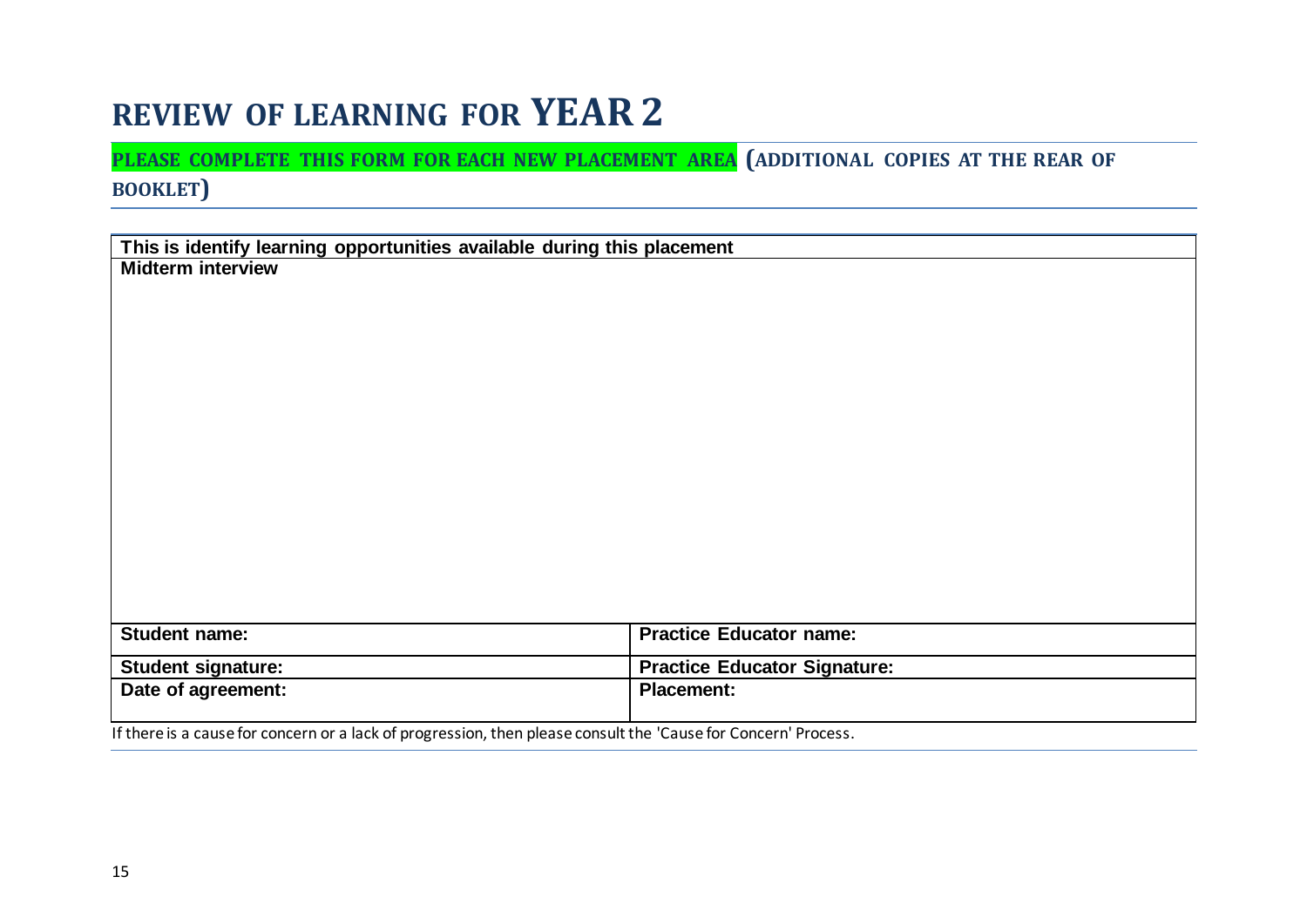## **PROFESSIONAL BEHAVIOURS (CLINICAL REQUIREMENTS)**

| <b>COMPETENCE</b>                  | <b>PASS</b>                                                                                                                                                                                                                                                                                            | <b>FAIL</b>                                                                                                                                                                                                                                                                                                                                                                  |
|------------------------------------|--------------------------------------------------------------------------------------------------------------------------------------------------------------------------------------------------------------------------------------------------------------------------------------------------------|------------------------------------------------------------------------------------------------------------------------------------------------------------------------------------------------------------------------------------------------------------------------------------------------------------------------------------------------------------------------------|
| <b>Communication</b>               | Uses appropriate language and communication<br>skills as required for their developmental level on<br>the programme. Works effectively within<br>professional boundaries                                                                                                                               | Unable to communicate with staff to effectively<br>work as part of the team. Uses inappropriate<br>language and displays a disregard for<br>professional boundaries. They are unable to<br>communicate with patients effectively.                                                                                                                                            |
| Team working                       | Understands the roles within the MDT and<br>embraces a team ethic towards patient care.                                                                                                                                                                                                                | The student does not understand the various<br>roles of the operating team and show no<br>understanding of what it is to be a 'professional'<br>within the MDT team                                                                                                                                                                                                          |
| <b>Commitment &amp; Motivation</b> | Motivated towards learning and working within the<br>various roles within the theatre environment. All<br>aspects of theatre practice should be considered.<br>Students should display a commitment to develop<br>and learn.                                                                           | The student has not studied materials to support<br>learning or developed skills to achieve a pass.<br>They are reluctant to do roles within their scope of<br>practice due to personal preference. There is no<br>commitment to learning being displayed.                                                                                                                   |
| Application of theory to practice  | Able to demonstrate clinical reasoning for their<br>actions and is able to discuss their understanding<br>of activities within the clinical environment in<br>relation to clinical and theoretical concepts.                                                                                           | Cannot demonstrate clinical reasoning for their<br>actions, nor demonstrate understanding of why<br>activities occur at a particular time in relation to<br>the working environment.                                                                                                                                                                                         |
| <b>Care &amp; Compassion</b>       | Is aware of patient care pathways and is able to<br>contribute where possible towards the continuity<br>of care within a department to ensure patient,<br>personal and staff safety using compassion<br>where appropriate.                                                                             | Does not display care and compassion where<br>appropriate for patient care.                                                                                                                                                                                                                                                                                                  |
| <b>Punctuality and attendance</b>  | Understands the importance of being on time and<br>adhering to the work schedule. If they are absent<br>they use the appropriate lines of communication<br>and process to report this and ensure that the<br>work area and/or University are informed of their<br>situation e.g. return to work dates. | Is frequently absent without authorisation, is late<br>for shifts, has extended coffee or dinner breaks<br>and/or does not use effective communications to<br>keep the Practice Educator or workplace informed<br>as to where they are. Is unaware or repeatedly<br>does not use the absence polity and procedures<br>to inform placement or University of their<br>absence. |
| Courage                            | The student displays an ability 'to do the right<br>thing' in relation to all of the above sections.<br>Shows an understanding of the importance to<br>speak up and can explain the term advocacy.                                                                                                     | Clearly does not understand the concept of<br>advocacy and cannot discuss what this means in<br>terms of their patients. They fail to speak up<br>when required for patient or staff safety issues.                                                                                                                                                                          |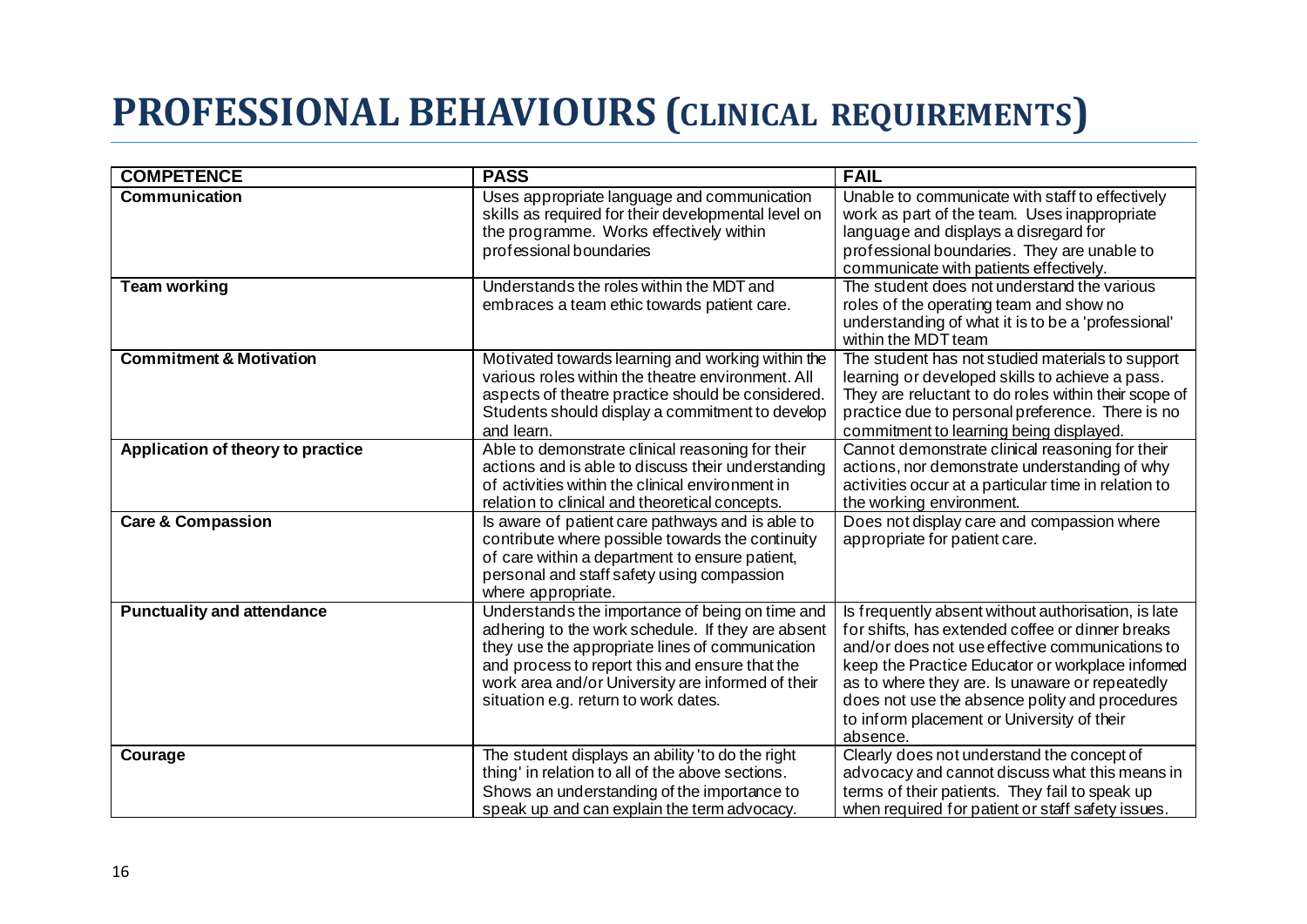### **PROFESSIONAL BEHAVIOURS (CLINICAL REQUIREMENTS)**

**PLEASE COMPLETE THIS FORM FOR EACH NEW PLACEMENT AREA**

During the Operating Department Practitioner programme students will be expected to uphold key professional behaviours in order to be able to progress forward on the programme. The student should achieve a pass in all of the sections below.

| Competence                                             | <b>Pass</b> | <b>Fail</b> | <b>Practice Educator Comments: Sign and Date</b>                                                                                         |
|--------------------------------------------------------|-------------|-------------|------------------------------------------------------------------------------------------------------------------------------------------|
| Communication                                          |             |             |                                                                                                                                          |
|                                                        |             |             |                                                                                                                                          |
| Team working                                           |             |             |                                                                                                                                          |
|                                                        |             |             |                                                                                                                                          |
| <b>Commitment &amp; Motivation</b>                     |             |             |                                                                                                                                          |
|                                                        |             |             |                                                                                                                                          |
|                                                        |             |             |                                                                                                                                          |
| Application of theory to                               |             |             |                                                                                                                                          |
| practice                                               |             |             |                                                                                                                                          |
|                                                        |             |             |                                                                                                                                          |
| Care & Compassion                                      |             |             |                                                                                                                                          |
|                                                        |             |             |                                                                                                                                          |
| Punctuality and attendance +                           |             |             |                                                                                                                                          |
| Timesheet (Signed Daily)                               |             |             |                                                                                                                                          |
| Courage                                                |             |             |                                                                                                                                          |
|                                                        |             |             |                                                                                                                                          |
| <b>Student Name:</b>                                   |             |             | <b>Placement:</b>                                                                                                                        |
|                                                        |             |             |                                                                                                                                          |
|                                                        |             |             |                                                                                                                                          |
| <b>Student &amp; CPC/Practice Educator declaration</b> |             |             |                                                                                                                                          |
|                                                        |             |             | The student can demonstrate practical competence and supporting knowledge regarding the above elements and this is supported by the CPC. |
| Student signature and date                             |             |             | <b>CPC/Practice Educator signature and date</b>                                                                                          |
|                                                        |             |             |                                                                                                                                          |
|                                                        |             |             | If there is a cause for concern or a lack of progression, then please consult the 'Cause for Concern' Process.                           |

#### **A FAIL IN ANY SECTION MEANS THEY FAIL THIS PATHWAY**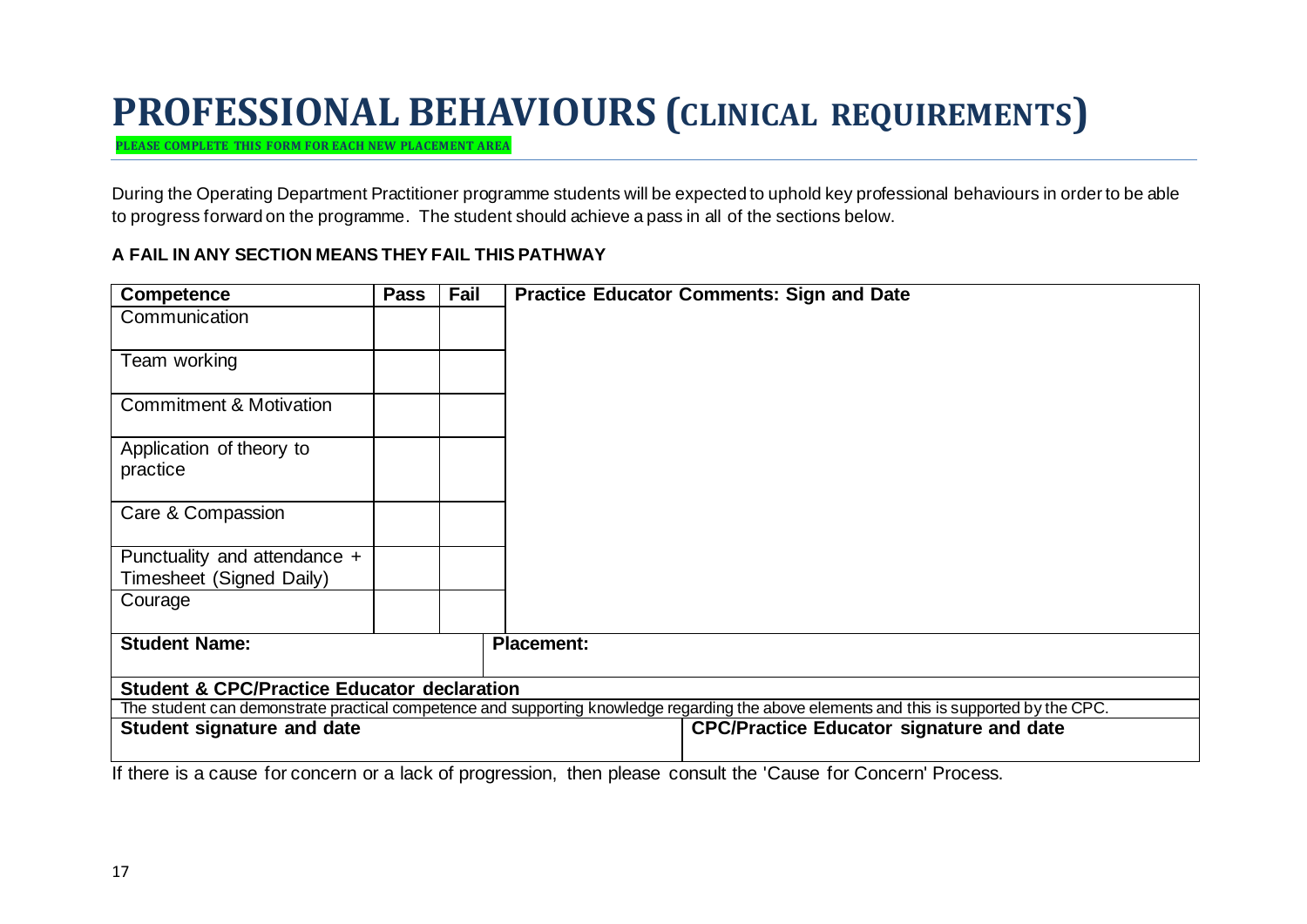## **PATIENT CARE (REQUIREMENTS)**

| <b>COMPETENCE</b>                                                                                                                                                                                                                                             | <b>PASS</b>                                                                                                                                                                                                                                                                                                                                                                                                                                                                                                                                                                            | <b>FAIL</b>                                                                                                                                                             |
|---------------------------------------------------------------------------------------------------------------------------------------------------------------------------------------------------------------------------------------------------------------|----------------------------------------------------------------------------------------------------------------------------------------------------------------------------------------------------------------------------------------------------------------------------------------------------------------------------------------------------------------------------------------------------------------------------------------------------------------------------------------------------------------------------------------------------------------------------------------|-------------------------------------------------------------------------------------------------------------------------------------------------------------------------|
| A student demonstrates an awareness of the<br>risks with practice to the patient and staff<br>alike.                                                                                                                                                          | Student demonstrates understanding and can<br>clearly explain the consequence of actions with<br>regard to risks. This includes checks, safe use of<br>equipment, assisting other members of staff or<br>the patient. The student can demonstrate ability in<br>aspects such as safe moving and handling,<br>reducing risk and being observant to theatre<br>layout (trip/slip hazards), patient positioning and<br>cleaning of the theatre environment (blood and<br>body fluids). The student demonstrates<br>knowledge and understanding of the importance<br>of infection control. |                                                                                                                                                                         |
| Is able to send for and check in patients; for<br>correct site surgery, consent and identity,<br>utilising local protocols. Is confident and able<br>to participate within team briefs, WHO led<br>protocols, and demonstrates confidence in<br>patient care. | The student can interact effectively with the MDT<br>within team briefs and when necessary take the<br>lead in checking protocols. They are able to take<br>the lead when checking patients.                                                                                                                                                                                                                                                                                                                                                                                           | The student does not interact with the team<br>unless prompted. They do not take the lead in<br>patient communications and lack confidence in<br>managing patient care. |
| Demonstrate understanding and is able to<br>recognise potential hazards and dangers for<br>staff, patient and personal wellbeing.                                                                                                                             | The student works as part of the team in looking<br>after the patient, and displays knowledge and<br>understanding of how to practice correctly in<br>order to keep the patient safe.                                                                                                                                                                                                                                                                                                                                                                                                  | The student demonstrates a lack of<br>understanding related to patients' safety and is<br>unsafe in their practice.                                                     |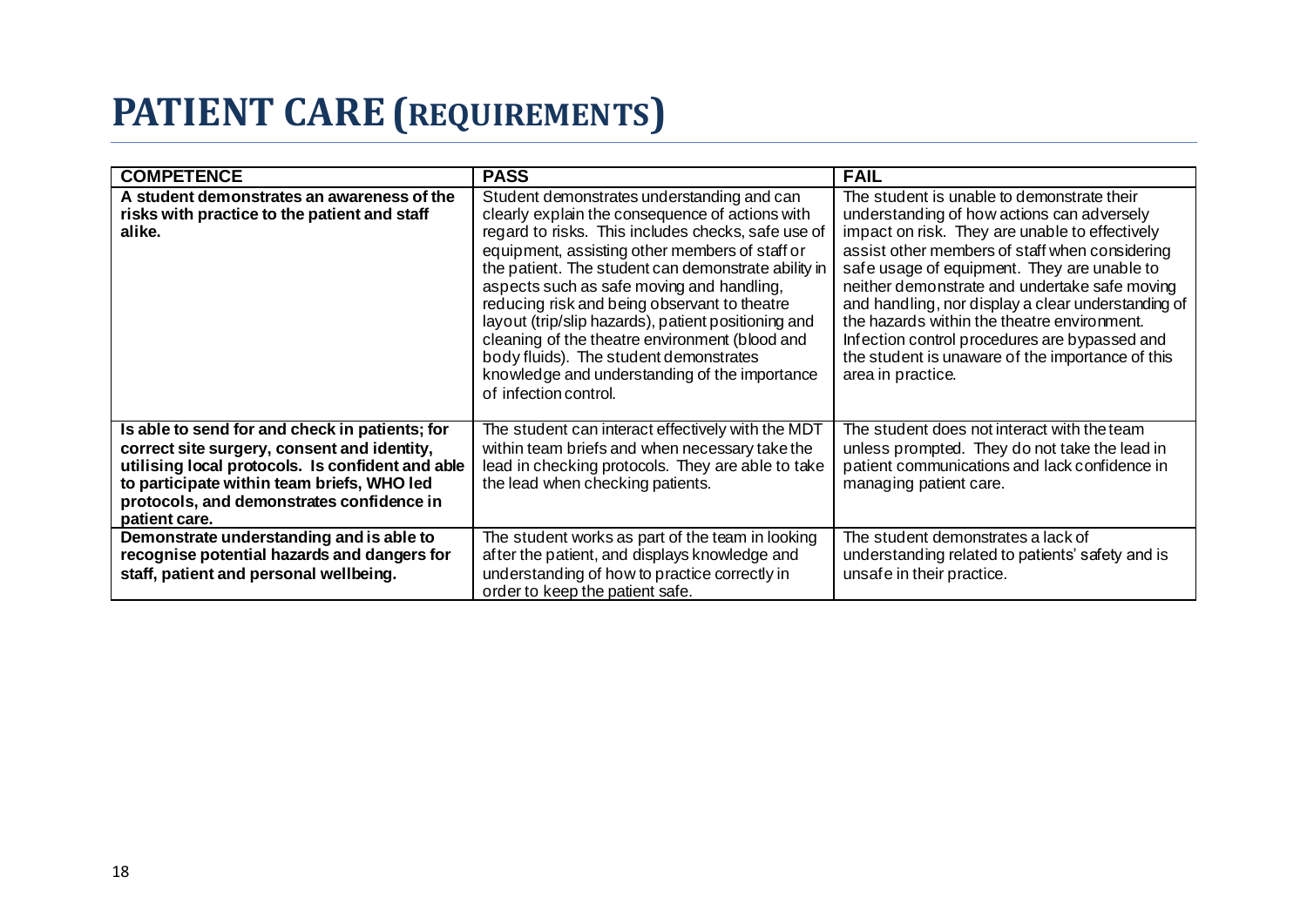## **PATIENT CARE**

This competence pertains to the students' understanding of patient care within the operating department. The student should display a professional manner which incorporates good communication, anti-discriminatory practice and a holistic approach to individualised patient care.

|   | <b>Competence description</b>                                                                                                                                                                                                                              | Practice Educator Comments: Sign and Date |
|---|------------------------------------------------------------------------------------------------------------------------------------------------------------------------------------------------------------------------------------------------------------|-------------------------------------------|
| A | A student demonstrates an understanding of the<br>importance of risk assessment within the practice<br>setting.                                                                                                                                            |                                           |
| В | Is able to send for and check in patients; for<br>correct site surgery, consent and identity, utilising<br>local protocols. Is confident and able to<br>participate within team briefs, WHO led protocols,<br>and demonstrates confidence in patient care. |                                           |
| C | Demonstrate understanding and is able to<br>recognise potential hazards and dangers for staff,<br>patient and personal wellbeing.                                                                                                                          |                                           |

| <b>Student Name:</b>                                                                                                                     | <b>Placement:</b> |                                          |  |
|------------------------------------------------------------------------------------------------------------------------------------------|-------------------|------------------------------------------|--|
| <b>Student &amp; CPC/Practice Educator declaration</b>                                                                                   |                   |                                          |  |
| The student can demonstrate practical competence and supporting knowledge regarding the above elements and this is supported by the CPC. |                   |                                          |  |
| Student signature and date                                                                                                               |                   | CPC/Practice Educator signature and date |  |
|                                                                                                                                          |                   |                                          |  |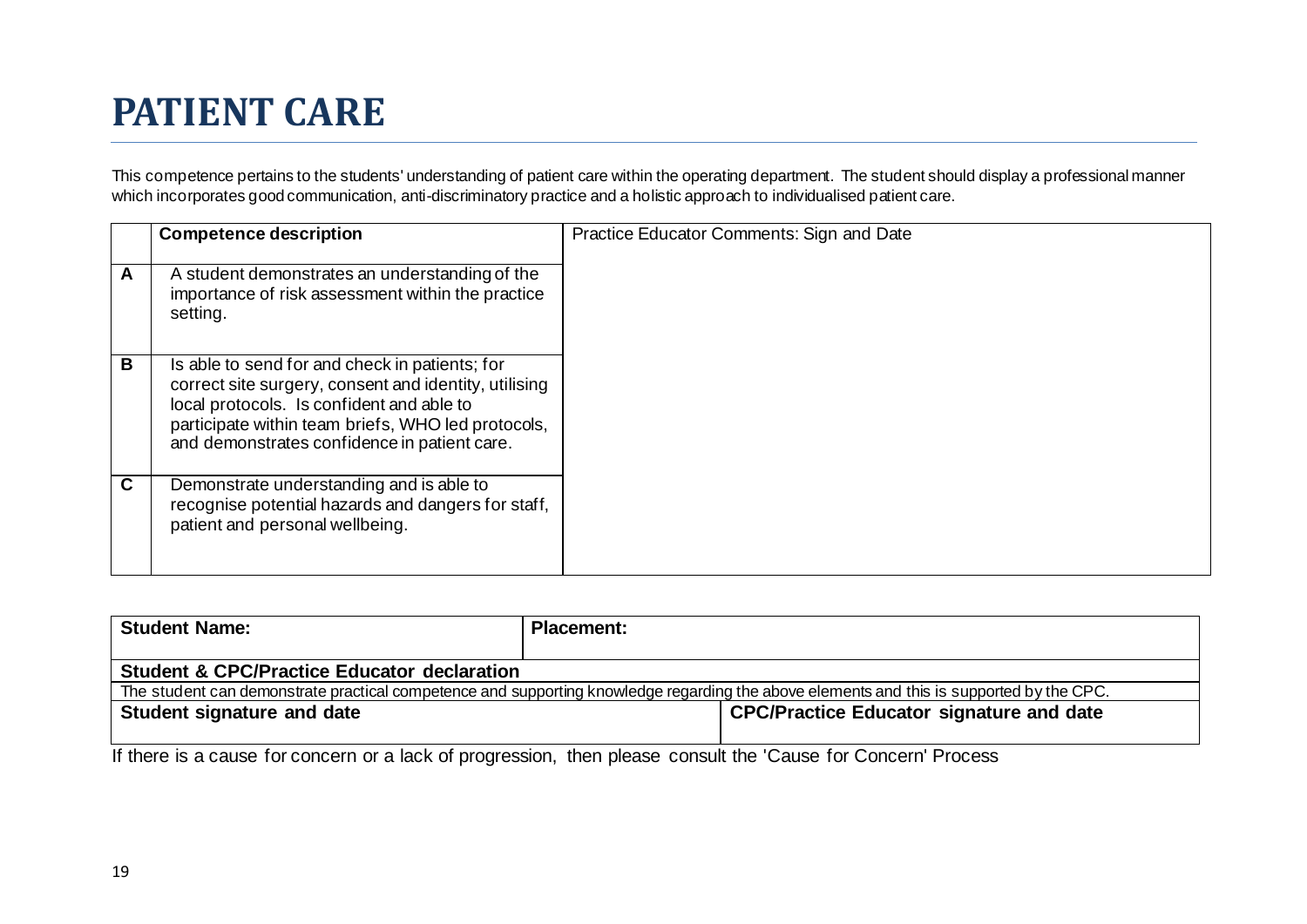## **ANAESTHETICSCOMPETENCIES INTRODUCTION**

These are the Anaesthetics competencies within Year 2. The student is expected to manage cases with increasing complexity and be able to manage a list. To complete these competencies students, need to complete the following areas;

Anaesthetics - Routine Skills

Anaesthetics- Core skills

Pharmacology

**Practice Educators** must ensure that the student is effectively supported during their time on placement by:

- Allocating a named Practice Educator to complete all aspects of the paperwork
- Ensuring there is an effective introduction to the clinical area

- Completing all aspects of the paperwork including the introduction and learning agreement, mid-term review and progression statement with the student.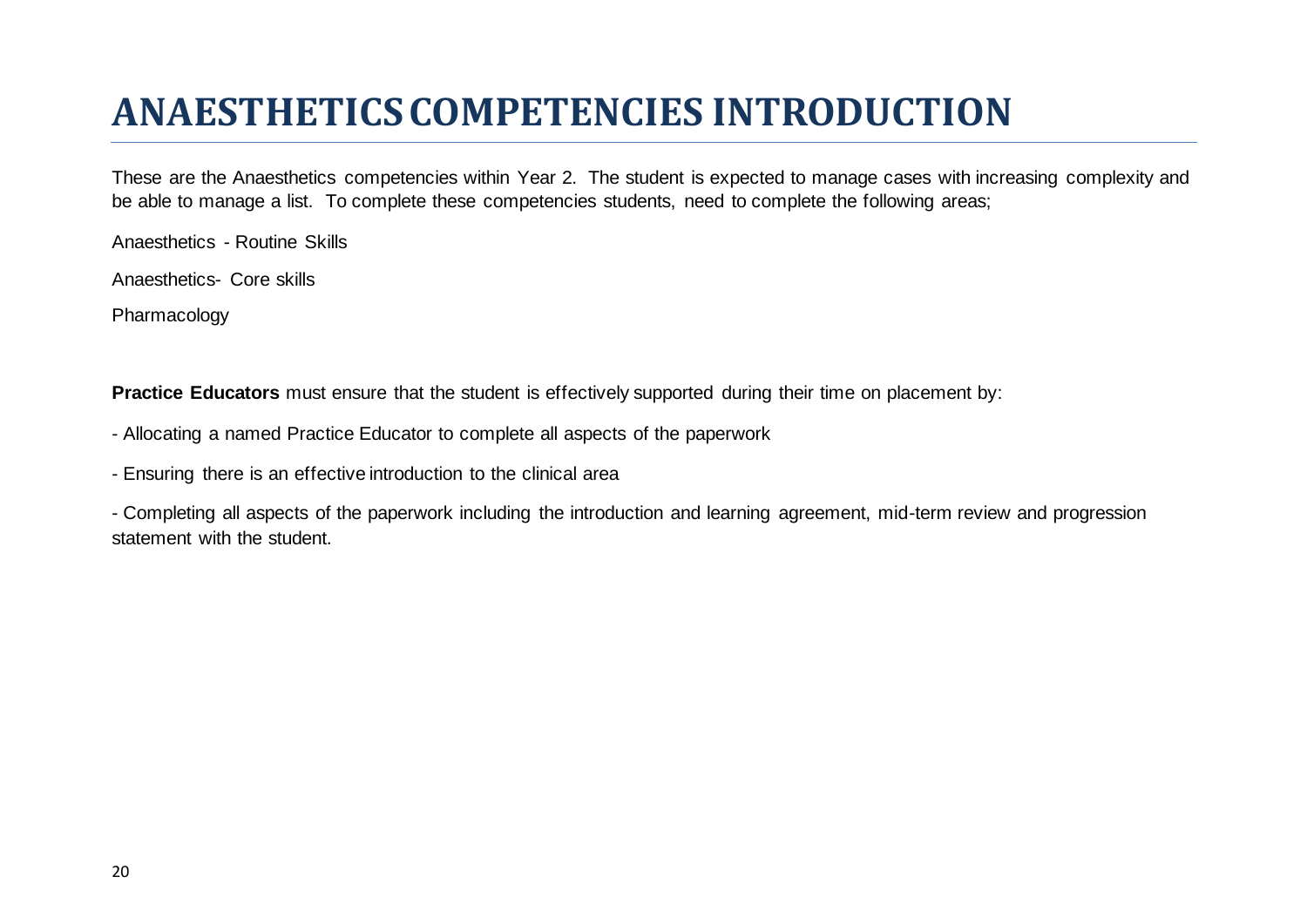## **ANAESTHETICS(ROUTINE SKILLS) (REQUIREMENTS)**

| <b>COMPETENCY</b>                                      | <b>PASS</b>                                                                                                                                                                                                                                                                      | <b>FAIL</b>                                                                                                                                                                                               |
|--------------------------------------------------------|----------------------------------------------------------------------------------------------------------------------------------------------------------------------------------------------------------------------------------------------------------------------------------|-----------------------------------------------------------------------------------------------------------------------------------------------------------------------------------------------------------|
| <b>Correct checking of Anaesthetic</b><br>machines     | Uses AAGBI guidelines to check and anaesthetic<br>machine.                                                                                                                                                                                                                       | Does not use correct guidelines nor understand<br>how to use when an error has occurred.                                                                                                                  |
| <b>Other Anaesthetic Equipment</b>                     | Can help prepare other equipment and recognise<br>what may be required for each list.                                                                                                                                                                                            | Displays no concepts of what is required and<br>cannot assist the anaesthetist or other team<br>members to prepare for the case.                                                                          |
| <b>Drugs &amp; Fluids</b>                              | Knows where the storage facilities are why items<br>are stored where they are. Understands the<br>importance of maintaining correct stock levels<br>and also the need for rotation.                                                                                              | Does not understand the reasoning for<br>differences in storage and the importance of stock<br>levels.                                                                                                    |
| Regional Anaesthesia specific to the<br>speciality     | The student demonstrates understanding of<br>regional anaesthesia that is specific to the<br>present speciality. They can demonstrate<br>understanding of why these techniques are<br>prevalent and using clinical reasoning can justify<br>their application into patient care. | The student is unable to demonstrate an<br>understanding of the regional anaesthesia used in<br>that clinical area, and lacks clinical reasoning<br>skills in justifying the application in patient care. |
| <b>Consumables &amp; Equipment stores</b>              | Knows where the storage facilities are and<br>demonstrates understanding of why items are<br>stored in this way. Understands the importance<br>of maintaining correct stock levels and also the<br>need for rotation of stock.                                                   | Does not demonstrate understanding of the<br>reasoning of the requirement for safe storage and<br>the importance of maintaining stock levels.                                                             |
| Defibrillator and emergency drugs for<br>resuscitation | The student is able to locate the defibrillator and<br>demonstrates basic knowledge of drugs and their<br>application.                                                                                                                                                           | The student is unable to locate the defibrillator<br>and demonstrates lack of understanding of drugs<br>application within resuscitation.                                                                 |
| Infection control for Anaesthesia                      | The student demonstrates safe practice to<br>prevent infections and understands when and<br>where to utilise it. They are able to clinically<br>reason why they practice infection control.                                                                                      | The student frequently displays a lack of<br>understanding of how to practice infection control<br>and also cannot explain the importance of its use<br>within anaesthesia.                               |
| <b>Faulty equipment protocols</b>                      | The student can clearly identify a problem and<br>then follow local protocols to rectify the issue.                                                                                                                                                                              | The student fails to recognise faulty equipment<br>and does not follow protocols to rectify the issue.                                                                                                    |
| <b>Patient information systems</b>                     | They are able to effectively use the theatre<br>system for patient information either input data or<br>extract patient information.                                                                                                                                              | They are unable to use the patient system, nor<br>extract important information when asked.                                                                                                               |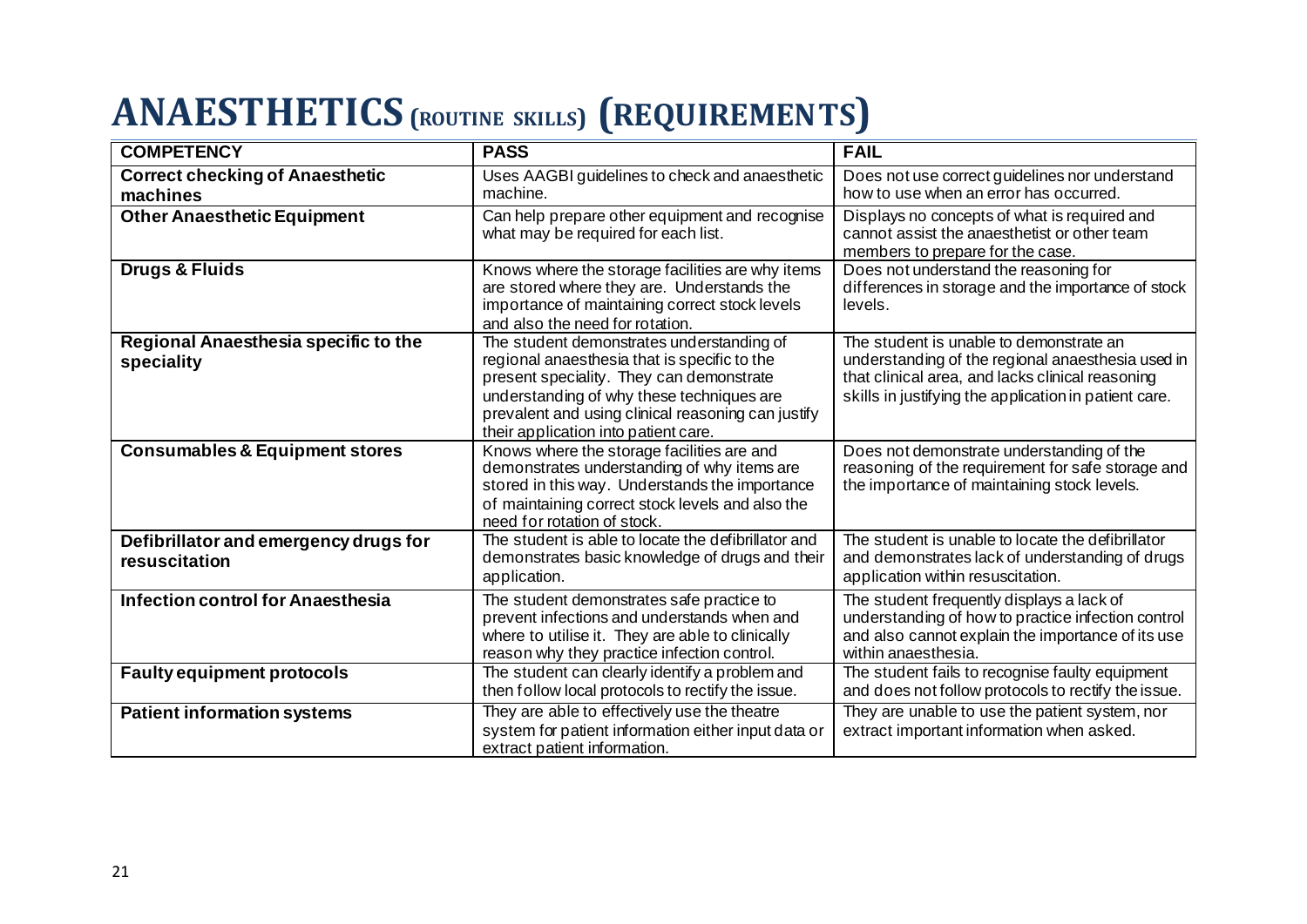## **ANAESTHETICS(ROUTINE SKILLS)**

Student's ability to restock or gather equipment and supplies efficiently is of vital importance during anaesthesia. The student should be aware of where to find stock, what stock levels are required, effective stock rotation, and how to open for use the following items. This section is repeated in all the areas of practice to encompass variation between the specialities and their environment.

|             | <b>Competence description</b>                          | <b>Practice Educator Comments: Sign and Date</b>                                                                                         |
|-------------|--------------------------------------------------------|------------------------------------------------------------------------------------------------------------------------------------------|
| A           | Correct checking of Anaesthetic machines               |                                                                                                                                          |
| B           | <b>Other Anaesthetic Equipment</b>                     |                                                                                                                                          |
| $\mathbf c$ | Drugs & Fluids                                         |                                                                                                                                          |
| D           | Regional Anaesthesia specific to the speciality        |                                                                                                                                          |
| Е           | Consumables & Equipment stores                         |                                                                                                                                          |
| F           | Defibrillator and emergency drugs for<br>resuscitation |                                                                                                                                          |
| G           | Infection control for Anaesthesia                      |                                                                                                                                          |
| H           | Faulty equipment protocols                             |                                                                                                                                          |
|             | Patient information systems                            |                                                                                                                                          |
|             | <b>Student Name:</b>                                   | <b>Placement:</b>                                                                                                                        |
|             | <b>Student &amp; CPC/Practice Educator declaration</b> |                                                                                                                                          |
|             |                                                        | The student can demonstrate practical competence and supporting knowledge regarding the above elements and this is supported by the CPC. |
|             | <b>Student signature and date</b>                      | <b>CPC/Practice Educator signature and date</b>                                                                                          |
|             |                                                        | If there is a cause for concern or a lack of progression, then please consult the 'Cause for Concern' Process                            |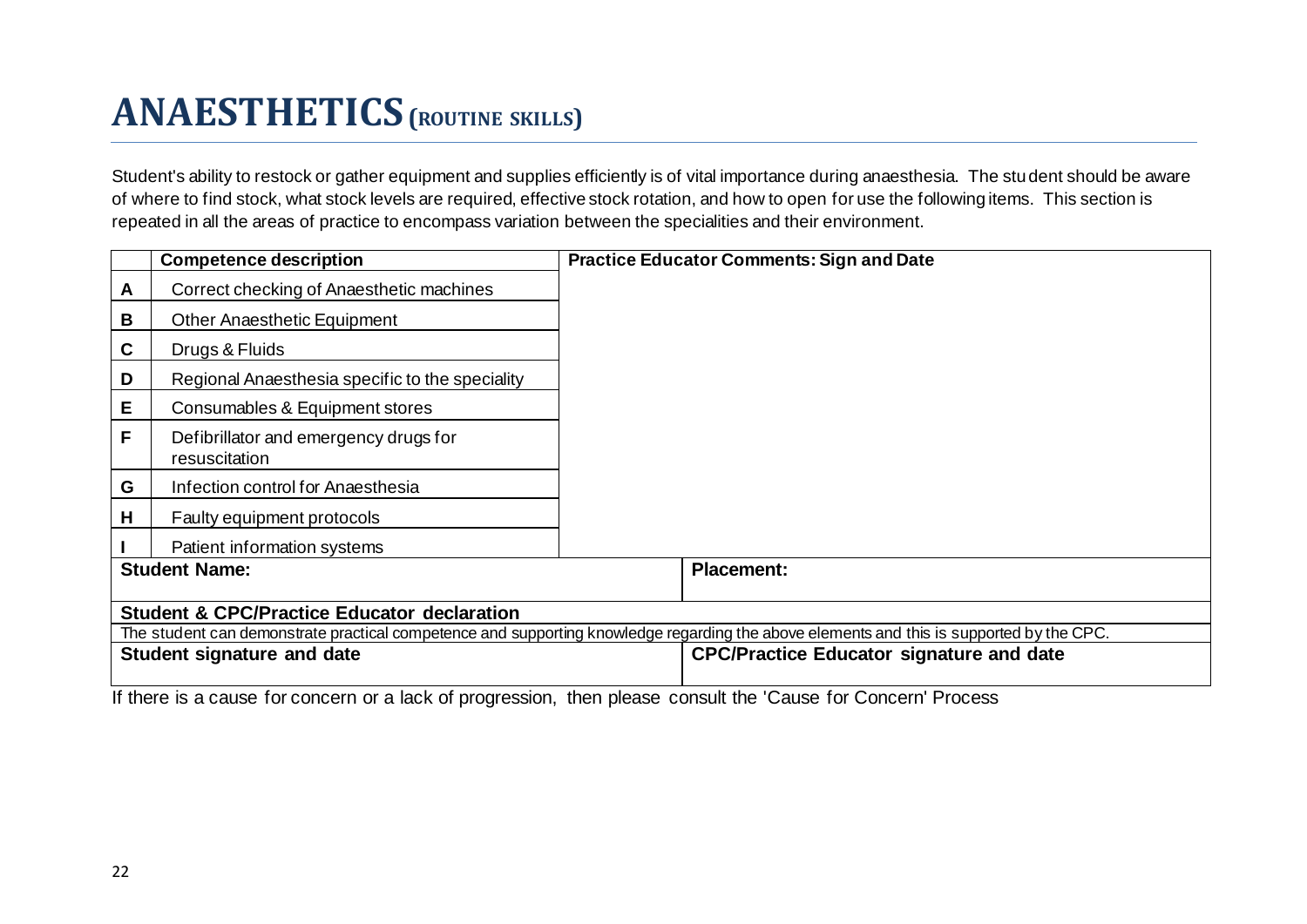### **ANAESTHETICS(CORE SKILLS REQUIREMENTS)**

| <b>COMPETENCY</b>                                                                                                                                                                      | <b>PASS</b>                                                                                                                                                                                                                                          | <b>FAIL</b>                                                                                                                                                                             |
|----------------------------------------------------------------------------------------------------------------------------------------------------------------------------------------|------------------------------------------------------------------------------------------------------------------------------------------------------------------------------------------------------------------------------------------------------|-----------------------------------------------------------------------------------------------------------------------------------------------------------------------------------------|
| Help manage a patient's airway<br>throughout the procedure, demonstrating<br>knowledge of the variation in anatomy<br>from a child to an adult.                                        | The student can manage a patient's airway and<br>understand the difference between a child and<br>adult + variations they may encounter. They can<br>demonstrate knowledge of the breathing circuits<br>utilised in that area and why they are used. | They do not know how to maintain an airway nor<br>understand the airway variations they may<br>encounter. Lack of knowledge of the anaesthetic<br>circuits used in that speciality.     |
| Demonstrates an ability to prepare IV<br>giving sets observing local policies and<br>procedures, inclusive of infusion devices<br>utilised within the practice environment.            | The student can setup an IV giving set and any<br>other sets used in that speciality under<br>supervision. They can also clinically reason<br>safety and infection control in relation to what is<br>being used.                                     | The student cannot correctly set up giving sets<br>and does not show knowledge of the dangers<br>associated with incorrect construction.                                                |
| Assist with IV cannulation, and<br>demonstrate they understand the<br>optimum sites for practice and follows<br>guidelines for infection control.                                      | Demonstrates understanding and an ability to<br>assist the anaesthetist with cannulation<br>considering infection control and patient and user<br>safety.                                                                                            | The student cannot effectively assist the<br>anaesthetist in IV cannulation and whose practice<br>is poor not promoting infection control or<br>preventing safe practice.               |
| Able to apply monitoring correctly and<br>understands the normal patient<br>parameters and the data being supplied.<br>Is able to interpret data with clear<br>awareness of adversity. | Is able to read monitors and demonstrate an<br>understanding the data supplied, in terms of depth<br>of anaesthesia and the potential for an adverse or<br>critical incident.                                                                        | Does not demonstrate understanding of normal<br>patient parameters and is unable to recognise and<br>reason what is required if they witness an<br>alteration outside the patient norm. |
| Demonstrate safe patient positioning prior<br>to the commencement of surgery                                                                                                           | Is able to position the patient correctly related to<br>the speciality and demonstrate understanding of<br>impact of positioning on patient status.                                                                                                  | The student is unable to demonstrate<br>understanding and competency in correct patient<br>positioning and the implications of patient<br>positioning on anaesthesia.                   |
| Is able to assist, in a supervised role, the<br>anaesthetist through an operating list,<br>with guidance when required by the<br><b>Practice Educator.</b>                             | The student is able to demonstrate that they are<br>able to assist under supervision the anaesthetist<br>throughout the operating list with minimal<br>guidance as required from their practice educator.                                            | The student requires constant guidance and<br>prompting from the Practice Educator to complete<br>required tasks and are unable to act on their own<br>in a supervised capacity.        |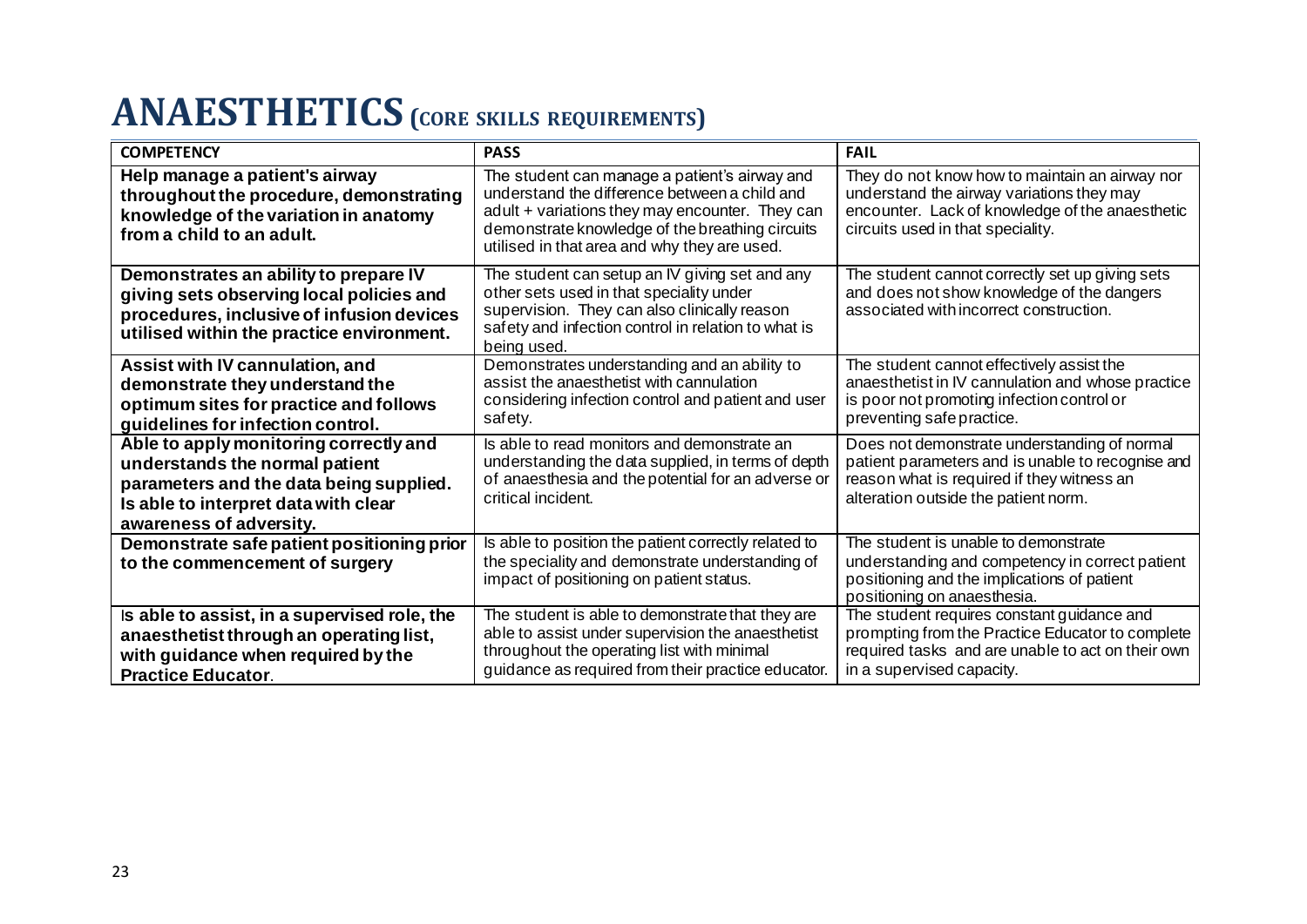#### **ANAESTHETICS**(**CORE SKILLS**)

|              | <b>Competence description</b>                              | <b>Practice Educator Comments: Sign and Date</b> |
|--------------|------------------------------------------------------------|--------------------------------------------------|
|              | Help manage a patient's airway throughout the              |                                                  |
| $\mathbf{A}$ | procedure, demonstrating knowledge of the variation in     |                                                  |
|              | anatomy between children and adults.                       |                                                  |
| B            | Demonstrates an ability to prepare IV giving sets          |                                                  |
|              | observing local policies and procedures, inclusive of      |                                                  |
|              | infusion devices utilised within the practice environment. |                                                  |
| C            | Assist with IV cannulation, and demonstrates they          |                                                  |
|              | understand the optimum sites for practice and follows      |                                                  |
|              | guidelines for infection control                           |                                                  |
| D            | Able to apply monitoring correctly and understands the     |                                                  |
|              | normal patient parameters and the data being supplied.     |                                                  |
|              | Is able to interpret data with clear awareness of          |                                                  |
|              | adversity.                                                 |                                                  |
|              | Demonstrate safe patient positioning prior to the          |                                                  |
| E            |                                                            |                                                  |
|              | commencement of surgery                                    |                                                  |
| F            | Is able to assist, in a supervised role, the anaesthetist  |                                                  |
|              | through an operating list, with guidance when required     |                                                  |
|              | by the Practice Educator.                                  |                                                  |

| <b>Student Name:</b>                                                                                                                     | <b>Placement:</b> |                                          |
|------------------------------------------------------------------------------------------------------------------------------------------|-------------------|------------------------------------------|
|                                                                                                                                          |                   |                                          |
| <b>Student &amp; CPC/Practice Educator declaration</b>                                                                                   |                   |                                          |
| The student can demonstrate practical competence and supporting knowledge regarding the above elements and this is supported by the CPC. |                   |                                          |
| <b>Student signature and date</b>                                                                                                        |                   | CPC/Practice Educator signature and date |
|                                                                                                                                          |                   |                                          |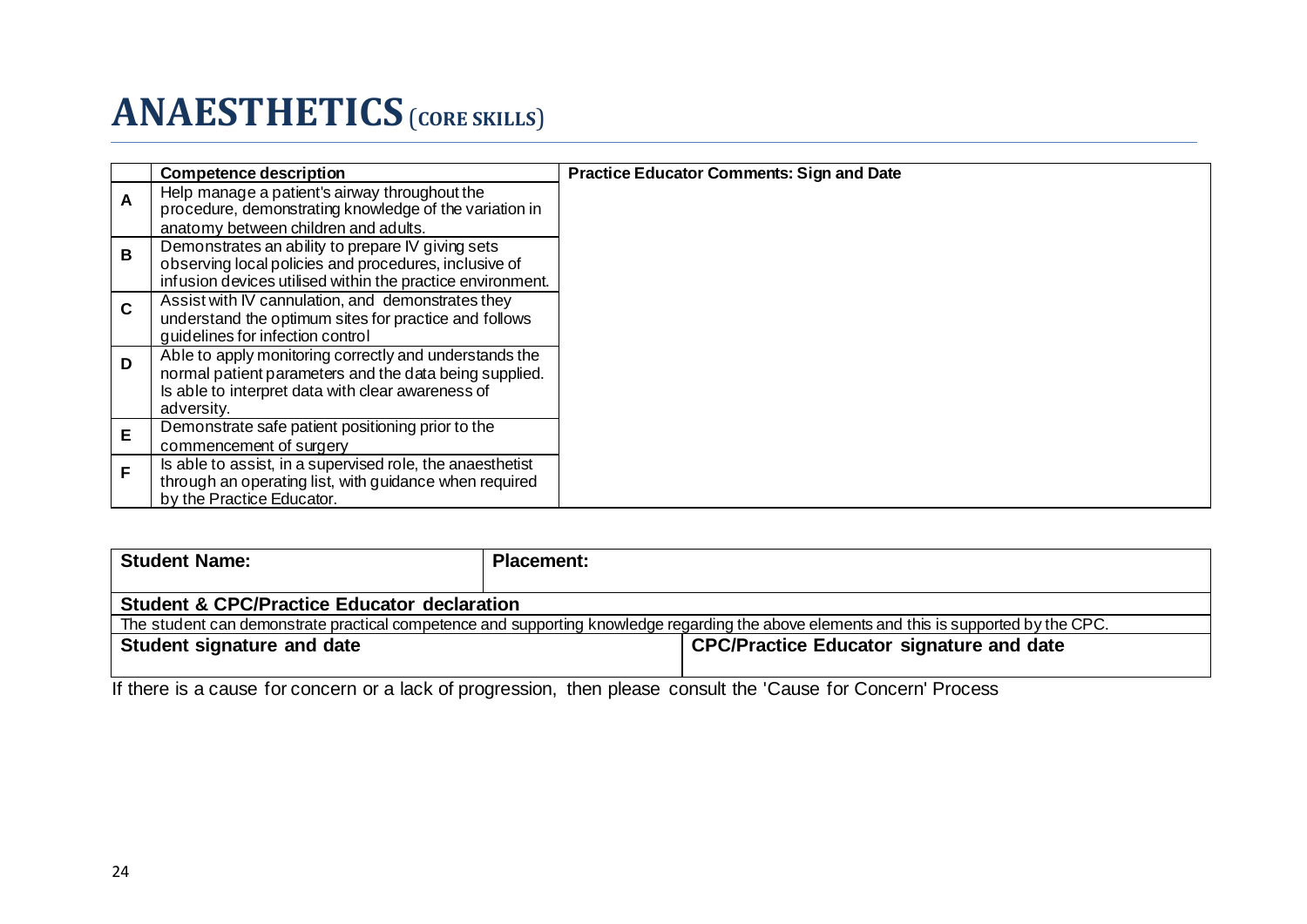### **PHARMACOLOGY(REQUIREMENTS)**

Throughout this section the student should be able to name, discuss dosage, specific storage requirements, reason for their use/ preference, known side effects, contraindications and know antidotes should the need be required (when appropriate). If possible, the student should be allowed to practice drawing up drugs, however these drugs should not be utilised for a case, but be 'spare' drugs, vials or simulated drugs, and only with permission from the anaesthetist.

| <b>COMPETENCY</b>                                                                                                                                            | <b>PASS</b>                                                                                                                                                                                                                                                                                            | <b>FAIL</b>                                                                                                                                                                                                       |
|--------------------------------------------------------------------------------------------------------------------------------------------------------------|--------------------------------------------------------------------------------------------------------------------------------------------------------------------------------------------------------------------------------------------------------------------------------------------------------|-------------------------------------------------------------------------------------------------------------------------------------------------------------------------------------------------------------------|
| The student is able to formulate a possible<br>list of drugs which might be considered<br>for a surgical procedure, including an<br>alternative drug regime. | Students are able to formulate a drug chart for a given<br>procedure, ranging from a minor surgical procedure to a major<br>abdominal procedure. They will be able to list the drugs to be<br>used and why for a specific case, identifying doses, therapeutic<br>effects, side effects for the below. | The student is unable to formulate a drug chart for a case in<br>theatre, and is unable to demonstrate understanding of the<br>drugs used and the risks they impose on the patient.                               |
| Induction agents                                                                                                                                             | Students are able to demonstrate knowledge and<br>understanding of at least 2 induction agents                                                                                                                                                                                                         | The student unable to name and demonstrate understanding of<br>2 induction agents.                                                                                                                                |
| <b>Inhalational agents</b>                                                                                                                                   | Students are able to demonstrate knowledge and<br>understanding of at least 3 inhalational agents.                                                                                                                                                                                                     | The student unable to name or demonstrate understanding of 3<br>inhalation agents                                                                                                                                 |
| <b>Muscle Relaxants</b>                                                                                                                                      | The student is able to demonstrate an understanding of the<br>difference between depolarising and non-depolarising muscle<br>relaxants and the impact on the patient. The student is able to<br>identify 1 depolarising and 3 non-depolarising muscle relaxants                                        | The student cannot demonstrate knowledge and understanding<br>of non-depolarising and depolarising muscle relaxants, and is<br>unable to demonstrate understanding of the impact on the<br>patient.               |
| <b>Analgesics</b>                                                                                                                                            | Students are able to demonstrate knowledge and<br>understanding of at least 5 pain medications used in theatre                                                                                                                                                                                         | The student is unable to name and demonstrate understanding<br>of 5 pain medications                                                                                                                              |
| <b>Anti-Emetics</b>                                                                                                                                          | Students are able to demonstrate knowledge and<br>understanding of least 2 anti-emetics                                                                                                                                                                                                                | The student is unable to name and demonstrate understanding<br>of 2 anti-emetics                                                                                                                                  |
| <b>Reversals</b>                                                                                                                                             | Students are able to demonstrate knowledge and<br>understanding of 1 reversal drug used in theatre, and<br>participate in clinical discussions around the use of<br>combination drugs                                                                                                                  | The student is unable to name and demonstrate understanding<br>of a reversal agent                                                                                                                                |
| <b>Local anaesthetics</b>                                                                                                                                    | Students are able to demonstrate knowledge and<br>understanding of at least 4 local anaesthetics                                                                                                                                                                                                       | The student is unable to name and demonstrate understanding<br>of 4 local anaesthetics                                                                                                                            |
| Knowledge of any speciality drugs                                                                                                                            | Students are able to demonstrate knowledge and<br>understanding of specialist drugs utilised within a speciality.                                                                                                                                                                                      | The student is unable to name and demonstrate understanding<br>of a speciality drug                                                                                                                               |
| <b>Antibiotics</b>                                                                                                                                           | Students are able to demonstrate knowledge and<br>understanding of least 3 antibiotics                                                                                                                                                                                                                 | The student is unable to name and demonstrate understanding<br>of 3 antibiotics used in theatre                                                                                                                   |
| <b>Blood Pressure</b>                                                                                                                                        | The student is able to identify drugs that can increase or<br>decrease BP in stable and unstable patients. They are able to<br>clinically reason why a low BP is required for certain surgical<br>procedures.                                                                                          | The student is unable to identify drugs that can increase or<br>decrease BP in stable and unstable patients. They are unable<br>to clinically reason why a low BP is required for certain<br>surgical procedures. |
| <b>Heart Rate</b>                                                                                                                                            | Students are able to demonstrate an understanding of drugs<br>that are used to increase and decrease heart rate.                                                                                                                                                                                       | The student is unable to demonstrate an understanding of<br>drugs that are used to increase and decrease heart rate.                                                                                              |
| <b>Respiratory rate</b>                                                                                                                                      | Students are able to demonstrate understanding drugs which<br>can stimulate changes in respiration rate.                                                                                                                                                                                               | The student is unable to demonstrate an understanding of<br>drugs that are used to stimulate changes in respiration rate.                                                                                         |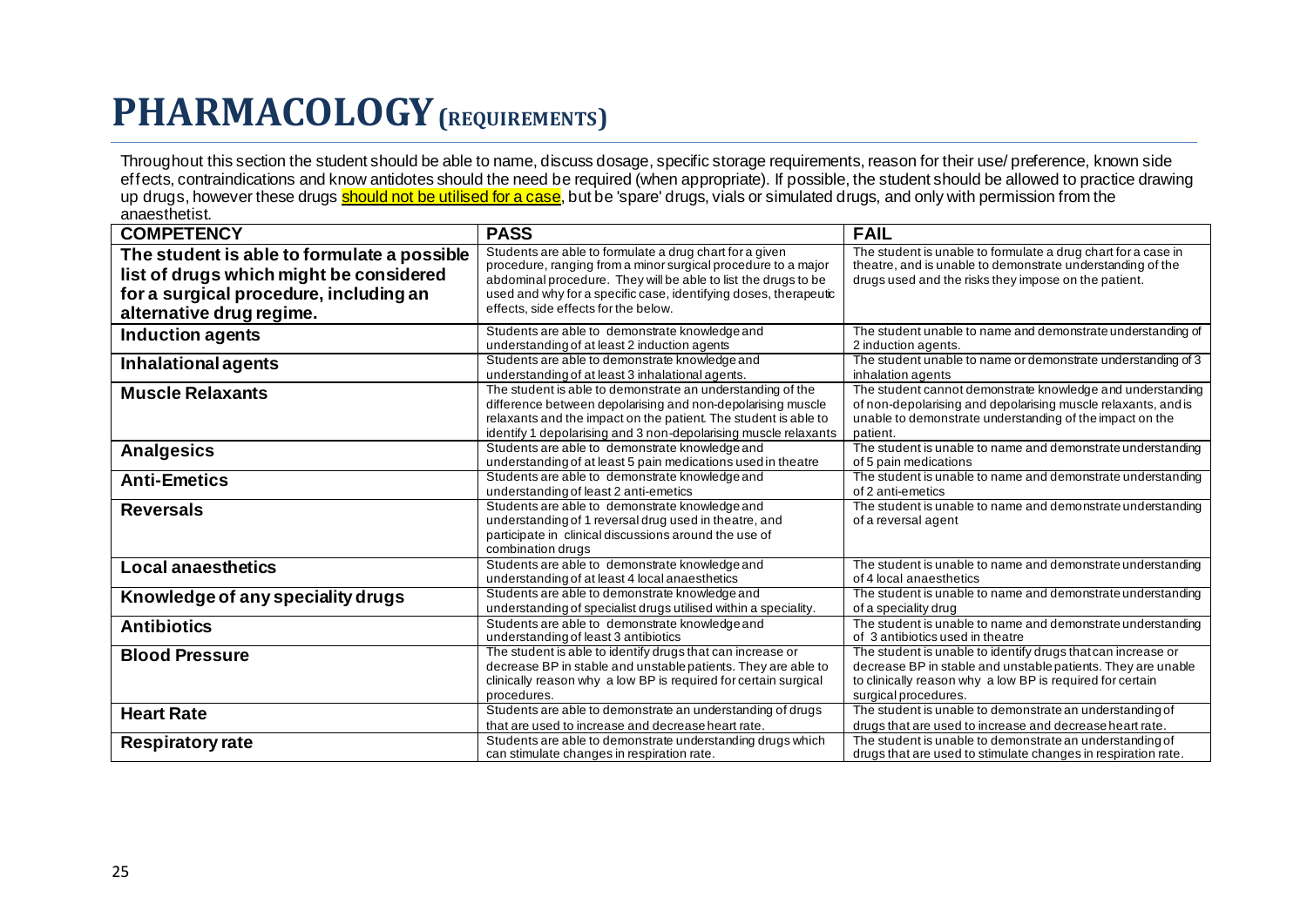#### **PHARMACOLOGY**

It is expected for the student to have knowledge of the following

|              | <b>Competence description</b>                                                                                                                           | <b>Practice Educator Comments: Sign and Date</b> |
|--------------|---------------------------------------------------------------------------------------------------------------------------------------------------------|--------------------------------------------------|
| $\mathsf{A}$ | Prior to list should formulate a possible list of drugs<br>which might be considered for a surgical<br>procedure, including an alternative drug regime. |                                                  |
| B            | Induction agents                                                                                                                                        |                                                  |
| $\mathbf c$  | <b>Inhalation Agents</b>                                                                                                                                |                                                  |
| D            | <b>Muscle Relaxants</b>                                                                                                                                 |                                                  |
| E            | Analgesia                                                                                                                                               |                                                  |
| F            | Anti-emetics                                                                                                                                            |                                                  |
| G            | <b>Reversals</b>                                                                                                                                        |                                                  |
| н            | Local anaesthetics                                                                                                                                      |                                                  |
|              | Antibiotics                                                                                                                                             |                                                  |
| J            | <b>Blood Pressure</b>                                                                                                                                   |                                                  |
| Κ            | <b>Heart Rate</b>                                                                                                                                       |                                                  |
|              | Respiratory rate                                                                                                                                        |                                                  |

| <b>Student Name:</b>                                   | <b>Placement:</b>                                                                                                                                      |  |
|--------------------------------------------------------|--------------------------------------------------------------------------------------------------------------------------------------------------------|--|
| <b>Student &amp; CPC/Practice Educator declaration</b> | The student believes they can demonstrate practical competence and supporting knowledge regarding the above elements and this is supported by the CPC. |  |
| <b>Student signature and date</b>                      | <b>CPC/Practice Educator signature and date</b>                                                                                                        |  |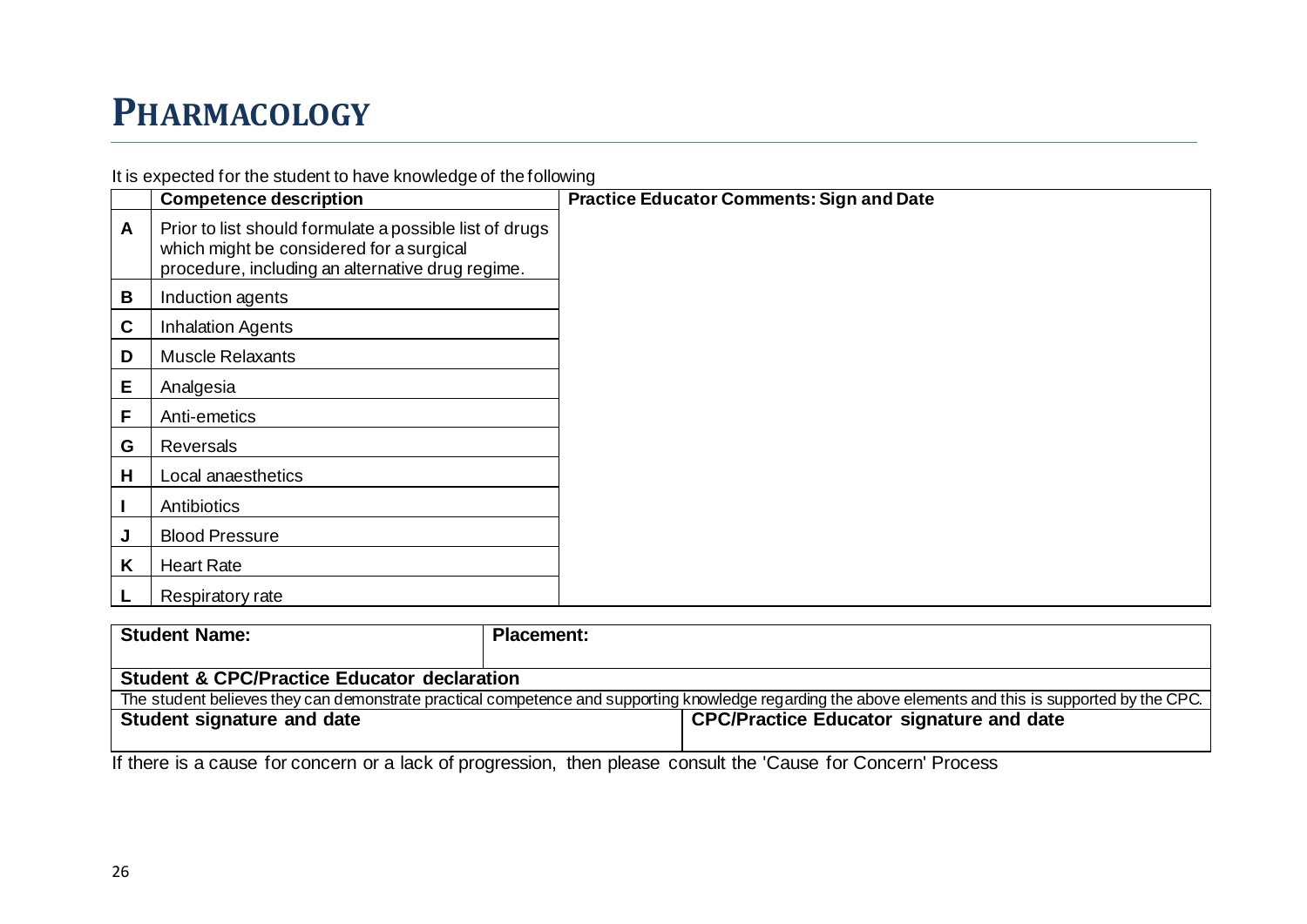## **SURGICAL COMPETENCIES INTRODUCTION**

These are the surgical competencies for Year 2. The student should be working with increased complexity. This is about the student's management and background knowledge for routine working within the operating department. To complete these competencies students, need to complete the following areas;

Surgery - Routine Skills

Surgery- Core skills

Surgical Assessment

**Practice Educators** must ensure that the student is effectively supported during their time on placement by:

- Allocating a named Practice Educator to complete all aspects of the paperwork
- Ensuring there is an effective introduction to the clinical area

- Completing all aspects of the paperwork including the introduction and learning agreement, mid-term review and progression statement with the student.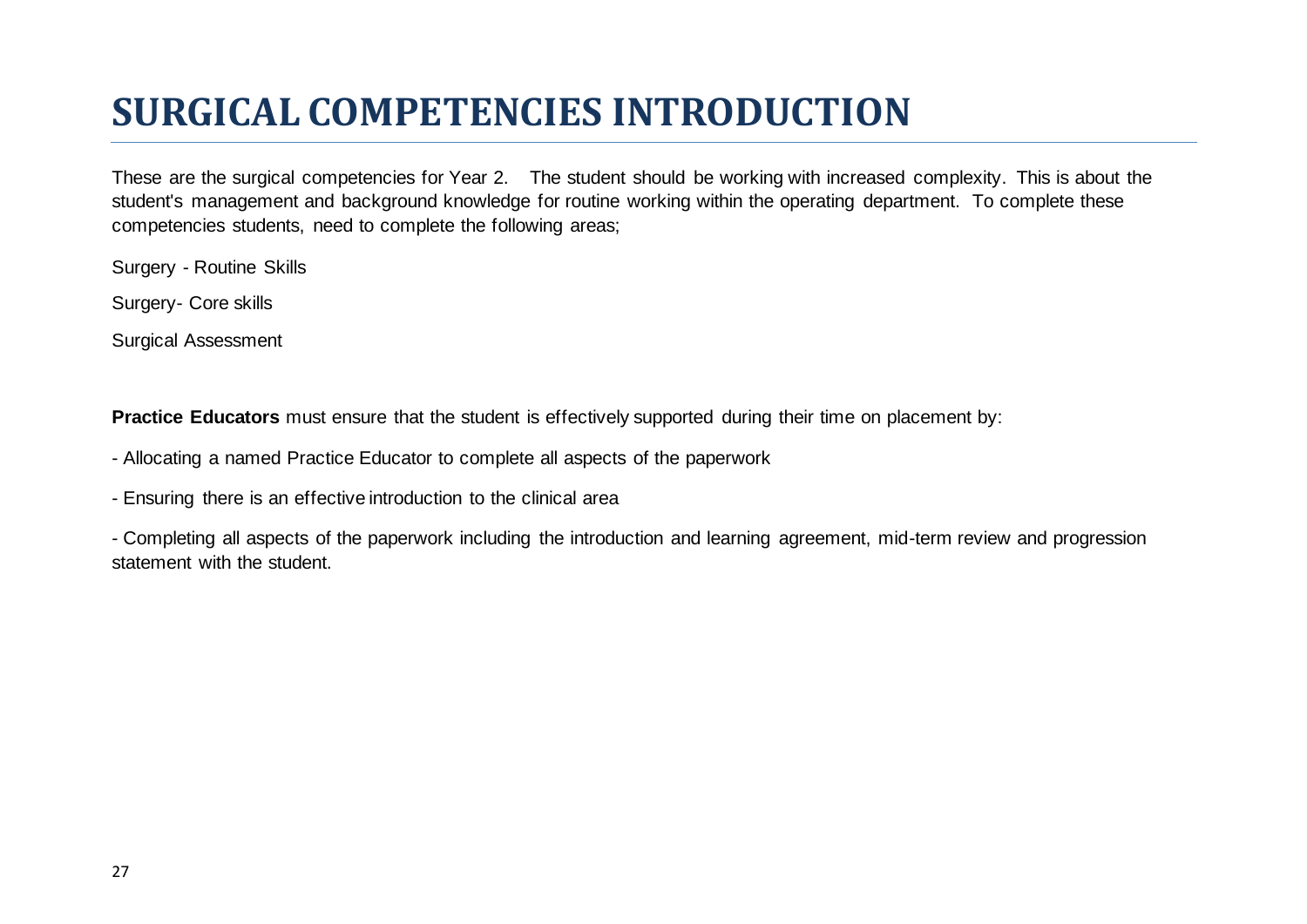## **SURGERY (ROUTINE SKILLS REQUIREMENTS)**

| <b>COMPETENCY</b>                           | <b>PASS</b>                                                                                           | <b>FAIL</b>                                                                                       |
|---------------------------------------------|-------------------------------------------------------------------------------------------------------|---------------------------------------------------------------------------------------------------|
| <b>Surgical instrument packs</b>            | Demonstrates understanding of how to check                                                            | Is unable to demonstrate understanding of how                                                     |
|                                             | packs for integrity and open correctly as<br>required.                                                | to check surgical instrument packs and cannot<br>open packs correctly.                            |
| <b>Surgical extras</b>                      | Demonstrates understanding of how to record                                                           | .Demonstrates a lack understanding of how to                                                      |
|                                             | surgical extras when opened and the importance<br>of keeping correct and accurate records.            | record surgical extras and the importance of<br>keeping correct and accurate records.             |
| Swabs, needles and blades.                  | Demonstrates an understanding of the need for                                                         | Demonstrates lack of understanding of the need                                                    |
|                                             | sterility throughout procedures. They are able to                                                     | for sterility throughout procedures. Unable to                                                    |
|                                             | complete a correct count and demonstrate<br>correct usage.                                            | complete a correct count and fail to carry out<br>correct usage of equipment.                     |
| Fluids for the surgical procedure.          | Demonstrates an understanding of the need for                                                         | Demonstrates lack of understanding and they do                                                    |
|                                             | sterility throughout procedures. They can                                                             | not maintain sterility and display a lack of                                                      |
|                                             | correctly record usage and are starting to display<br>initiative in anticipating what may be required | understanding of when or why the fluids are<br>used.                                              |
|                                             | prior to surgery and display clinical reasoning                                                       |                                                                                                   |
| Any drains required in that area. How they  | Able to identify and demonstrate understanding                                                        | They are unable to demonstrate understand of                                                      |
| work and their application requirements.    | of the various drains utilised by the speciality,                                                     | what drains are required nor what the safety                                                      |
|                                             | considering surgical requirements, dressing                                                           | issues are regarding usage.                                                                       |
|                                             | requirements, including safety issues.                                                                |                                                                                                   |
| Prep solutions.                             | Are able to demonstrate understanding of the                                                          | They are unable to demonstrate understanding                                                      |
|                                             | use of prep solutions, explain how they work and<br>discuss the required procedure for application.   | of the use of prep solutions, nor explain how<br>they work and fail to provide adequate reasoning |
|                                             |                                                                                                       | of the required procedure for application.                                                        |
| Drapes required for the surgical procedures | The student is able to identify the types of                                                          | They are unable to identify what drapes are                                                       |
| in that area.                               | drapes per speciality.                                                                                | required and why they alter for speciality.                                                       |
|                                             |                                                                                                       |                                                                                                   |
| Implants (if relevant to the area).         | The student demonstrates an understanding of<br>the types of different implants and why they are      | The student unable understanding of the types<br>of different implants and why they are used, how |
|                                             | used, how they are selected and recorded.                                                             | they are selected and recorded.                                                                   |
| Dressings prevalent to that speciality.     | The student is able to identify and discuss what                                                      | The student demonstrates a lack of necessary                                                      |
|                                             | dressings are used and demonstrate knowledge                                                          | knowledge regarding dressings in the area.                                                        |
|                                             | of specialist dressings that may be required e.g.                                                     |                                                                                                   |
|                                             | pressure dressings.                                                                                   |                                                                                                   |
| Specimen management procedures              | The student demonstrates understanding of the                                                         | The student does not demonstrate                                                                  |
|                                             | collection, documentation and labelling                                                               | understanding of how to label, record, or                                                         |
|                                             | procedures for specimens                                                                              | collection procedures regarding specimens                                                         |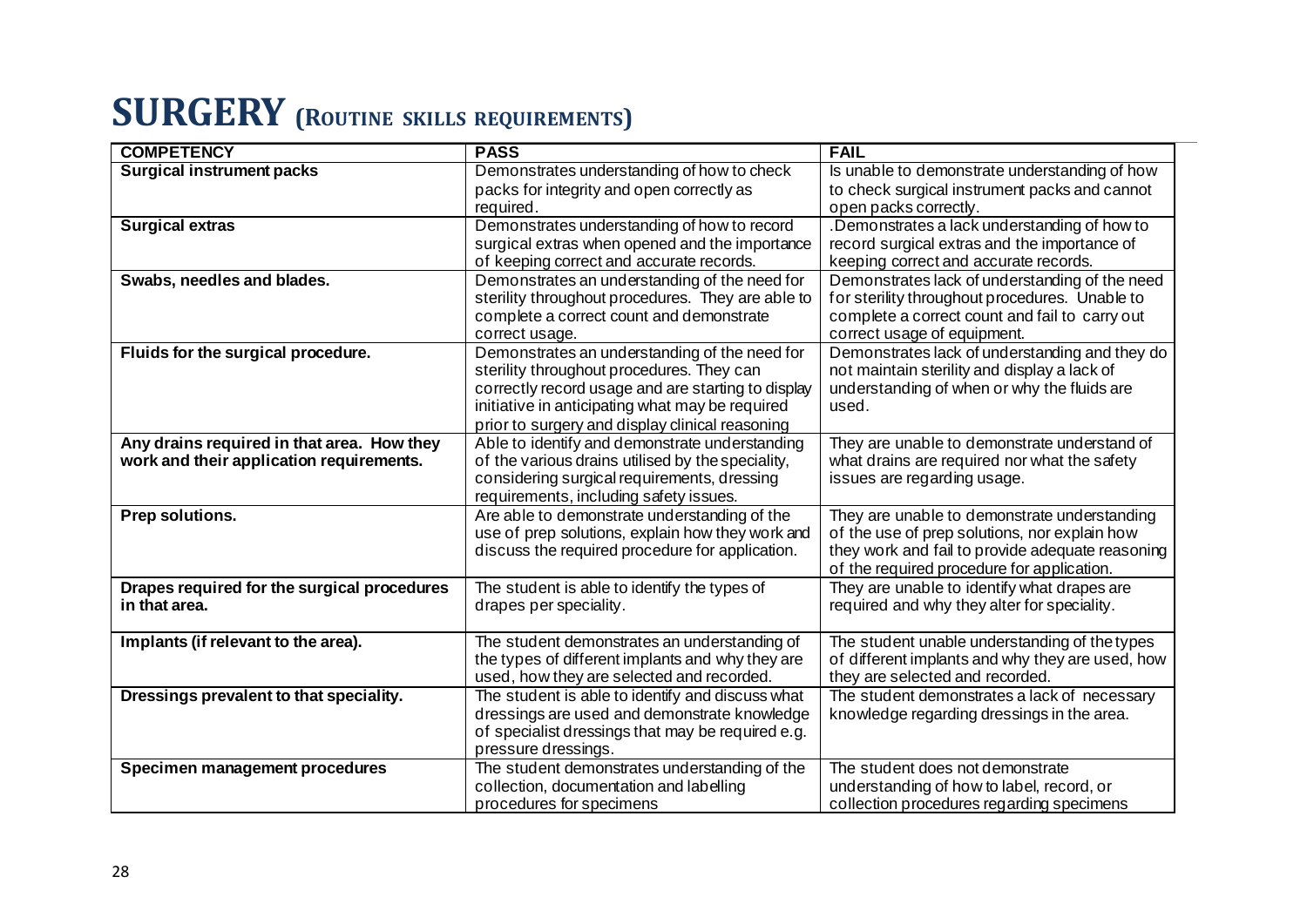## **SURGERY( <sup>R</sup>OUTINE SKILLS)**

Being able to restock or gather equipment and supplies efficiently is of vital importance during surgery. The student should be aware of where to find, what stock levels are required, how to open for use the following items.

|              | <b>Competence description</b>                                                          | <b>Practice Educator Comments: Sign and Date</b> |
|--------------|----------------------------------------------------------------------------------------|--------------------------------------------------|
| $\mathsf{A}$ | Surgical instrument packs.                                                             |                                                  |
| B            | Surgical extras                                                                        |                                                  |
| $\mathbf C$  | Swabs, needles and blades.                                                             |                                                  |
| D            | Fluids for the surgical procedure.                                                     |                                                  |
| Е            | Any drains required in that area. How they work<br>and their application requirements. |                                                  |
| $\mathsf F$  | Prep solutions.                                                                        |                                                  |
| G            | Drapes required for the surgical procedures in that<br>area.                           |                                                  |
| H            | Implants (if applicable).                                                              |                                                  |
| J.           | Dressings prevalent to that speciality.                                                |                                                  |
| J            | Specimen management procedures                                                         |                                                  |

| <b>Placement:</b>                                                                                                                        |  |  |
|------------------------------------------------------------------------------------------------------------------------------------------|--|--|
| <b>Student &amp; CPC/Practice Educator declaration</b>                                                                                   |  |  |
| The student can demonstrate practical competence and supporting knowledge regarding the above elements and this is supported by the CPC. |  |  |
| <b>CPC/Practice Educator signature and date</b>                                                                                          |  |  |
|                                                                                                                                          |  |  |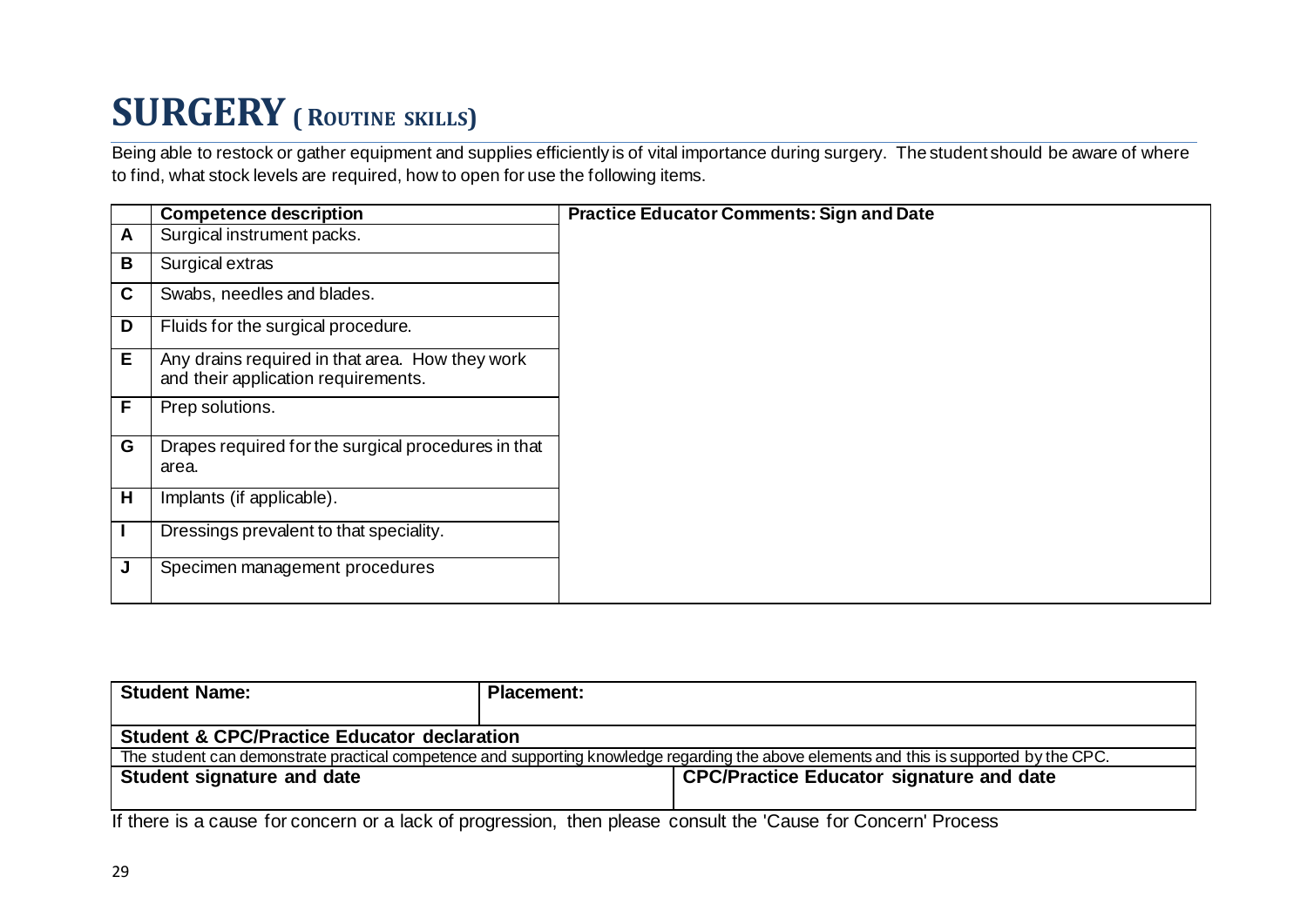### $SURGERN$  (CORE SKILL REQUIREMENTS)

| <b>COMPETENCY</b>                                                                                                                                                                          | <b>PASS</b>                                                                                                                                                                                                                                                                   | <b>FAIL</b>                                                                                                                                                                                                                                                                |
|--------------------------------------------------------------------------------------------------------------------------------------------------------------------------------------------|-------------------------------------------------------------------------------------------------------------------------------------------------------------------------------------------------------------------------------------------------------------------------------|----------------------------------------------------------------------------------------------------------------------------------------------------------------------------------------------------------------------------------------------------------------------------|
| To be able to scrub competently under<br>supervision.                                                                                                                                      | The student can utilise local protocols and<br>guidance, demonstrate understanding of the                                                                                                                                                                                     | The student cannot perform actions meeting local<br>protocols, nor understand the procedure being                                                                                                                                                                          |
|                                                                                                                                                                                            | procedure, acknowledging the risks of performing<br>it incorrectly.                                                                                                                                                                                                           | undertook, and does not understand the risks<br>associated with poor practice.                                                                                                                                                                                             |
| Use good communication skills when<br>considering safe practice as part of the<br>scrub team.                                                                                              | Student demonstrates good communication and<br>an understanding of the team roles.                                                                                                                                                                                            | The student has poor communication skills that<br>may endanger safe practice                                                                                                                                                                                               |
| Be able to set up and maintain a sterile<br>field and what to do should it be fouled.                                                                                                      | Student demonstrates that they can position<br>equipment to work safely and efficiently and<br>prevent contamination and also knows what to do<br>should something go wrong.                                                                                                  | The student does not work safely and does not<br>understand or practice what should happen if they<br>or a member of the team damage the integrity of<br>the sterile field.                                                                                                |
| Understand the functionality of surgical<br>instruments, inclusive of any specialist<br>items as part of the surgical speciality.<br>This should include endoscopic and open<br>surgeries. | The student demonstrates understanding of key<br>instrument packs used in this speciality. They<br>know what the instruments are used and be able<br>to safely pass and receive instruments to others in<br>the scrub team.                                                   | The student does not understand the use of the<br>instrument trays in the clinical area and does not<br>pass instruments correctly.                                                                                                                                        |
| Issues related to skin prep prior to scrub.                                                                                                                                                | The student is able to prepare and pass<br>appropriate prep for the surgical speciality and is<br>aware of the dangers of incorrect use. Students<br>demonstrate knowledge and clinical reasoning<br>concerning the impact of correct skin prep on<br>wound healing and PACU. | The student is unable to prepare and pass<br>appropriate prep for the surgical speciality and is<br>unaware of the dangers of incorrect use. Student<br>lacks knowledge and clinical reasoning concerning<br>the impact of correct skin prep on wound healing<br>and PACU. |
| <b>Draping</b><br>Students are not allowed to drape a patient.                                                                                                                             | Students demonstrate an understanding of the<br>draping procedure so that they can anticipate what<br>draping is required and can pass drapes to scrub<br>personnel in a timely manner.                                                                                       | They do not practice within their scope of practice<br>and/or does not understand or anticipate what is<br>required when draping.                                                                                                                                          |
| Wound dressings, various types, inclusive<br>of pressure and absorbent dressings. This<br>also includes the use of drains.                                                                 | Students have an awareness of the various wound<br>dressings used in a particular speciality. Including<br>what drains may be used, preparation and passing<br>of these and how to prevent infection.                                                                         | The student has no awareness of what dressings<br>are required nor do they understand how they are<br>applied to promote healing and reduce infection.                                                                                                                     |
| Effective care hand over to the PACU area.                                                                                                                                                 | The student demonstrates good communication<br>skills, displaying effective handovers considering<br>requirements for individual patients in order to<br>ensure an effective care pathway during the<br>patients' post-operative journey.                                     | The student displays poor hand over<br>communication skills and misses vital information<br>required for patient safety.                                                                                                                                                   |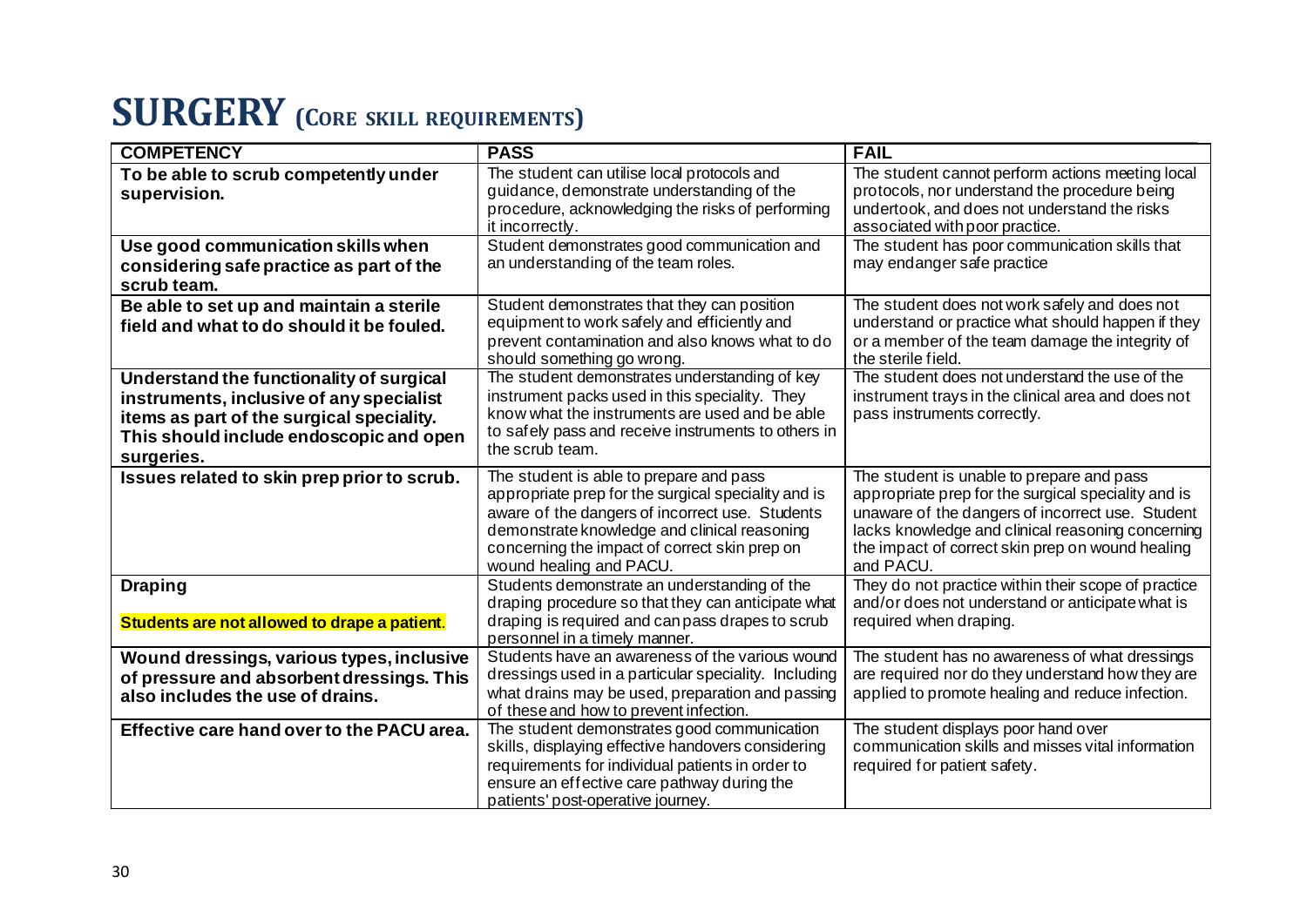### **SURGERY(CORE SKILLS)**

|   | <b>Competence description</b>                                              | <b>Practice Educator Comments: Sign and Date</b> |
|---|----------------------------------------------------------------------------|--------------------------------------------------|
| Α | To be able to scrub competently under supervision.                         |                                                  |
| в | Use good communication skills when considering                             |                                                  |
|   | safe practice as part of the scrub team. This is                           |                                                  |
|   | inclusive of communication with the circulating                            |                                                  |
|   | team and surgeons                                                          |                                                  |
| C | Be able to set up and maintain a sterile field and                         |                                                  |
|   | what to do should it be fouled.                                            |                                                  |
| D | Understand the functionality of surgical                                   |                                                  |
|   | instruments, inclusive of any specialist items as                          |                                                  |
|   | part of the surgical speciality. This should include                       |                                                  |
|   | endoscopic and open surgeries.                                             |                                                  |
| E | Issues related to skin prep prior to scrub.                                |                                                  |
|   |                                                                            |                                                  |
| F | Draping                                                                    |                                                  |
|   |                                                                            |                                                  |
| G | Wound dressings, various types, inclusive of                               |                                                  |
|   | pressure and absorbent dressings. This also<br>includes the use of drains. |                                                  |
|   |                                                                            |                                                  |
| н | Effective care hand over to the PACU area.                                 |                                                  |
|   |                                                                            |                                                  |
|   |                                                                            |                                                  |

| <b>Student Name:</b>                                                                                                                     | <b>Placement:</b>                               |  |
|------------------------------------------------------------------------------------------------------------------------------------------|-------------------------------------------------|--|
| <b>Student &amp; CPC/Practice Educator declaration</b>                                                                                   |                                                 |  |
| The student can demonstrate practical competence and supporting knowledge regarding the above elements and this is supported by the CPC. |                                                 |  |
| Student signature and date                                                                                                               | <b>CPC/Practice Educator signature and date</b> |  |
|                                                                                                                                          |                                                 |  |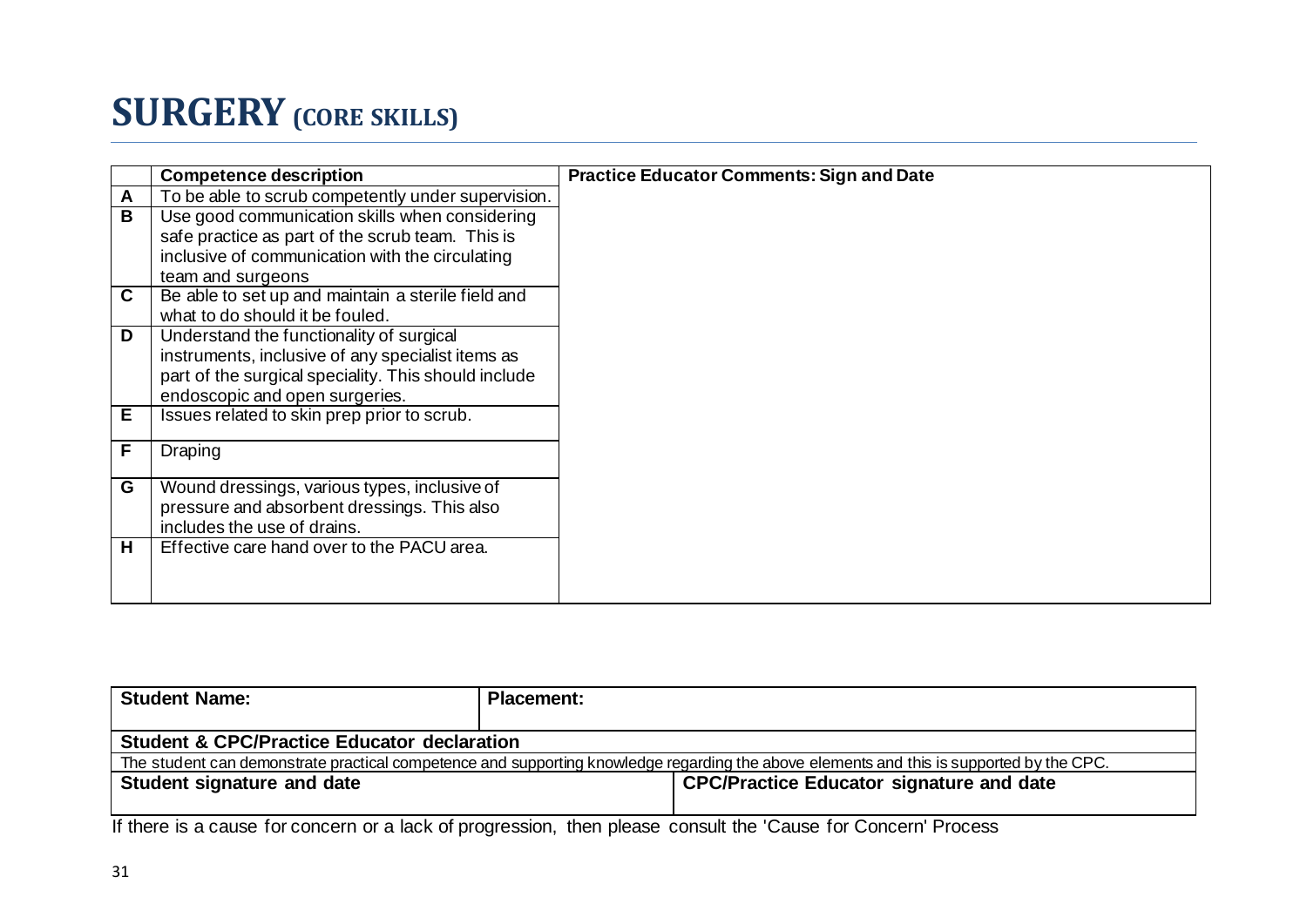## **POST ANAESTHETICCAREUNIT INTRODUCTION**

The aim of the post anaesthetic care competencies is to establish the student as a safe PACU practitioner. To bring together learned knowledge from anaesthetics and surgery to maintain a safe environment for the patient to recover to a position ready to be discharged to the next part of the patient pathway. Students are expected to acquire knowledge regarding the environment, assess the patient, adjust and monitor the patient condition, but above all else uphold the 6 C's of care. By the end of this placement a student should be able to manage patients with differing degrees of complexity. To be successful within this period the student must complete the following competence statements;

PACU Environment

Patient Assessment

Patient Stabilisation

**Practice Educators** must ensure that the student is effectively supported during their time on placement by:

- Allocating a named Practice Educator to complete all aspects of the paperwork
- Ensuring there is an effective introduction to the clinical area

- Completing all aspects of the paperwork including the introduction and learning agreement, mid-term review and progression statement with the student.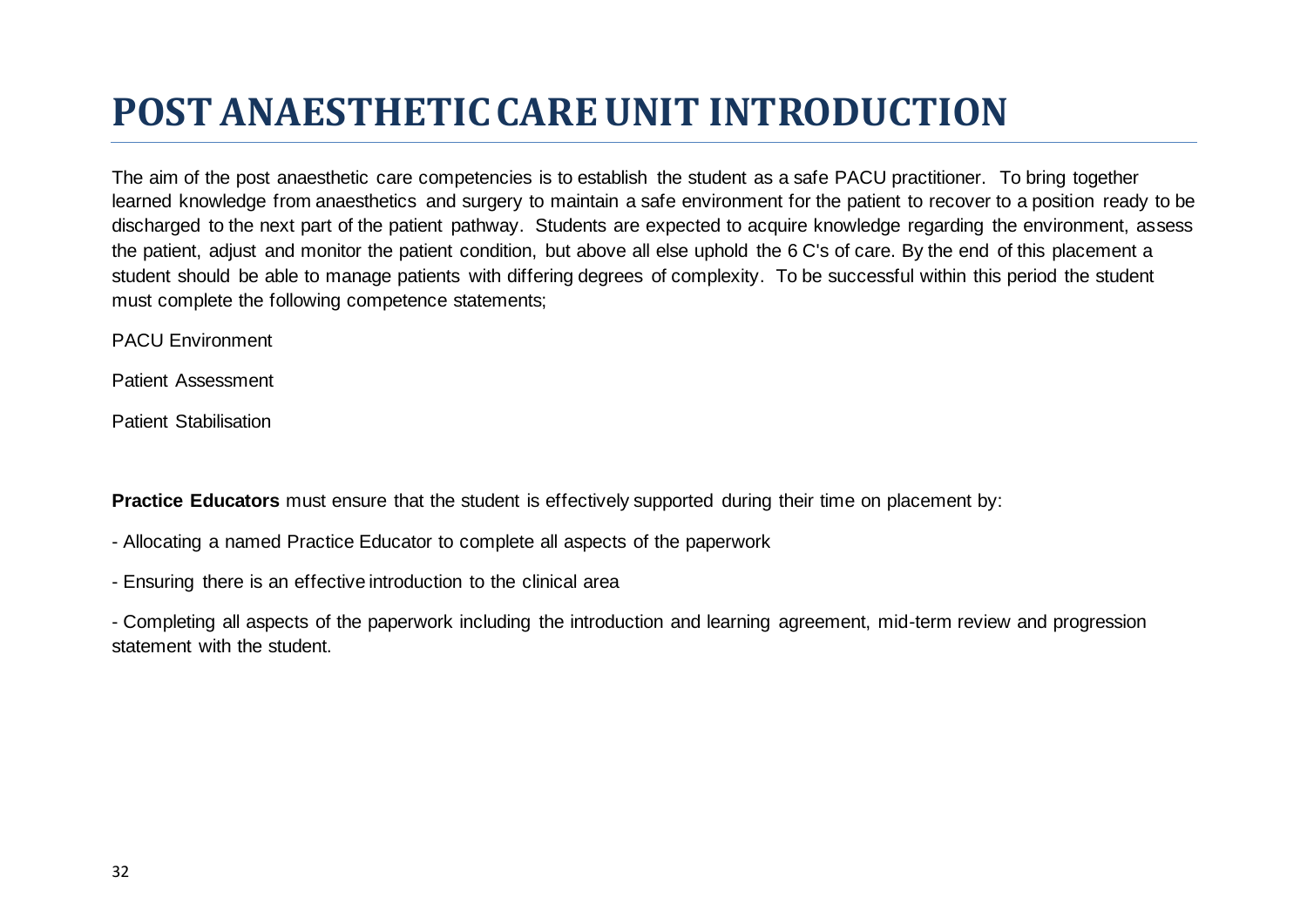## **PACU ENVIRONMENT (REQUIREMENTS)**

| <b>COMPETENCE</b>                                      | <b>PASS</b>                                                                                                                                                                                                                                                                                                                                                                                                                                                                                        | <b>FAIL</b>                                                                                                                                                                                                |
|--------------------------------------------------------|----------------------------------------------------------------------------------------------------------------------------------------------------------------------------------------------------------------------------------------------------------------------------------------------------------------------------------------------------------------------------------------------------------------------------------------------------------------------------------------------------|------------------------------------------------------------------------------------------------------------------------------------------------------------------------------------------------------------|
| <b>PACU orientation</b>                                | Students demonstrate awareness of bay usage and for which<br>type of patients, which theatres serve the area they are based<br>in and where and how to summon help.                                                                                                                                                                                                                                                                                                                                | The student does not understand the importance of utilising the<br>correct bay for the right patient and has now conception of<br>where all the emergency equipment is or how to seek help if<br>required. |
| Difficult intubation equipment                         | Students demonstrate an understanding of where the difficult<br>airway management equipment and RSI drugs are located and<br>how to check correctly.                                                                                                                                                                                                                                                                                                                                               | They do not know where the equipment or RSI drugs are kept<br>and/or do not know how to check it correctly.                                                                                                |
| Defibrillator and emergency drugs for<br>resuscitation | Students demonstrate that they know where the defibrillator is<br>situated and have an understanding of the resuscitation<br>protocol for that area. Students are able to discuss the use<br>and requirement of first line resuscitation drugs.                                                                                                                                                                                                                                                    | They do not know where the equipment located and/or cannot<br>discuss the basic function of first line emergency drugs.                                                                                    |
| Drugs & Fluids                                         | Students demonstrate that they know where the drugs are<br>stored and understand required protocols regarding their<br>usage. The students should have awareness of Controlled<br>drugs although students are not directly responsible to hold the<br>keys. They should go through checking procedures but as an<br>additional person as well as the current protocol requires.<br>They should also demonstrate awareness of stock levels and<br>the importance of maintaining and stock rotation. | Students lack understanding of drug storage and protocols<br>which makes them unsafe in their practice                                                                                                     |
| <b>Consumables stores</b>                              | They know the location of and demonstrate understanding of<br>the usage of products with regards patient safety.                                                                                                                                                                                                                                                                                                                                                                                   | Students are unable to demonstrate understanding of the<br>usage of products in regards to patient safety.                                                                                                 |
| <b>Equipment stores</b>                                | They know the location of and demonstrate understanding of<br>the usage of products with regards patient safety.                                                                                                                                                                                                                                                                                                                                                                                   | Students are unable to demonstrate understanding of the<br>usage of products in regards to patient safety.                                                                                                 |
| Infection control protocols                            | They can demonstrate knowledge of protocols for cleaning of<br>area in preparation for patients and patient isolation<br>procedures.                                                                                                                                                                                                                                                                                                                                                               | They show no understanding of infection control practice in the<br>recovery environment.                                                                                                                   |
| <b>Anaesthetic Equipment</b>                           | Students are able to demonstrate knowledge and<br>understanding of Protocols for ventilating patients if required,<br>i.e. to use PACU as an Intensive/High dependency bay.                                                                                                                                                                                                                                                                                                                        | They are unable to demonstrate understanding of the issues<br>around converting PACU into a high dependency/ICU bed.                                                                                       |
| <b>Patient information systems</b>                     | Students can demonstrate effectively that they can utilise the<br>patient information system to gain patient information and is<br>able to maintain accurate records.                                                                                                                                                                                                                                                                                                                              | Students can demonstrate effectively that they can utilise the<br>patient information system to gain patient information and is<br>able to maintain accurate records.                                      |
| <b>Communication procedures</b>                        | Students can demonstrate their understanding of the<br>communication networks within the PACU department. They<br>display confidence when working with Wards, Theatres and<br>MDT members.                                                                                                                                                                                                                                                                                                         | Students are ineffective within the communication networks of<br>the PACU department. They displays lack of confidence when<br>working with Wards, Theatres and MDT members                                |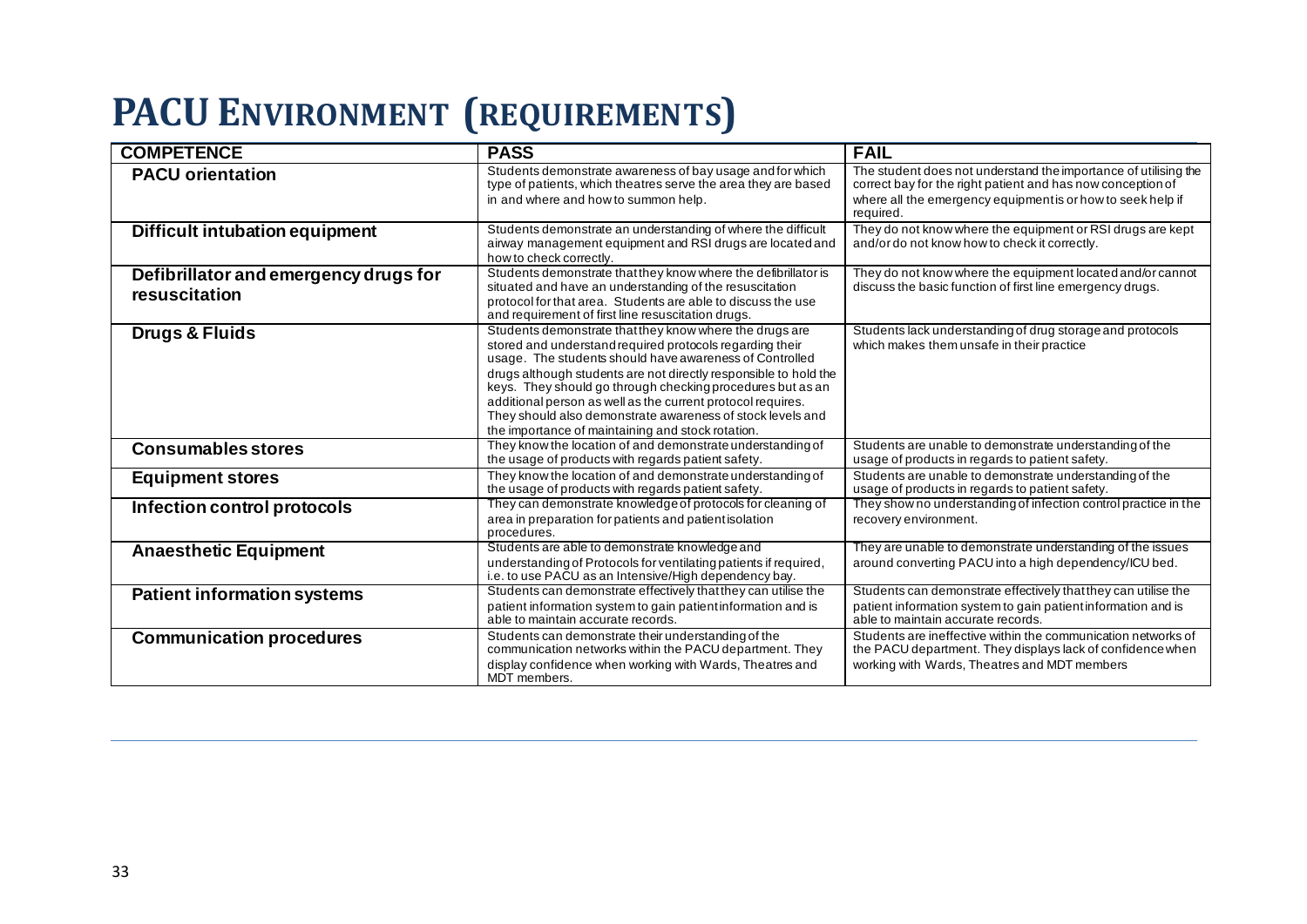## **PACU ENVIRONMENT**

Being able to restock or gather equipment and supplies efficiently prepare for the day ahead is extremely important in the PACU. The student should be aware of where to find, what stock levels are required and how to establish a safe working environment.

|   | <b>Competence description</b>                          | <b>Practice Educator Comments: Sign and Date</b> |
|---|--------------------------------------------------------|--------------------------------------------------|
| Α | <b>PACUPACU</b> orientation                            |                                                  |
| В | Difficult intubation equipment                         |                                                  |
| C | Defibrillator and emergency drugs for<br>resuscitation |                                                  |
| D | Drugs & Fluids                                         |                                                  |
| E | Consumables stores                                     |                                                  |
| F | Equipment stores                                       |                                                  |
| G | Infection control protocols                            |                                                  |
| Н | Anaesthetic Equipment                                  |                                                  |
|   | Patient information systems                            |                                                  |
|   | Communication procedures                               |                                                  |

| <b>Student Name:</b>                                                                                                                                               | <b>Placement:</b>                               |
|--------------------------------------------------------------------------------------------------------------------------------------------------------------------|-------------------------------------------------|
| <b>Student &amp; CPC/Practice Educator declaration</b>                                                                                                             |                                                 |
| The student can demonstrate practical competence and supporting knowledge regarding the above elements and this is<br>supported by the CPC.                        |                                                 |
| <b>Student signature and date</b>                                                                                                                                  | <b>CPC/Practice Educator signature and date</b> |
| If described by $f$ , and so the first of consistent descriptions and that in $\bigcap_{i=1}^n f_i$ . $\bigcap_{i=1}^n f_i$ is a function of $\bigcap_{i=1}^n f_i$ |                                                 |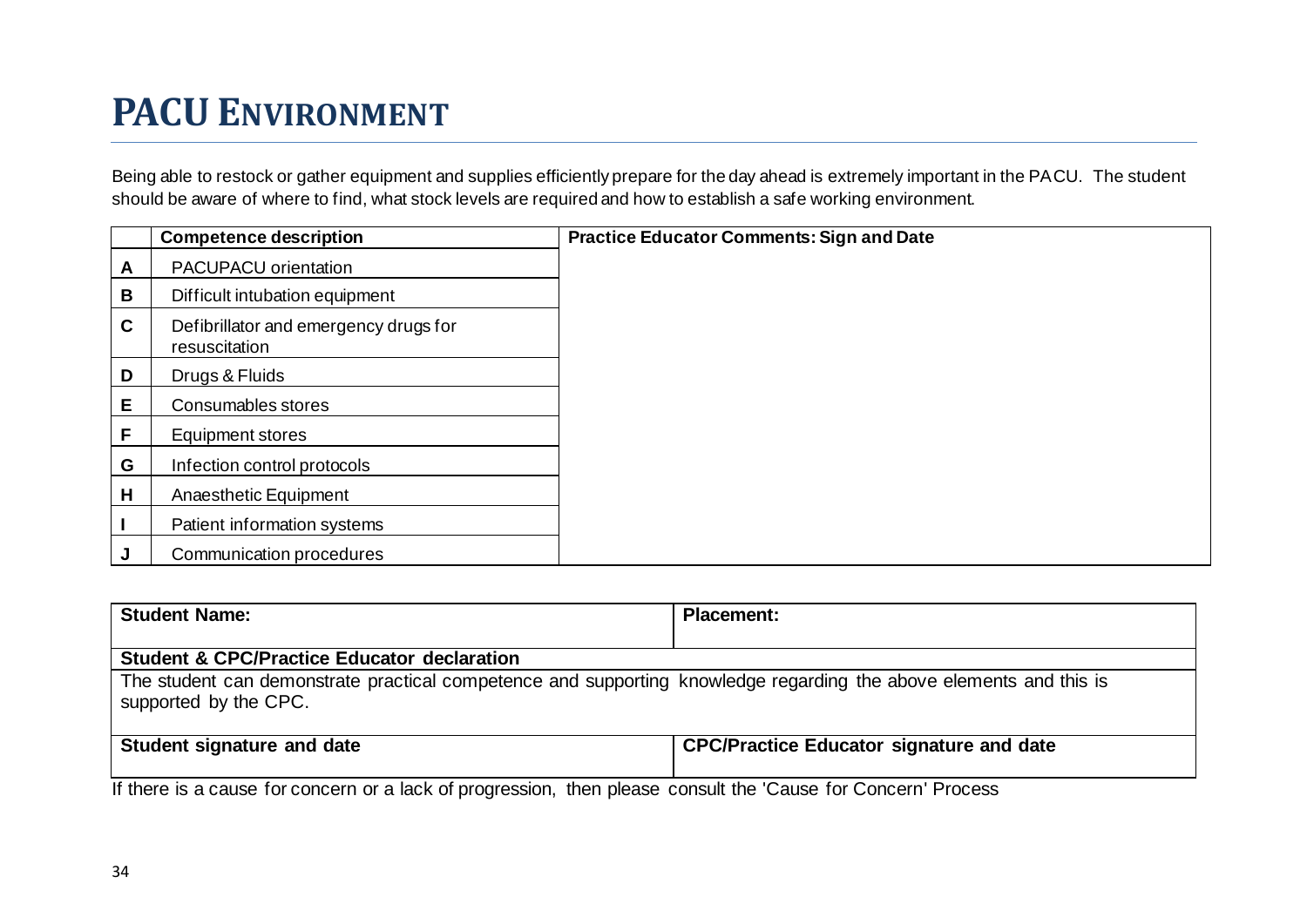## **PATIENT ASSESSMENT (REQUIREMENTS)**

| <b>COMPETENCE</b>                                                | <b>PASS</b>                                                                                                                                                                                                                                                                                                                                            | <b>FAIL</b>                                                                                                                                                                                                                         |
|------------------------------------------------------------------|--------------------------------------------------------------------------------------------------------------------------------------------------------------------------------------------------------------------------------------------------------------------------------------------------------------------------------------------------------|-------------------------------------------------------------------------------------------------------------------------------------------------------------------------------------------------------------------------------------|
| <b>Welcome and patient Handover</b>                              | The student Is able to receive and presenta patient during<br>handover and retain, understand and evaluate important<br>information for continued care. Also utilises a holistic<br>approach to patient care incorporating the 6 C's.                                                                                                                  | Cannot adequately receive a patient and process all the<br>information to warrant a safe handover. Is also unable to<br>practice holistically whilst following a set of actions to keep<br>the patient safe.                        |
| <b>Airway Assessment</b>                                         | The student demonstrates understanding of the importance<br>of airway assessment, and can discuss variations with age<br>from the child to the adult. They are able to use equipment<br>to maintain a patient's airway utilising basic manoeuvres.                                                                                                     | Cannot practice safe airway management unable to<br>discuss the variation in airways or equipment needed.                                                                                                                           |
| <b>ABCDE</b> approach                                            | Can demonstrate an effective head to toe assessment<br>following an ABCDE approach, ensuring patient safety and<br>dignity is upheld throughout. They are able to address any<br>issues found during the assessment in a safe and timely<br>manner.                                                                                                    | Cannot follow a head to toe assessment and are unable to<br>manage patient safety issues whilst performing checks.                                                                                                                  |
| <b>Oxygen Therapy</b>                                            | Can anticipate a patient's $O_2$ requirements and understand<br>the requirement of prescription prior to administration. The<br>student is aware of various methods for administering $O_2$ .                                                                                                                                                          | Does not recognise the $O_2$ requirements for patients and<br>does not follow the correct procedure for the application of<br>oxygen prior to use.                                                                                  |
| <b>Monitoring</b>                                                | Able to use both none invasive and invasive monitoring<br>where required. Students show understanding of normal<br>parameters, recognising patient differences, and are<br>therefore able to interpret data based on the patient.<br>Students are able to demonstrate their understanding of the<br>importance of visual clues to the patient's state. | They do not understand patient parameters and do not<br>display knowledge of adjustment based in individual patient<br>characteristics. The student displays a lack of knowledge<br>regarding visual cues regarding patient status. |
| <b>Patient information</b>                                       | The student is able to demonstrate understanding of<br>documentation and incorporate information into their care.                                                                                                                                                                                                                                      | Cannot demonstrate understanding of documentation and<br>fails to incorporate information provided into their care                                                                                                                  |
| <b>Anaesthetic &amp; Surgical Awareness</b>                      | Be aware of the impact the anaesthetic or surgical<br>procedure will have on the patient's PACU. Students will<br>demonstrate vigilant to wards the dangers inherent with the<br>procedure.                                                                                                                                                            | Does not understand the impact of the anaesthetic or the<br>surgical procedure on the patient's wellbeing during the<br>PACU period.                                                                                                |
| Awareness and if present recognition of<br>patient adverse state | Demonstrates awareness of potential adverse states during<br>PACU and have clear understanding of action to be<br>undertaken if this occurs.                                                                                                                                                                                                           | Does do have awareness of any patient adverse states that<br>might impact PACU, nor how to treat them.                                                                                                                              |
| <b>Reassessment</b>                                              | Demonstrate an appreciation of the importance of<br>reassessing constantly until the patient is handed over, with<br>an insightto duration of drugs and possibility of relapses.                                                                                                                                                                       | Does not demonstrate good practice by reassessing<br>throughout the patient stay and has no concept of drug<br>durations and their potential impact on the recovering<br>patient.                                                   |
| <b>Communication throughout</b>                                  | Demonstrates good and effective informative<br>communication, to the patient and the team. Demonstrate<br>effective and accurate documentation of care provided.                                                                                                                                                                                       | Does not display effective communication throughout the<br>period they are looking after the patient does not document<br>patient details accurately as they occur.                                                                 |
| <b>Patient Comfort</b>                                           | Providing a holistic approach to patient care, considering<br>comfort, pressure sore management demonstrating the<br>qualities of a caring compassionate practitioner.                                                                                                                                                                                 | Does not display a caring attitude or utilise a holistic<br>approach to their patients. Does not have knowledge of<br>pressure care management.                                                                                     |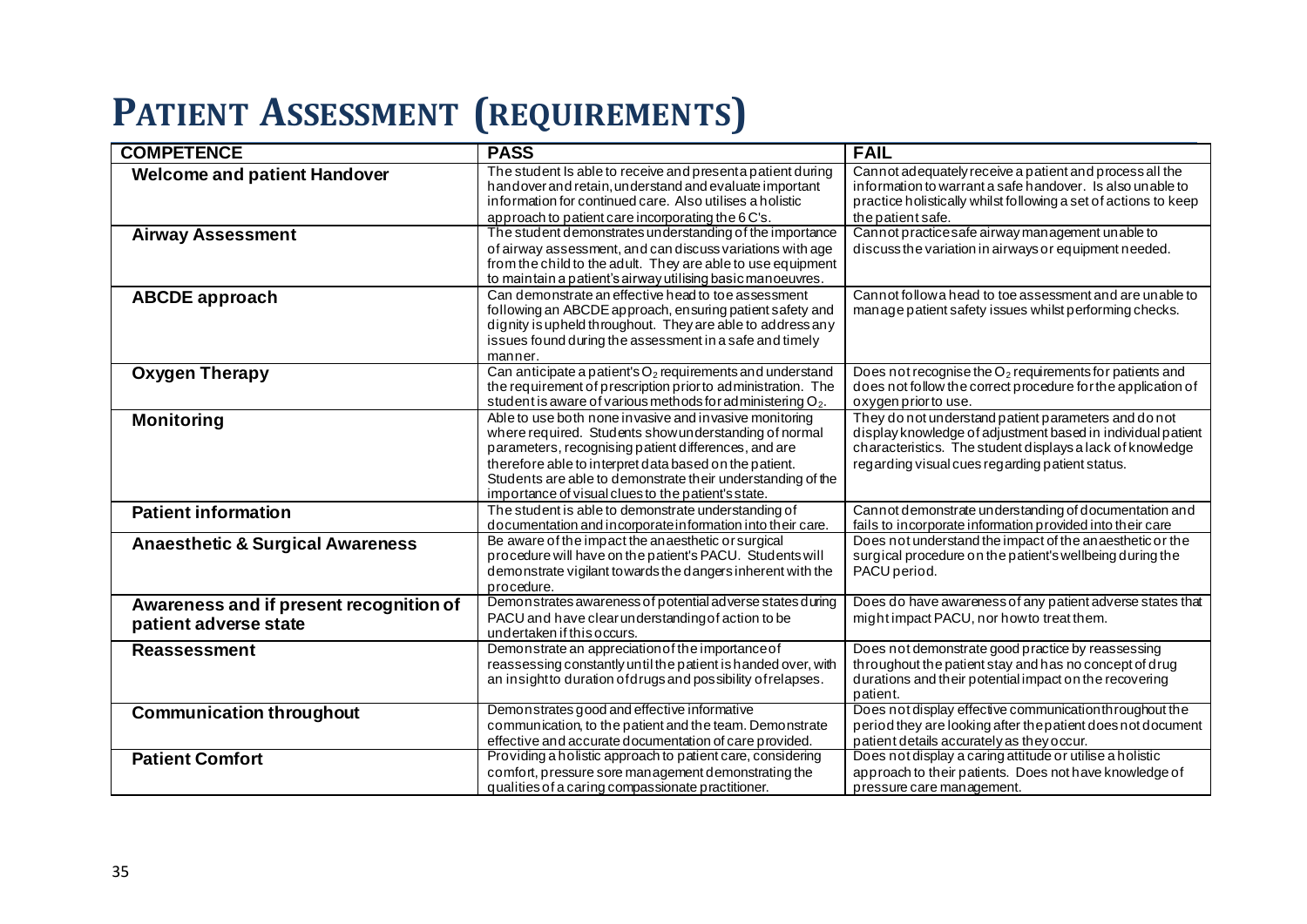#### **PATIENT ASSESSMENT**

Skills required to complete the PACU placement include;

|             | <b>Competence description</b>                                    | <b>Practice Educator Comments: Sign and Date</b> |
|-------------|------------------------------------------------------------------|--------------------------------------------------|
| A           | Welcome and patient Handover                                     |                                                  |
| B           | Airway Assessment                                                |                                                  |
| $\mathbf c$ | ABCDE approach                                                   |                                                  |
| D           | Oxygen Therapy                                                   |                                                  |
| E           | Monitoring                                                       |                                                  |
| F           | Patient information                                              |                                                  |
| G           | Anaesthetic & Surgical Awareness                                 |                                                  |
| H           | Awareness and if present recognition of patient<br>adverse state |                                                  |
|             | Reassessment                                                     |                                                  |
| J           | Communication throughout                                         |                                                  |
| K           | Patient comfort                                                  |                                                  |

| <b>Student Name:</b>                                                                                                                        | <b>Placement:</b>                               |  |  |  |
|---------------------------------------------------------------------------------------------------------------------------------------------|-------------------------------------------------|--|--|--|
| <b>Student &amp; CPC/Practice Educator declaration</b>                                                                                      |                                                 |  |  |  |
| The student can demonstrate practical competence and supporting knowledge regarding the above elements and this is supported<br>by the CPC. |                                                 |  |  |  |
| Student signature and date                                                                                                                  | <b>CPC/Practice Educator signature and date</b> |  |  |  |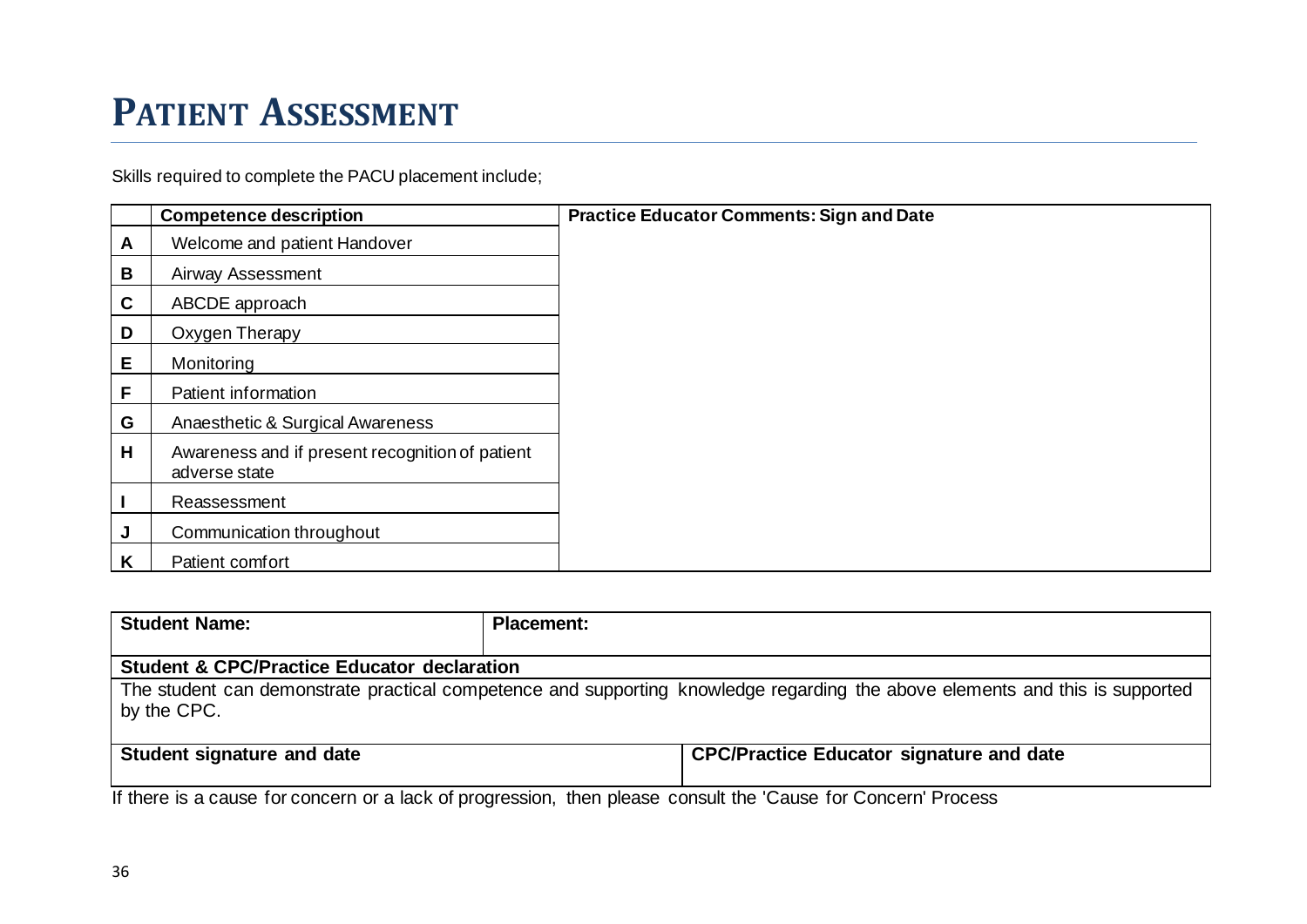### **PATIENT STABILISATION (REQUIREMENTS)**

| <b>COMPETENCE</b>                                           | <b>PASS</b>                                                                                                                                                                                                                                                                                                               | <b>FAIL</b>                                                                                                                                                                                                                   |
|-------------------------------------------------------------|---------------------------------------------------------------------------------------------------------------------------------------------------------------------------------------------------------------------------------------------------------------------------------------------------------------------------|-------------------------------------------------------------------------------------------------------------------------------------------------------------------------------------------------------------------------------|
| Assesses the patient pain score                             | Demonstrates an understanding of the pain scoring<br>system utilised within the PACU area and highlights<br>actions in order to make the patient comfortable.                                                                                                                                                             | Does not display knowledge of how to pain score a<br>patient nor put action in place to help make the patient<br>comfortable.                                                                                                 |
| Assesses regional anaesthetic/spinal<br>epidural integrity  | The student considers the dangers of regional<br>anaesthesia and the signs of critical incidents. They<br>understand how to manage and carry out observations<br>of patients who have received a spinal/epidural.                                                                                                         | The student shows no consideration or knowledge of<br>the impact of regional or spinal/epidural anaesthesia<br>during their treatment of the patient.                                                                         |
| <b>Nausea and Vomiting assessment</b>                       | They demonstrate the knowledge of the impact of<br>nausea and vomiting on patient PACU also the<br>psychological impact on future patient care. Understand<br>solutions to aid the patient, but also the adversities that<br>are associated with each action. Cares for patient's<br>personal needs in cases of vomiting. | Does not have knowledge of the impact of nausea and<br>vomiting and does not incorporate the correct actions to<br>rectify without prompting to care for their patient.                                                       |
| <b>Patient Parameters to assess sedation</b><br>and comfort | Demonstrate an understanding of the impact on the<br>respiratory, renal, nervous and vascular systems<br>following administration of drugs within the theatre<br>department. Particularly pain relief and reversal drugs.                                                                                                 | Has no understanding of what might occur if treatments<br>are required in PACU area with regards drugs<br>administration.                                                                                                     |
| <b>PACU Pharmacology</b>                                    | Have demonstrated knowledge of a range of drugs<br>utilised in PACU to counteract pain, vomiting, low/high<br>blood pressure, slow/fast heart rate, anaesthetic<br>paralysis, over sedation, and also recognise when<br>alternative treatments are more appropriate.                                                      | The student is unable to demonstrate knowledge<br>regarding drug therapies in the PACU area and the<br>possible impact of their treatments. Has no<br>understanding of utilising less invasive therapies when<br>appropriate. |
| <b>Wound Dressings and Drains</b>                           | Are able to demonstrate understanding of the<br>importance of good wound dressings and monitoring<br>patient movement, or where there is a risk of further<br>bleeding. Demonstrate care of drains, whilst minimising<br>infection control issues.                                                                        | Displays poor practice in respect to wound management<br>in PACU and does not possess knowledge of how their<br>care may impact on the overall care of the patient.                                                           |
| <b>Urinary Output</b>                                       | Be able to monitor effectively urinary output and read<br>warning signs that patient may need medical<br>interventions.                                                                                                                                                                                                   | Cannot read urinary output and does not recognise the<br>warning signs that the patient may need medical<br>intervention.                                                                                                     |
| <b>Adverse conditions</b>                                   | Have knowledge of Anaphylaxis, Laryngeal Spasm, MH,<br>Hypovolemia, and other conditions common place within<br>the PACU environment.                                                                                                                                                                                     | The student has no knowledge of any adverse incidents<br>specific to the PACU environment.                                                                                                                                    |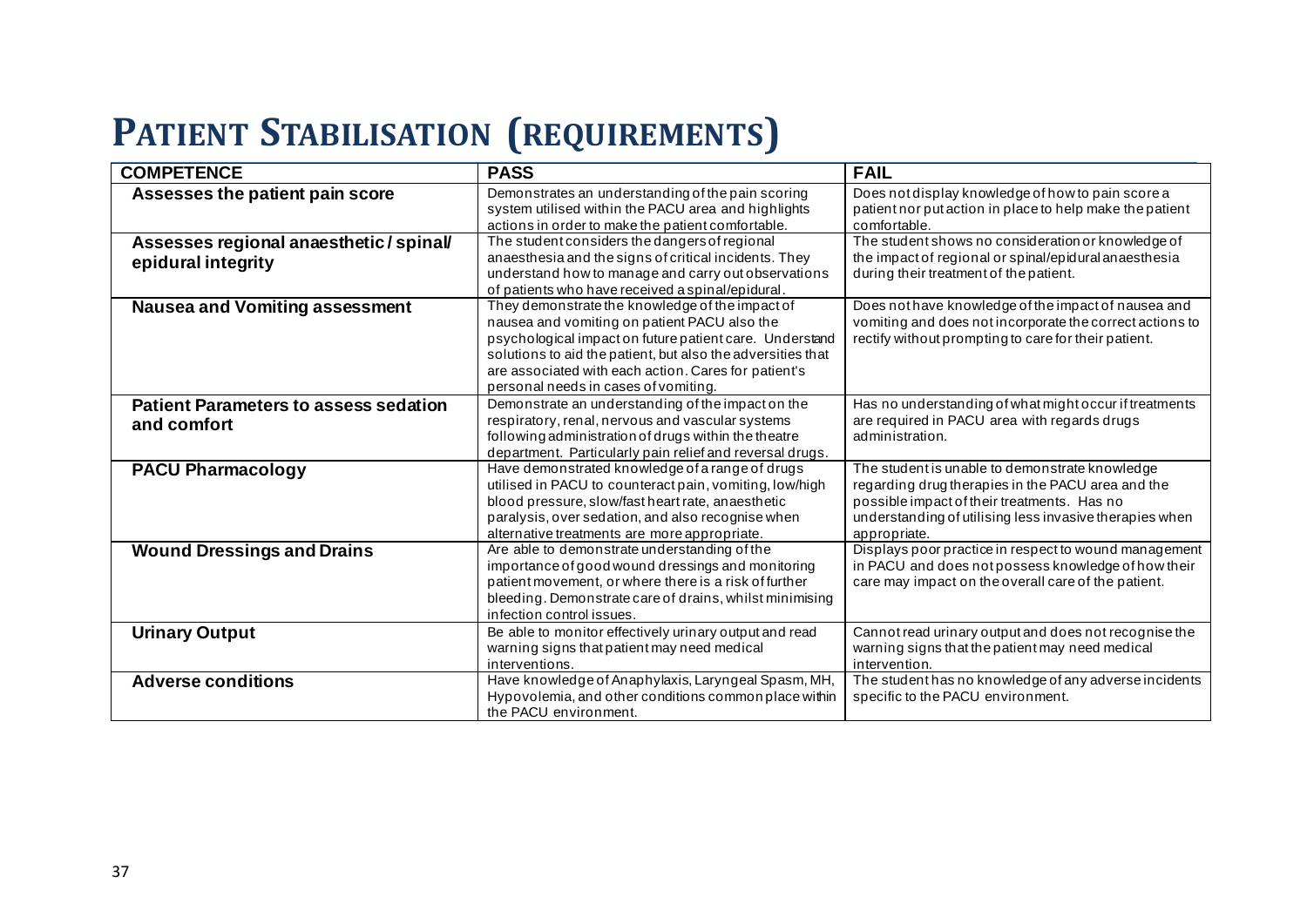#### **PATIENT STABILISATION**

|             | <b>Competence description</b>                                 | <b>Practice Educator Comments: Sign and Date</b> |
|-------------|---------------------------------------------------------------|--------------------------------------------------|
| A           | Assesses the patient pain score                               |                                                  |
| B           | Assesses regional anaesthetic / spinal/ epidural<br>integrity |                                                  |
| $\mathbf C$ | Nausea and Vomiting assessment                                |                                                  |
| D           | Patient Parameters to assess sedation and<br>comfort          |                                                  |
| Е           | <b>PACU Pharmacology</b>                                      |                                                  |
| F           | Wound Dressings and Drains                                    |                                                  |
| G           | Urinary Output                                                |                                                  |
| H           | Adverse conditions                                            |                                                  |

| <b>Student Name:</b>                                                                                                                        | <b>Placement:</b>                               |  |  |  |
|---------------------------------------------------------------------------------------------------------------------------------------------|-------------------------------------------------|--|--|--|
| <b>Student &amp; CPC/Practice Educator declaration</b>                                                                                      |                                                 |  |  |  |
| The student can demonstrate practical competence and supporting knowledge regarding the above elements and this is<br>supported by the CPC. |                                                 |  |  |  |
| Student signature and date                                                                                                                  | <b>CPC/Practice Educator signature and date</b> |  |  |  |
| If there is a seuse for concern or a look of prograpping than places, concult the Cause for Concern! Progress                               |                                                 |  |  |  |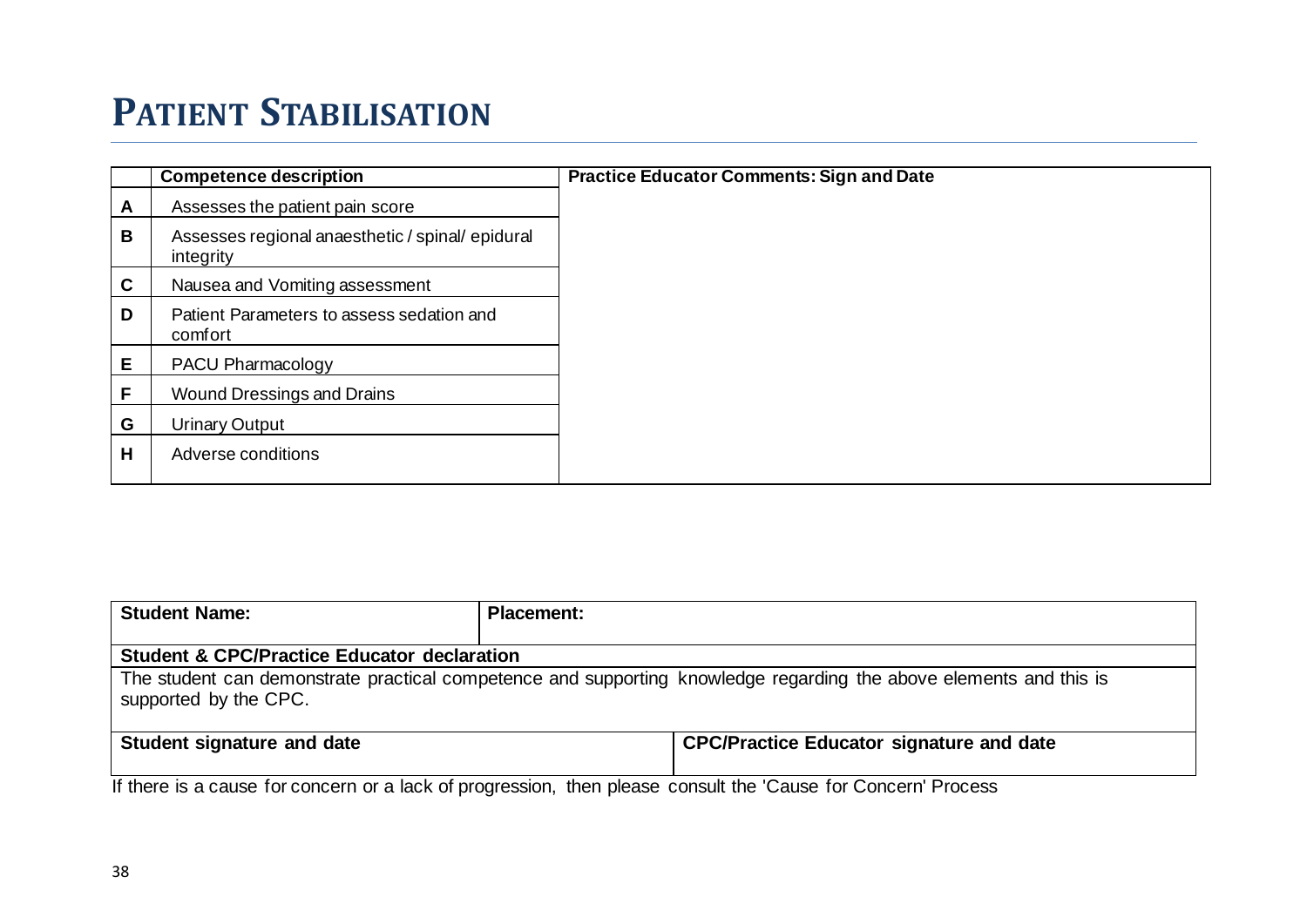## **ANAESTHETICASSESSMENT**

| <b>Activity</b>                                                                                                                                                                  | <b>Comments</b> | Pass/safe | Fail/unsafe |
|----------------------------------------------------------------------------------------------------------------------------------------------------------------------------------|-----------------|-----------|-------------|
| Pre anaesthetic checks are carried out in line with local and national policy                                                                                                    |                 |           |             |
| Prepare appropriate equipment in line with the requirements of the case                                                                                                          |                 |           |             |
| Patient received and identified into the operating department following local<br>and national guidelines Communication with the patient is appropriate to the<br>patients' needs |                 |           |             |
| Monitoring of patient is undertaken and maintained throughout the procedure                                                                                                      |                 |           |             |
| Assistance is provided for the Anaesthetist to effectively manage the airway                                                                                                     |                 |           |             |
| Moving and handling and positioning of the patient is undertaken with care for<br>the needs of the patient and the procedure being undertaken                                    |                 |           |             |
| The dignity and rights of the patient are upheld at all times.                                                                                                                   |                 |           |             |
| The use of equipment in the theatre is undertaken with regard for Health and<br>Safety and the requirements of the procedure                                                     |                 |           |             |
| Homeostasis is maintained throughout the procedure                                                                                                                               |                 |           |             |
| Working within the peri operative team continuous care is provided to the<br>patient                                                                                             |                 |           |             |
| Post-operative care of the patient is appropriately carried out in the form of<br>positioning and airway management                                                              |                 |           |             |
| The theatre is prepared for the next case appropriately                                                                                                                          |                 |           |             |
| Communication between the whole multi-disciplinary/ professional team is<br>maintained to ensure the list is run effectively                                                     |                 |           |             |
| All paperwork is completed accurately                                                                                                                                            |                 |           |             |
| Any alteration in the list or patients' needs are acted on effectively                                                                                                           |                 |           |             |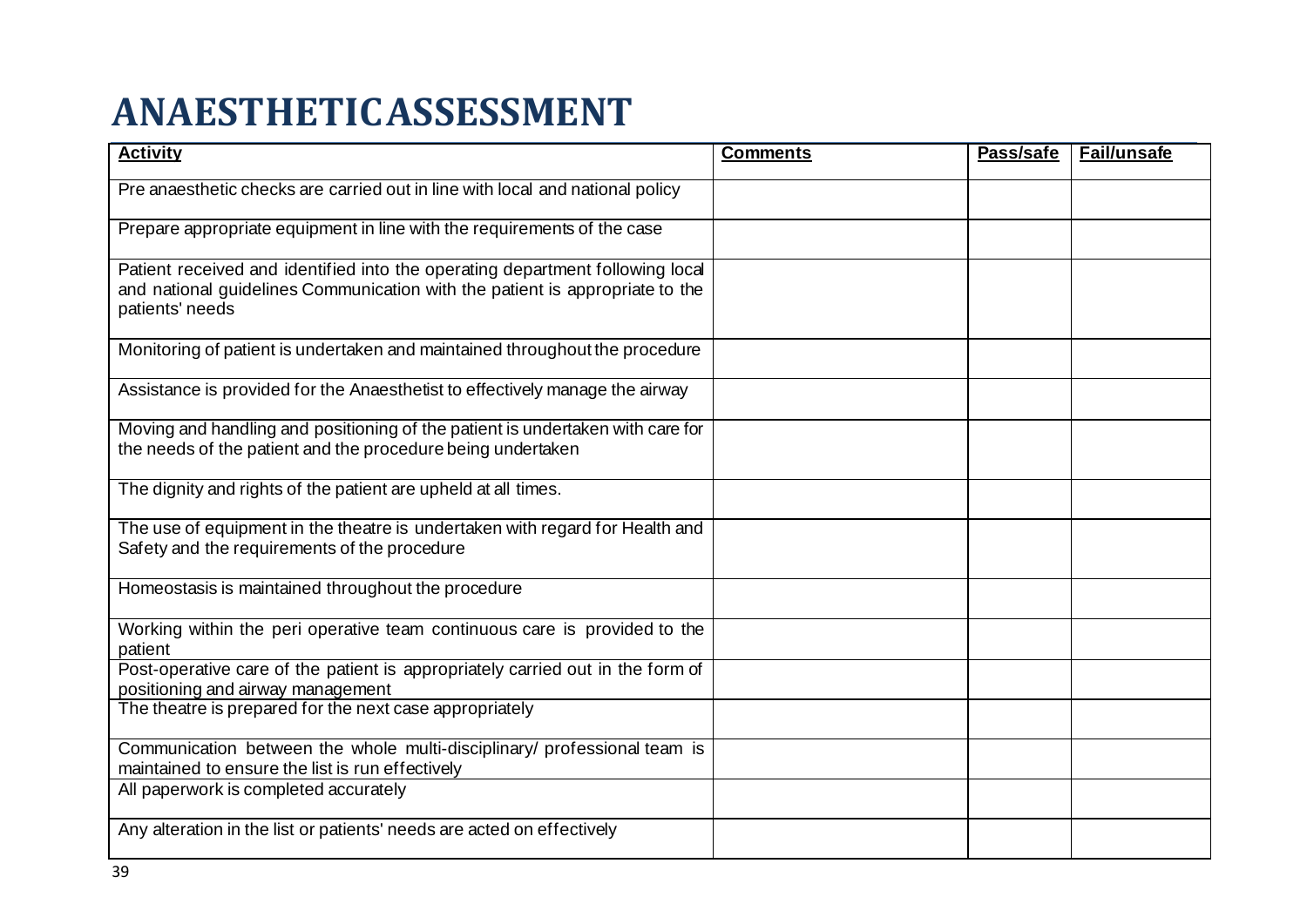| <b>Overall comments</b>           |                   |                                        |  |
|-----------------------------------|-------------------|----------------------------------------|--|
|                                   |                   |                                        |  |
|                                   |                   |                                        |  |
|                                   |                   |                                        |  |
|                                   |                   |                                        |  |
|                                   |                   |                                        |  |
|                                   |                   |                                        |  |
|                                   |                   |                                        |  |
|                                   |                   |                                        |  |
|                                   |                   |                                        |  |
|                                   |                   |                                        |  |
|                                   |                   |                                        |  |
|                                   |                   |                                        |  |
|                                   |                   |                                        |  |
|                                   |                   |                                        |  |
|                                   |                   |                                        |  |
|                                   |                   |                                        |  |
|                                   |                   |                                        |  |
| <b>STUDENT NAME:</b>              | <b>PLACEMENT:</b> | <b>TIME AND DATE:</b>                  |  |
| <b>CPC/PRACTICE EDUCATOR NAME</b> |                   |                                        |  |
|                                   |                   |                                        |  |
| <b>STUDENT SIGNATURE</b>          |                   | <b>CPC/PRACTICE EDUCATOR SIGNATURE</b> |  |
|                                   |                   |                                        |  |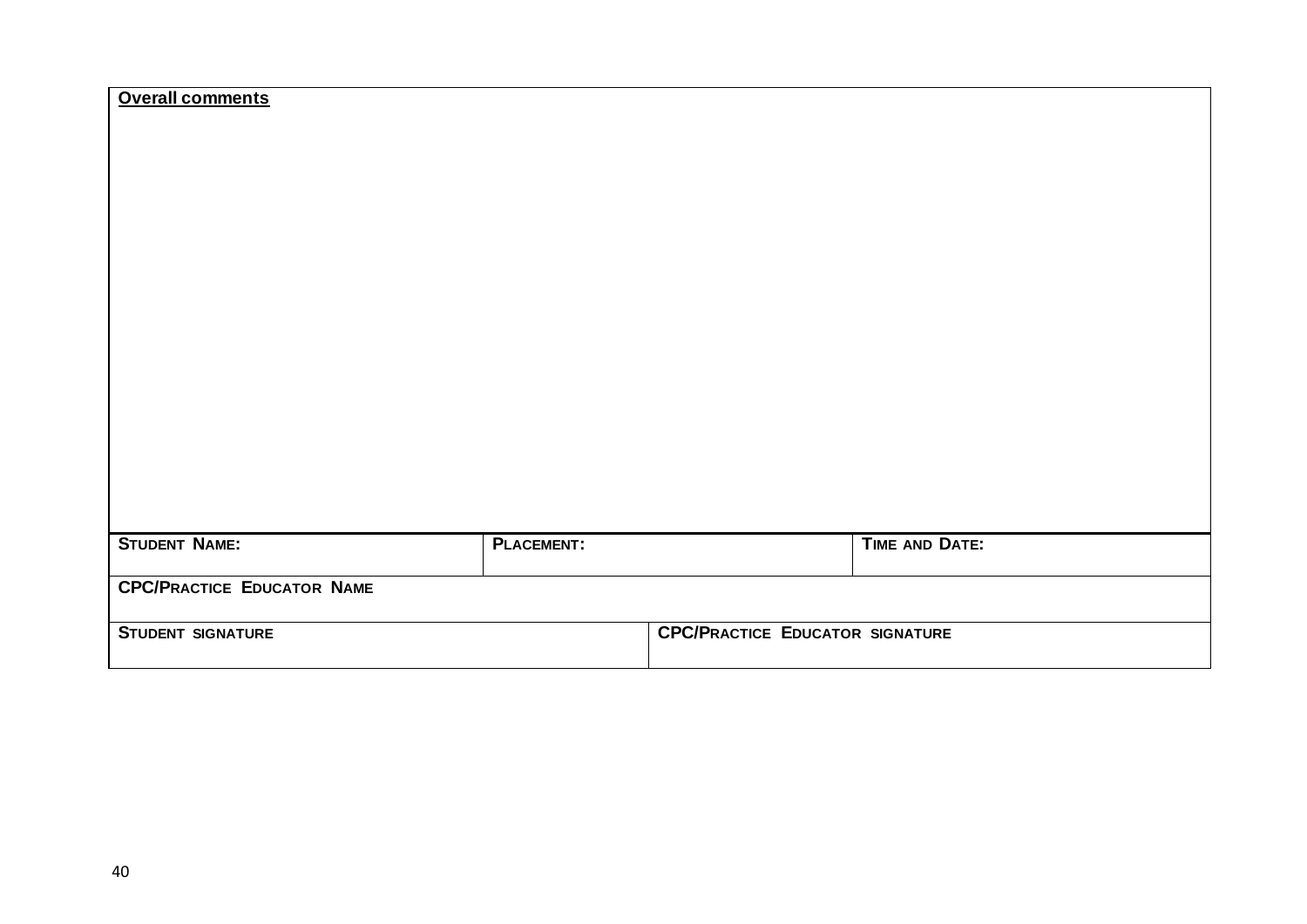## **SURGERY ASSESSMENT**

| <b>Activity</b>                                                                                                                                    | <b>Comments</b> | Pass/safe | fail/unsafe |
|----------------------------------------------------------------------------------------------------------------------------------------------------|-----------------|-----------|-------------|
| The operating list is assessed for specific patient and instrumental requirements and all<br>required items of equipment are obtained              |                 |           |             |
| Pre surgical preparation of equipment is undertaken with consideration of the<br>requirements of the surgery and local guidelines                  |                 |           |             |
| Scrubbing and gowning is undertaken within guidelines                                                                                              |                 |           |             |
| The opening and positioning of instruments and equipment is undertaken to complement<br>the surgery and maintain the sterile field                 |                 |           |             |
| Pre-operative patient checks are carried out within local and national policies to ensure<br>consent and other procedures have been followed       |                 |           |             |
| The sterile field is created and maintained throughout each procedure.                                                                             |                 |           |             |
| The student shows understanding of the surgical procedure by being able to anticipate<br>the requests of the surgical team- to an acceptable level |                 |           |             |
| Equipment and instruments are passed to the surgical team timely and safely                                                                        |                 |           |             |
| Any. instruments, sharps or items that are deemed contaminated/unsterile are dealt with<br>appropriately                                           |                 |           |             |
| Checks are undertaken at appropriate times for instruments, swabs and sharps and<br>recorded as per policy                                         |                 |           |             |
| Communication is at all-times appropriate and effective                                                                                            |                 |           |             |
| Dressings/drains are applied appropriately and in the correct manner                                                                               |                 |           |             |
| Post-operative checks are undertaken and all instruments, waste and sharps are disposed<br>of appropriately                                        |                 |           |             |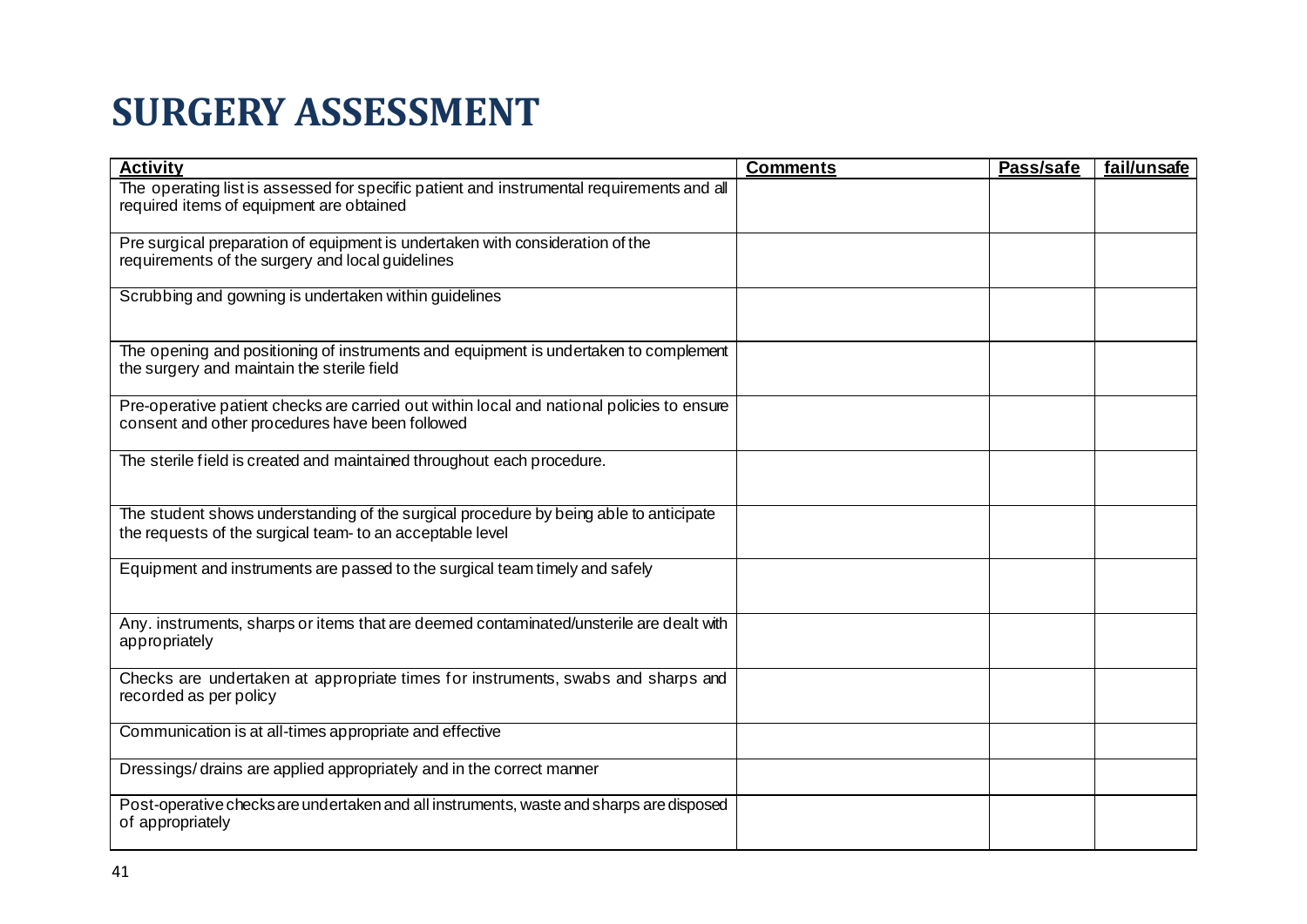| The continuity of the list is not compromised to ensure there is no delay between patients<br>due to lack of preparation- the student is able to practice in a way in which does not |                   |                                        |                       |  |
|--------------------------------------------------------------------------------------------------------------------------------------------------------------------------------------|-------------------|----------------------------------------|-----------------------|--|
| contribute to delays as they are suitably prepared?<br>All records/documentation, paper or electronic are completed accurately                                                       |                   |                                        |                       |  |
| <b>Overall comments</b>                                                                                                                                                              |                   |                                        |                       |  |
|                                                                                                                                                                                      |                   |                                        |                       |  |
|                                                                                                                                                                                      |                   |                                        |                       |  |
|                                                                                                                                                                                      |                   |                                        |                       |  |
|                                                                                                                                                                                      |                   |                                        |                       |  |
|                                                                                                                                                                                      |                   |                                        |                       |  |
|                                                                                                                                                                                      |                   |                                        |                       |  |
|                                                                                                                                                                                      |                   |                                        |                       |  |
| <b>STUDENT NAME:</b>                                                                                                                                                                 | <b>PLACEMENT:</b> |                                        | <b>TIME AND DATE:</b> |  |
| <b>CPC/PRACTICE EDUCATOR NAME</b>                                                                                                                                                    |                   |                                        |                       |  |
| <b>STUDENT SIGNATURE</b>                                                                                                                                                             |                   | <b>CPC/PRACTICE EDUCATOR SIGNATURE</b> |                       |  |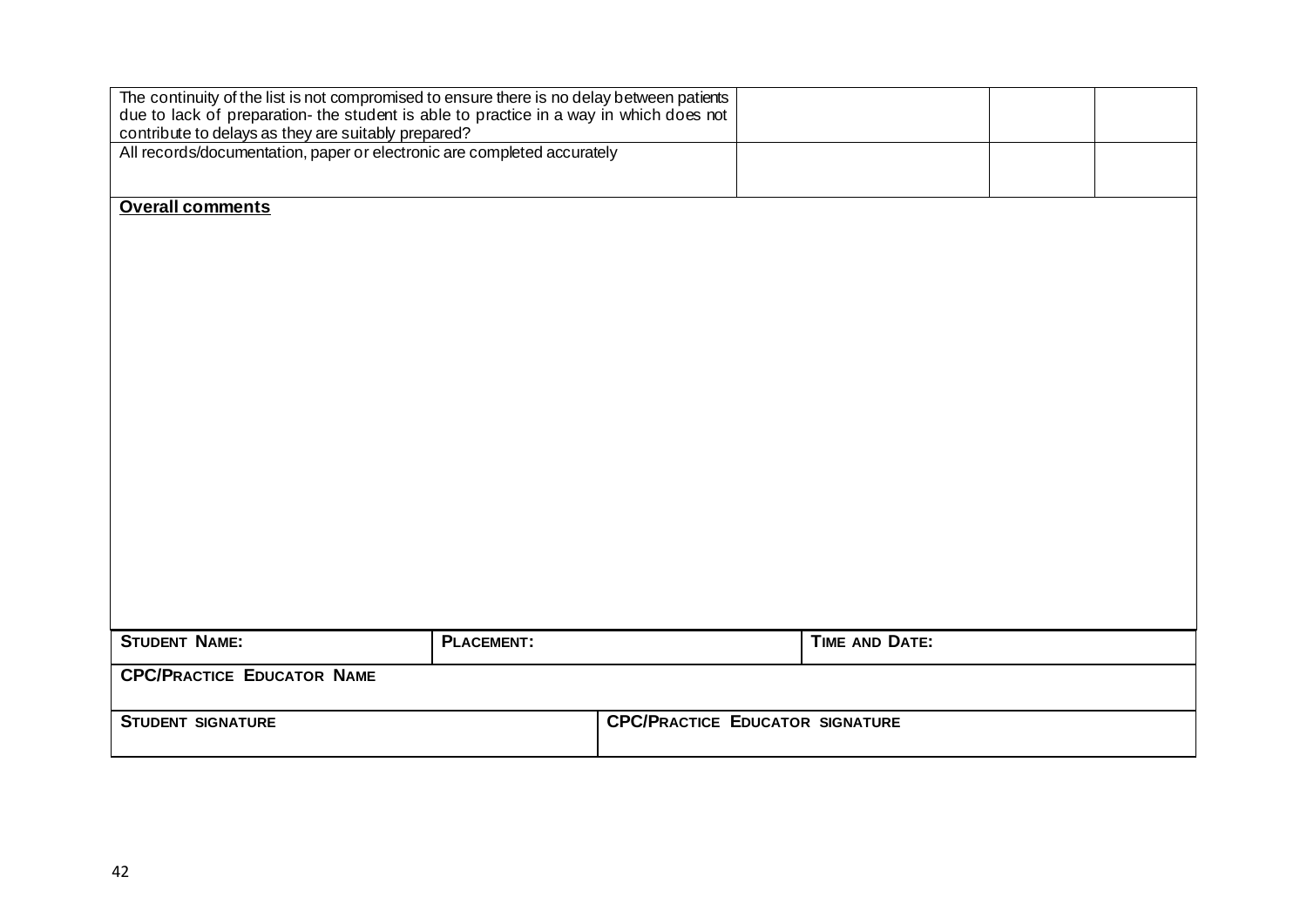### **PACU ASSESSMENT**

| <b>Activity</b>                                                          | <b>Comments</b> | Pass/safe | fail/unsafe |
|--------------------------------------------------------------------------|-----------------|-----------|-------------|
| Utilises an evidence based approach to the post anaesthetic care of      |                 |           |             |
| the patient                                                              |                 |           |             |
| Prepares and maintains a safe environment, acknowledging and             |                 |           |             |
| implementing risk assessment strategies specific to post anaesthetic     |                 |           |             |
| care                                                                     |                 |           |             |
| Prepares and utilises post anaesthetic care equipment in accordance      |                 |           |             |
| with national and local guidelines                                       |                 |           |             |
| Receives, positions and undertakes initial post anaesthetic              |                 |           |             |
| assessment of patients                                                   |                 |           |             |
| Promotes the wellbeing of the patient throughout the post anaesthetic    |                 |           |             |
| phase - dignity, compassion, personal care                               |                 |           |             |
| Demonstrates competence in managing patients O2 therapy                  |                 |           |             |
|                                                                          |                 |           |             |
| Demonstrates competence in airway management of the post                 |                 |           |             |
| anaesthetic patient                                                      |                 |           |             |
| Monitors and assesses the patient's vital signs, using both invasive     |                 |           |             |
| and non-invasive techniques - where appropriate.                         |                 |           |             |
| Monitors and assesses the patient's fluid balance, in accordance with    |                 |           |             |
| national and local guidelines                                            |                 |           |             |
| Monitors and assesses the patient's pain status, administering pain      |                 |           |             |
| relief, as appropriate, in accordance with national and local guidelines |                 |           |             |
| Monitors the effects of prescribed medication and take appropriate       |                 |           |             |
| action where necessary, in accordance with national and local            |                 |           |             |
| guidelines                                                               |                 |           |             |
| Monitors and assesses the patient's wound management.                    |                 |           |             |
|                                                                          |                 |           |             |
| Recognises and responds appropriately to the development of specific     |                 |           |             |
| adverse post anaesthetic conditions or emergencies                       |                 |           |             |
| Understands and implements local and national guidelines for post        |                 |           |             |
| anaesthetic care                                                         |                 |           |             |
|                                                                          |                 |           |             |
| Demonstrates an understanding of critical illness assessment             |                 |           |             |
|                                                                          |                 |           |             |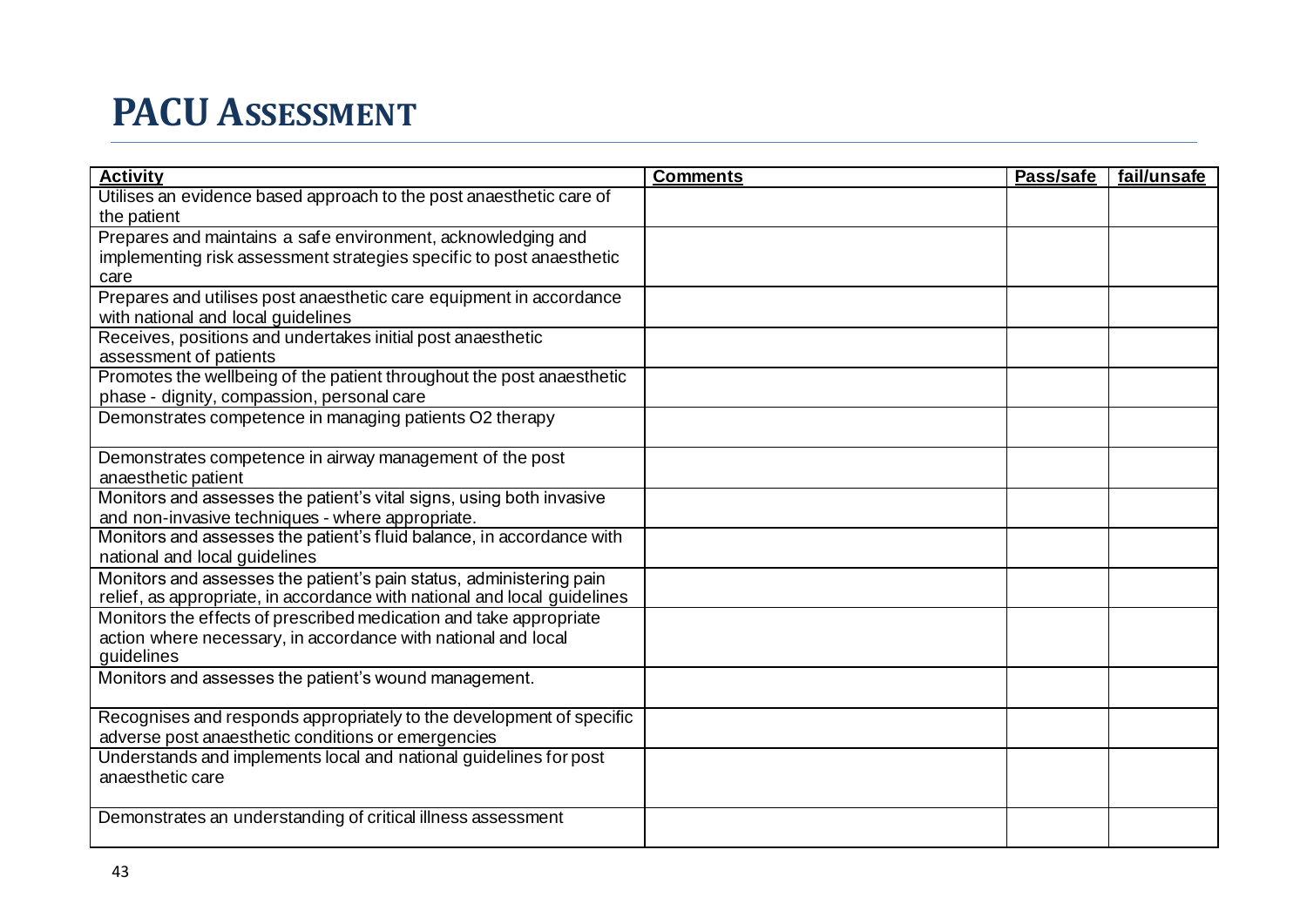| Applies specified discharge criteria prior to discharging the patient to                                                        |                   |                                                 |  |
|---------------------------------------------------------------------------------------------------------------------------------|-------------------|-------------------------------------------------|--|
| the care of an appropriate healthcare professional                                                                              |                   |                                                 |  |
| Manages and records information relating to the care of the patient in a                                                        |                   |                                                 |  |
| timely and accurate manner.                                                                                                     |                   |                                                 |  |
| <b>Overall comments</b>                                                                                                         |                   |                                                 |  |
|                                                                                                                                 |                   |                                                 |  |
|                                                                                                                                 |                   |                                                 |  |
|                                                                                                                                 |                   |                                                 |  |
|                                                                                                                                 |                   |                                                 |  |
|                                                                                                                                 |                   |                                                 |  |
|                                                                                                                                 |                   |                                                 |  |
|                                                                                                                                 |                   |                                                 |  |
|                                                                                                                                 |                   |                                                 |  |
|                                                                                                                                 |                   |                                                 |  |
|                                                                                                                                 |                   |                                                 |  |
|                                                                                                                                 |                   |                                                 |  |
|                                                                                                                                 |                   |                                                 |  |
|                                                                                                                                 |                   |                                                 |  |
|                                                                                                                                 |                   |                                                 |  |
|                                                                                                                                 |                   |                                                 |  |
|                                                                                                                                 |                   |                                                 |  |
| <b>Student Name:</b>                                                                                                            | <b>Placement:</b> |                                                 |  |
|                                                                                                                                 |                   |                                                 |  |
| <b>Student &amp; CPC/Practice Educator declaration</b>                                                                          |                   |                                                 |  |
| The student can demonstrate practical competence and supporting knowledge regarding the above elements and this is supported by |                   |                                                 |  |
| the CPC.                                                                                                                        |                   |                                                 |  |
|                                                                                                                                 |                   |                                                 |  |
| Student signature and date                                                                                                      |                   | <b>CPC/Practice Educator signature and date</b> |  |
|                                                                                                                                 |                   |                                                 |  |
| If there is a cause for concern or a lack of progression, then please consult the 'Cause for Concern' Process                   |                   |                                                 |  |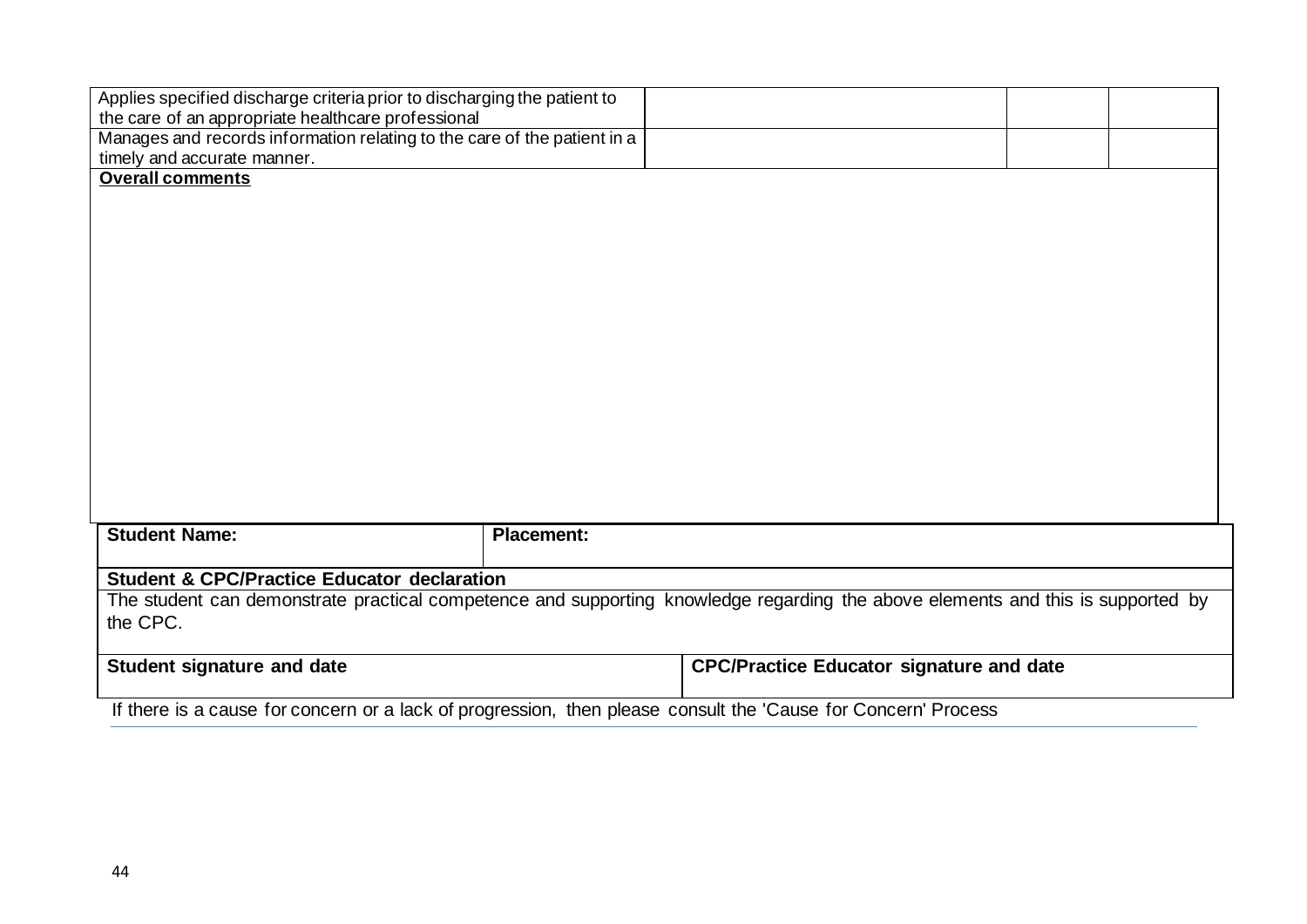### **PRACTICE EDUCATOR SIGNATURES**

| Date | Signature<br>(+ initials if used) | <b>Name</b> | Profession | <b>Speciality</b> | Date of last<br>update |
|------|-----------------------------------|-------------|------------|-------------------|------------------------|
|      |                                   |             |            |                   |                        |
|      |                                   |             |            |                   |                        |
|      |                                   |             |            |                   |                        |
|      |                                   |             |            |                   |                        |
|      |                                   |             |            |                   |                        |
|      |                                   |             |            |                   |                        |
|      |                                   |             |            |                   |                        |
|      |                                   |             |            |                   |                        |
|      |                                   |             |            |                   |                        |
|      |                                   |             |            |                   |                        |
|      |                                   |             |            |                   |                        |
|      |                                   |             |            |                   |                        |
|      |                                   |             |            |                   |                        |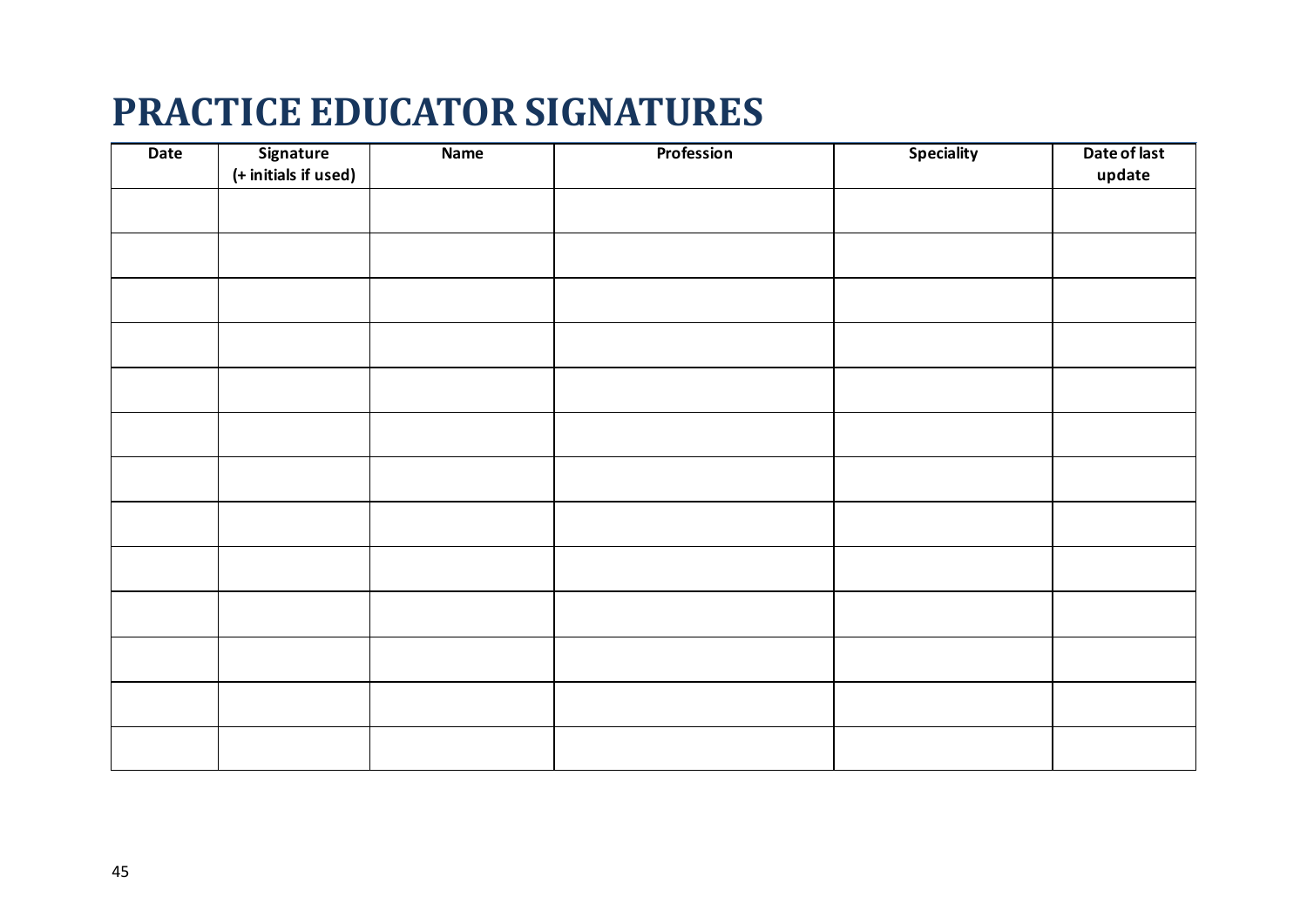| SHEFFIELD HALLAM UNIVERSITY  |                       |
|------------------------------|-----------------------|
| <b>BSC (Hons) ODP</b>        | <b>Student Name</b>   |
| <b>YEAR 2 (LEVEL 5)</b>      | <b>Student Number</b> |
| <b>PEEP</b>                  | Completion date       |
| <b>CLINICAL COMPETENCIES</b> | Pass/Fail             |
|                              |                       |
|                              |                       |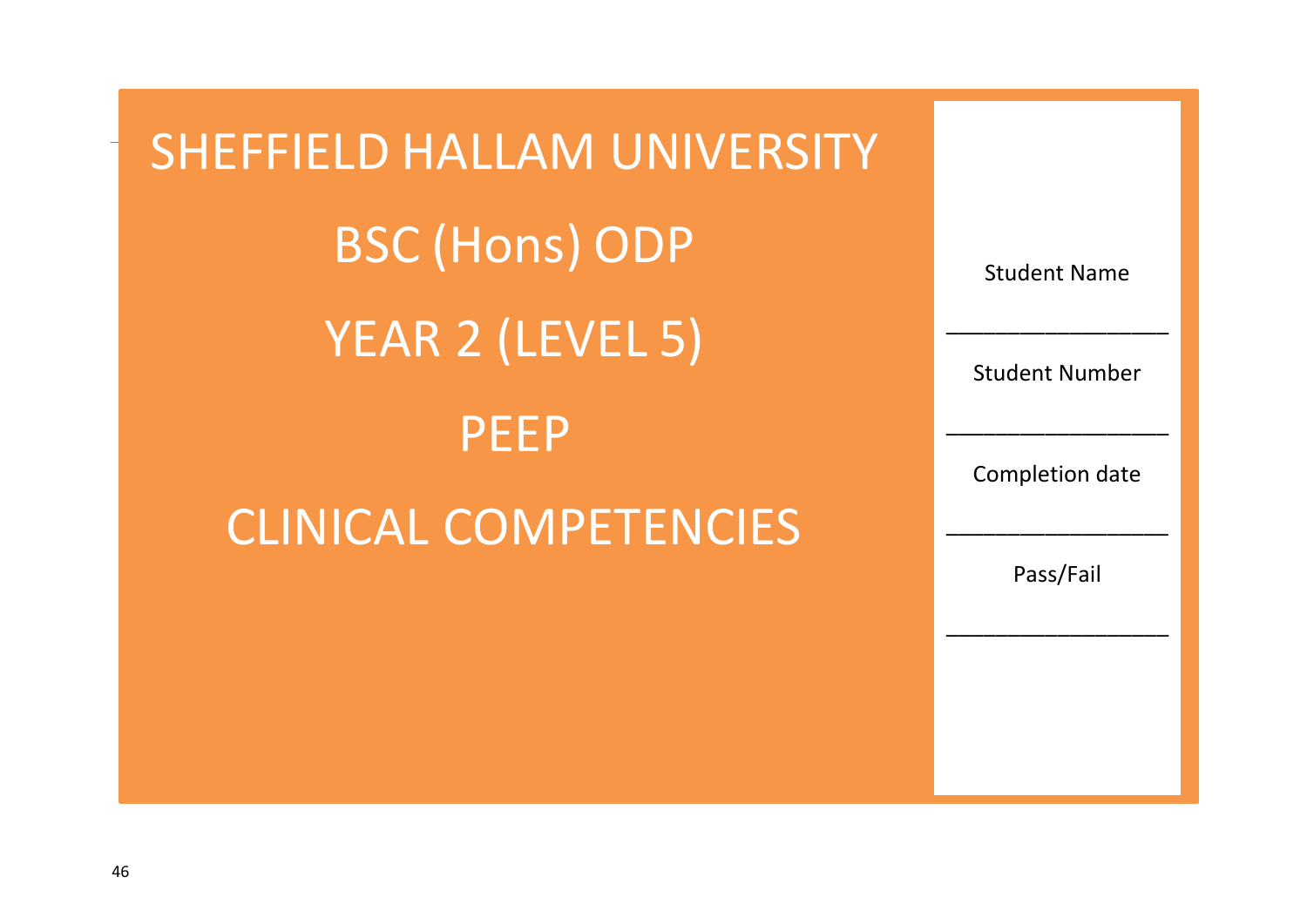#### **PEER ENHANCED E-PLACEMET (COMPLETED AT UNIVERSITY)**

AS PART OF YOUR CLINICAL PRACTICE MODULE YOU WILL UNDERTAKE CLINICAL COMPETENCIES IN THE PRACTICE PLACEMENT SETTING AND ALSO UNDERTAKE CLINICAL SKILLS IN THE FORM OF A PEEP (PEER ENHANCED E PLACEMENT) WHICH IS UNDERTAKEN THROUGH THE UNIVERSITY BOTH ASPECTS ALLOW YOU TO GAIN INSIGHT/ KNOWLEDGE AND SKILLS APPLICABLE TO LEVEL 5 LEARNING FOR YOUR ODP PROGRAMME.

#### **WHAT PEEP IS ALL ABOUT**

SUCCESSFUL VIRTUAL PLACEMENTS OFFER INSURANCE AGAINST PLACEMENT DISRUPTIONS AND SHORTAGES OF AVAILABLE LOCATIONS. WELL-DESIGNED AND DELIVERED, THEY ALSO OFFER SPECIAL BENEFITS INCLUDING HIGHLY PURPOSEFUL STUDENT EXPERIENCES, INCREASED LEARNING GROUP FORMATION, WIDE IN-DEPTH DISCUSSIONS, STRONG THEORY TO PRACTICE, SHARED REVIEWS, REFLECTIONS AND COLLABORATION BETWEEN STUDENT PEERS, PRACTICE IN DIGITAL WORKING AND LEARNING, AND OPPORTUNITIES FOR CROSS-PROFESSIONAL CO-OPERATION. CLEARLY, ALL OF THESE CONTRIBUTE TO STUDENTS' SUCCESS BOTH DURING THEIR EDUCATION AND AS EMPLOYEES IN THEIR PROFESSIONS.

THE INITIAL PEER ENHANCED E-PLACEMENT (PEEP) PROJECT TOOK PLACE AT THE UNIVERSITY OF EAST ANGLIA, UK, IN APRIL TO MAY 2020 DURING PANDEMIC LOCK-DOWN. AN ACTION-RESEARCH APPROACH ADDRESSED LEARNING DESIGN AND EVIDENCE-BASED PEDAGOGICAL FUNDAMENTALS, RESULTING IN EXCEPTIONAL OUTCOMES FOR STUDENTS, AND SOME EMERGENT BENEFITS IN TERMS OF MORE IN DEPTH CLINICAL KNOWLEDGE WHICH ENHANCED PLACEMENTS.

YOU HAVE CLINICAL SKILLS LINKED TO YOUR PEEP PLACEMENT WHICH NEED TO BE COMPLETED IN CONJUNCTION WITH YOUR PRACTICE PLACEMENT LEARNING IN ORDER TO PROGRESS TO YEAR 3, THESE ARE ASSESSED CLINICAL SKILLS UNDERTAKEN ON A DIGITAL PLATFORM WITHIN UNIVERSITY TIME.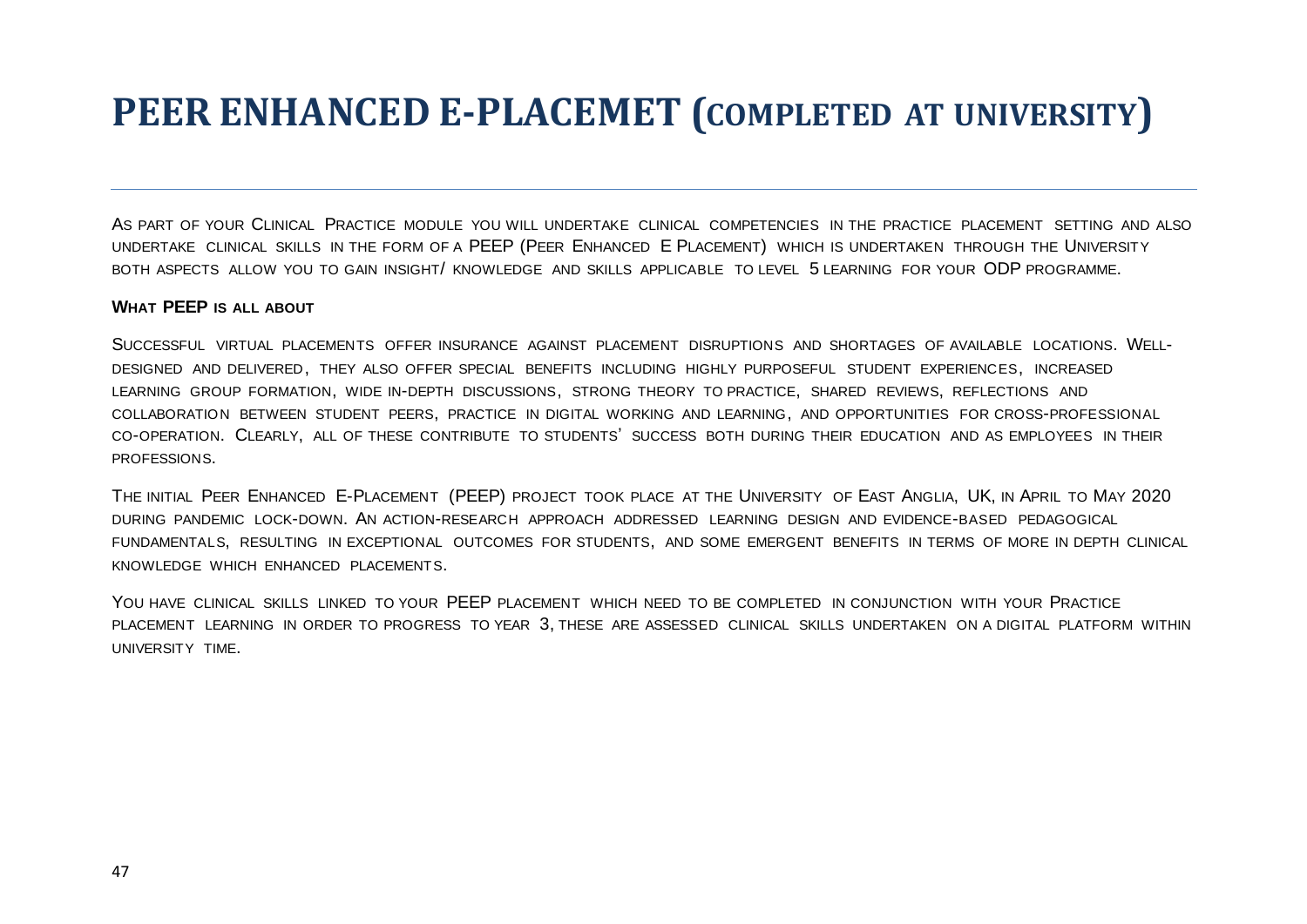#### **LEARNING AGREEMENT FORPEEP PLACEMENT**

| This is identify learning opportunities available during this PEEP placement |                                     |
|------------------------------------------------------------------------------|-------------------------------------|
| <b>Initial interview</b>                                                     |                                     |
|                                                                              |                                     |
|                                                                              |                                     |
|                                                                              |                                     |
|                                                                              |                                     |
|                                                                              |                                     |
|                                                                              |                                     |
|                                                                              |                                     |
|                                                                              |                                     |
|                                                                              |                                     |
|                                                                              |                                     |
|                                                                              |                                     |
|                                                                              |                                     |
|                                                                              |                                     |
|                                                                              |                                     |
|                                                                              |                                     |
|                                                                              |                                     |
|                                                                              |                                     |
|                                                                              |                                     |
| <b>Student name:</b>                                                         | <b>Academic Educator name:</b>      |
| <b>Student signature:</b>                                                    | <b>Academic Educator Signature:</b> |
| Date of agreement:                                                           |                                     |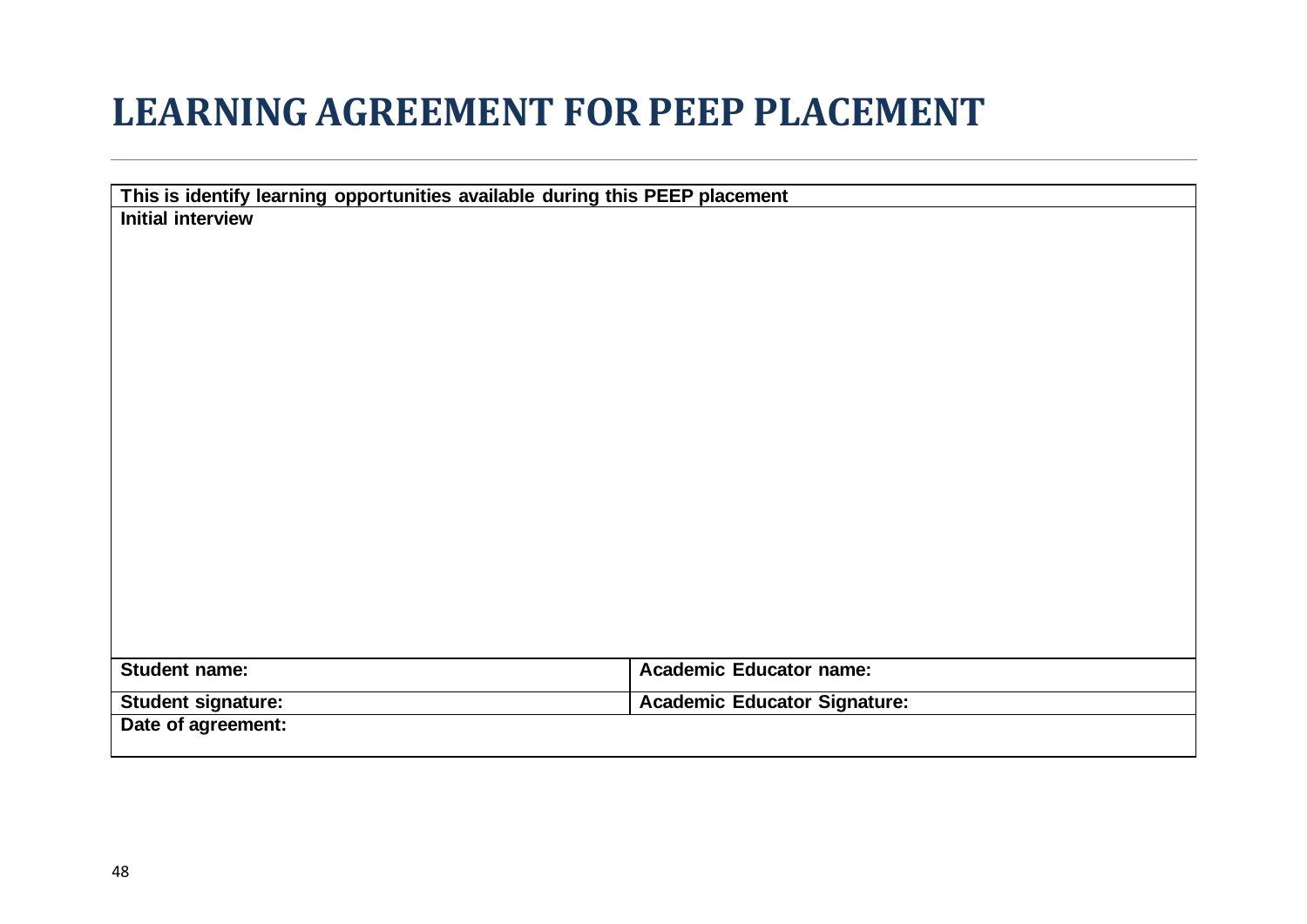### **MID TERM AGREEMENT FOR PEEP PLACEMENT**

| This is identify learning opportunities available during this PEEP placement |                                     |
|------------------------------------------------------------------------------|-------------------------------------|
| <b>MID TERM AGREEMENT</b>                                                    |                                     |
|                                                                              |                                     |
|                                                                              |                                     |
|                                                                              |                                     |
|                                                                              |                                     |
|                                                                              |                                     |
|                                                                              |                                     |
|                                                                              |                                     |
|                                                                              |                                     |
|                                                                              |                                     |
|                                                                              |                                     |
|                                                                              |                                     |
|                                                                              |                                     |
|                                                                              |                                     |
|                                                                              |                                     |
|                                                                              |                                     |
|                                                                              |                                     |
|                                                                              |                                     |
|                                                                              |                                     |
|                                                                              |                                     |
| <b>Student name:</b>                                                         | <b>Academic Educator name:</b>      |
| Student signature:                                                           | <b>Academic Educator Signature:</b> |
| Date of agreement:                                                           |                                     |
|                                                                              |                                     |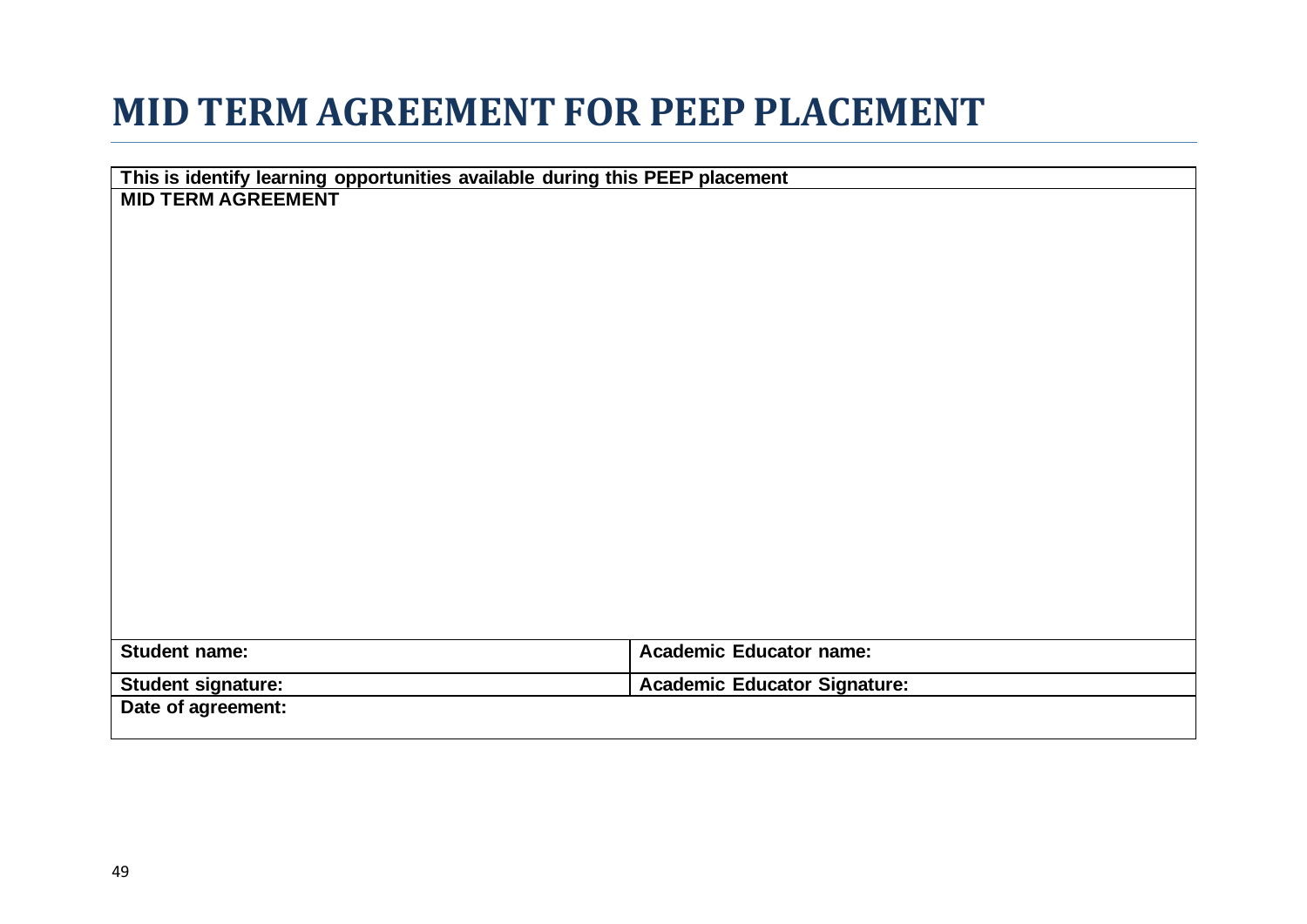### **PROFESSIONAL BEHAVIOURS ( PEEP REQUIREMENTS)**

| <b>COMPETENCE</b>                    | <b>PASS</b>                                                                                                                                                                                                                                                                                                  | <b>FAIL</b>                                                                                                                                                                                                                                                                                                                                                                                     |
|--------------------------------------|--------------------------------------------------------------------------------------------------------------------------------------------------------------------------------------------------------------------------------------------------------------------------------------------------------------|-------------------------------------------------------------------------------------------------------------------------------------------------------------------------------------------------------------------------------------------------------------------------------------------------------------------------------------------------------------------------------------------------|
| <b>Communication and Engagement.</b> | Uses appropriate language and communication<br>skills as required for their developmental level on<br>the programme. Works effectively within<br>professional boundaries and engages with<br>activities and group work collaborating effectively<br>with peers.                                              | Unable to communicate with peers to effectively<br>work as part of the team. Uses inappropriate<br>language and displays a disregard for<br>professional boundaries. They are unable to<br>communicate with patients effectively. Does not<br>work effectively within professional boundaries<br>and is dis engaged with activities and group work<br>not collaborating effectively with peers. |
| Team working                         | Understands the roles within the MDT and<br>embraces a team ethic towards patient care.                                                                                                                                                                                                                      | The student does not understand the various<br>roles of the operating team and show no<br>understanding of what it is to be a 'professional'<br>within the MDT team                                                                                                                                                                                                                             |
| <b>Commitment &amp; Motivation</b>   | Motivated towards learning and working within the<br>various roles within the theatre environment. All<br>aspects of theatre practice should be considered.<br>Students should display a commitment to develop<br>and learn.                                                                                 | The student has not studied materials to support<br>learning or developed skills to achieve a pass.<br>They are reluctant to do roles within their scope of<br>practice due to personal preference. There is no<br>commitment to learning being displayed.                                                                                                                                      |
| Application of theory to practice    | Able to demonstrate clinical reasoning for their<br>actions and is able to discuss their understanding<br>of activities within the clinical environment in<br>relation to clinical and theoretical concepts.                                                                                                 | Cannot demonstrate clinical reasoning for their<br>actions, nor demonstrate understanding of why<br>activities occur at a particular time in relation to<br>the working environment.                                                                                                                                                                                                            |
| <b>Care &amp; Compassion</b>         | Is aware of patient care pathways and is able to<br>contribute where possible towards the continuity<br>of care within a department to ensure patient,<br>personal and staff safety using compassion<br>where appropriate.                                                                                   | Does not display care and compassion where<br>appropriate for patient care.                                                                                                                                                                                                                                                                                                                     |
| <b>Punctuality and attendance</b>    | Understands the importance of being on time and<br>adhering to the work schedule. If they are absent<br>they use the appropriate lines of communication<br>and process to report this and ensure that the<br>work area peers and/or University are informed of<br>their situation e.g. return to work dates. | Is frequently absent and/or late for sessions, has<br>extended coffee or dinner breaks and/or does not<br>use effective communications to keep the<br>academic or peer group informed. Is unaware or<br>repeatedly does not use the absence polity and<br>procedures to inform University of their absence.                                                                                     |
| Courage                              | The student displays an ability 'to do the right<br>thing' in relation to all of the above sections.<br>Shows an understanding of the importance to<br>speak up and can explain the term advocacy.                                                                                                           | Clearly does not understand the concept of<br>advocacy and cannot discuss what this means in<br>terms of their patients. They fail to speak up<br>when required for patient or staff safety issues.                                                                                                                                                                                             |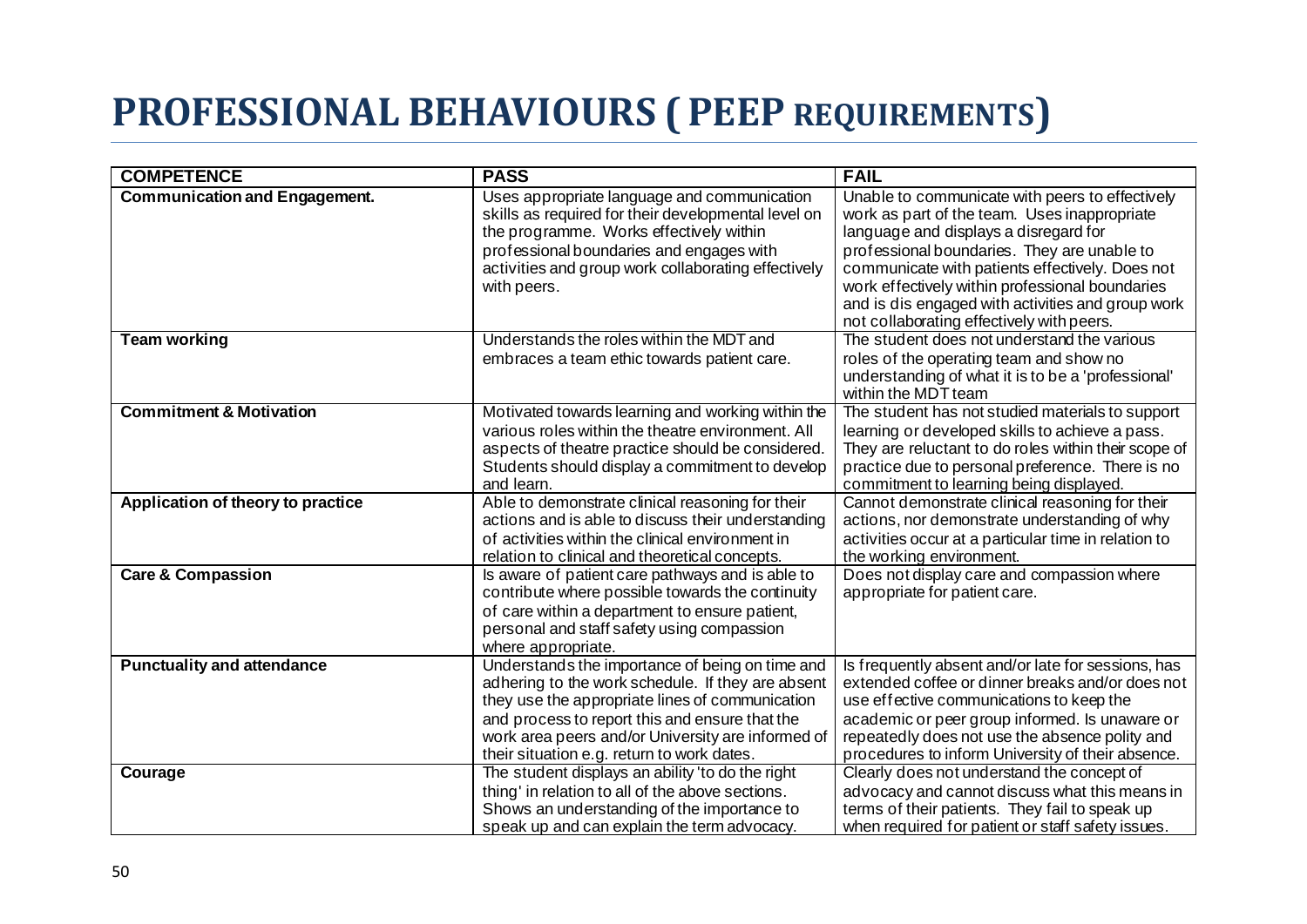## **PROFESSIONAL BEHAVIOURS PEEP**

During the Operating Department Practitioner programme students will be expected to uphold key professional behaviours in order to be able to progress forward on the programme. The student should achieve a pass in all of the sections below.

#### **A FAIL IN ANY SECTION MEANS THEY FAIL THIS PEEP PLACEMENT**

| <b>Competence</b>                    | <b>Pass</b> | <b>Fail</b> | Academic Educator Comments: Sign and Date |
|--------------------------------------|-------------|-------------|-------------------------------------------|
| Communication                        |             |             |                                           |
| Team working                         |             |             |                                           |
| <b>Commitment &amp; Motivation</b>   |             |             |                                           |
| Application of theory to<br>practice |             |             |                                           |
| Care & Compassion                    |             |             |                                           |
| Punctuality and attendance           |             |             |                                           |
| Courage                              |             |             |                                           |
| <b>Student Name:</b>                 |             |             |                                           |
| <b>Academic Educator declaration</b> |             |             |                                           |
| <b>Student signature and date</b>    |             |             | Academic Educator signature and date      |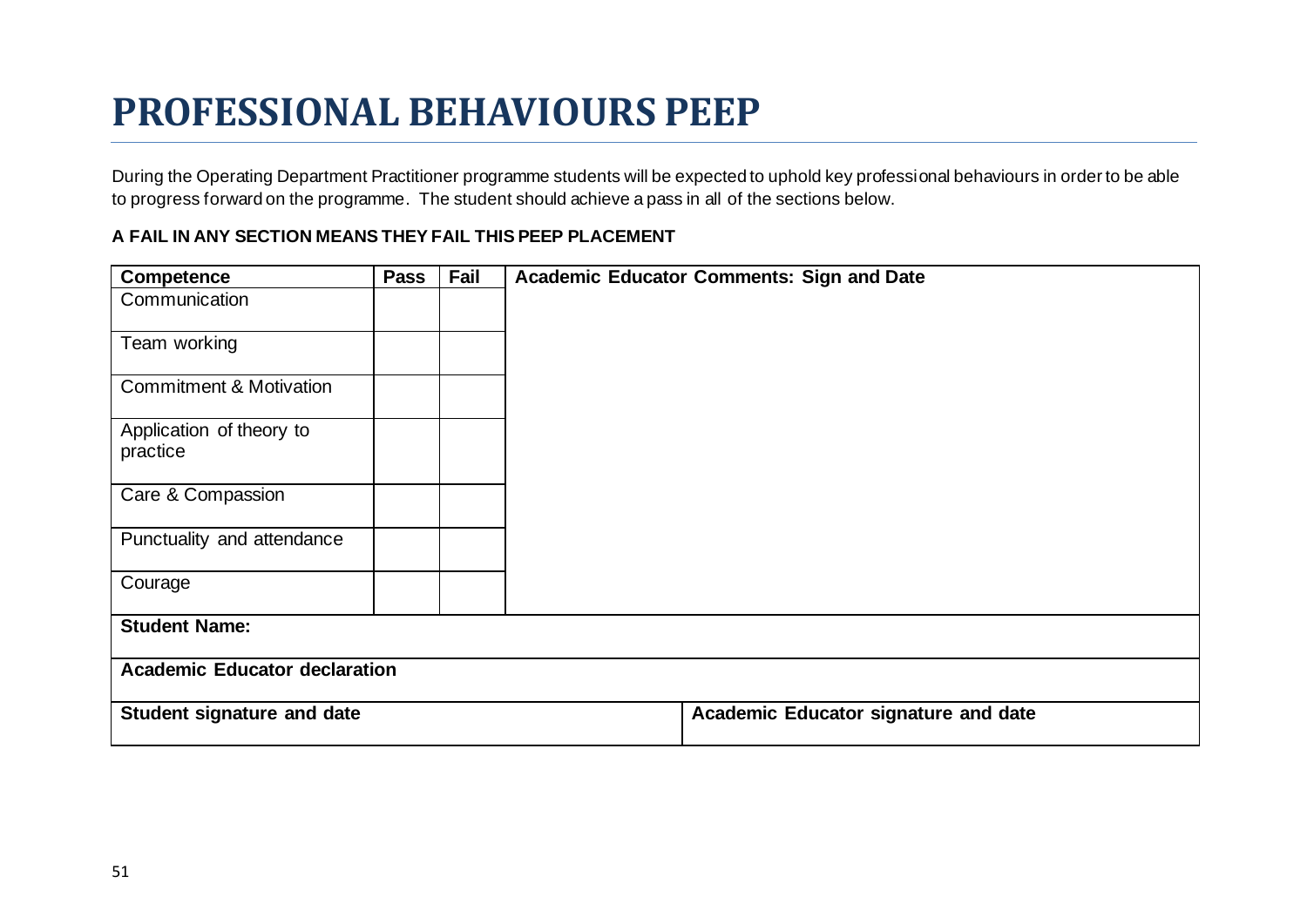## **PEEP COMPETENCIES**

|              | <b>Competence description</b>                       | Practice Educator Comments: Sign and Date |
|--------------|-----------------------------------------------------|-------------------------------------------|
| $\mathsf{A}$ | Demonstrates skills and abilities in supporting and |                                           |
|              | welcoming patients taking into consideration their  |                                           |
|              | individual needs and concerns.                      |                                           |
| B            | Can Identify and explain the justification for the  |                                           |
|              | airway equipment selected.                          |                                           |
| $\mathbf c$  | Demonstrates understanding of the impact of         |                                           |
|              | patient positioning on anaesthesia.                 |                                           |
| D            | Clearly demonstrates knowledge related to drugs     |                                           |
|              | used for the case.                                  |                                           |
| Е            | Has Knowledge for the utilisation and reasons for   |                                           |
|              | difficult intubation equipment.                     |                                           |
| F            | Understand the functionality of surgical            |                                           |
|              | instruments, inclusive of any specialist items as   |                                           |
|              | part of the surgical speciality for their case.     |                                           |
| G            | Correctly selects any drains required for the       |                                           |
|              | speciality and can clearly discuss how they work    |                                           |
|              | and their implicational requirements.               |                                           |
| н            | Demonstrates knowledge for the utilisation of       |                                           |
|              | fluids and blood products within patient care.      |                                           |
|              | Also understands the alternative therapies when     |                                           |
|              | discussing blood products and reasons for their     |                                           |
|              | use.                                                |                                           |
|              | Correctly selects any dressings required for the    |                                           |
|              | case and can discuss how they work and their        |                                           |
|              | implicational requirements.                         |                                           |
| J            | Demonstrates understanding in relation to           |                                           |
|              | effective hand over of the patient and relays       |                                           |
|              | necessary information relevant to the case.         |                                           |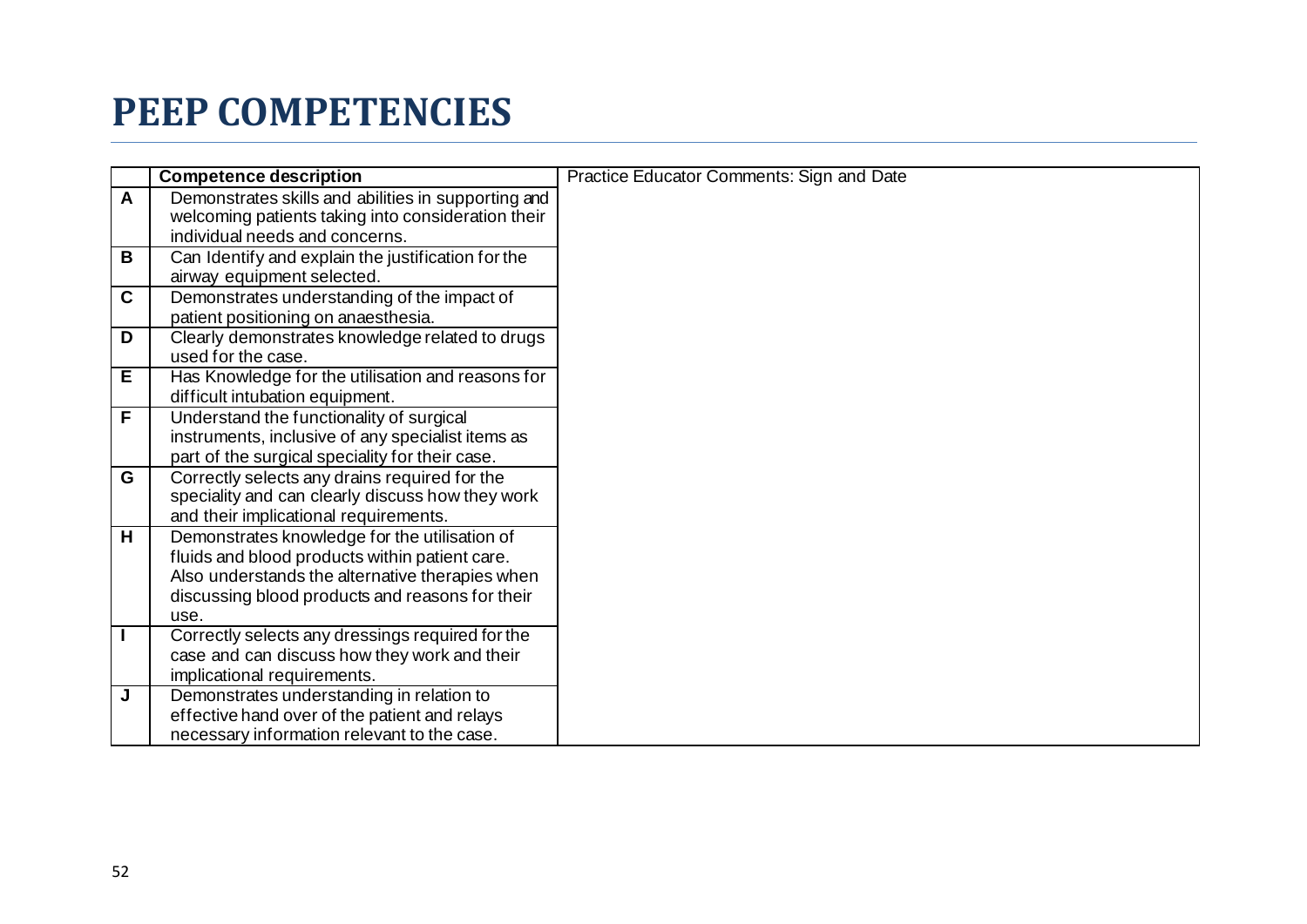| <b>COMPETENCE</b>                                                                          | <b>PASS</b>                                                                           | <b>FAIL</b>                                                                                           |
|--------------------------------------------------------------------------------------------|---------------------------------------------------------------------------------------|-------------------------------------------------------------------------------------------------------|
| Demonstrates skills and abilities in supporting                                            | The student can effectively communicate with                                          | The student displays no ability to communicate or                                                     |
| and welcoming patients taking into                                                         | patients in their care using a holistic approach,                                     | interact with patients, nor do they recognise that                                                    |
| consideration their individual needs and                                                   | taking into account the individual needs of each                                      | patients require different approaches to develop                                                      |
| concerns.                                                                                  | patient.                                                                              | an effective communication strategy.                                                                  |
| Can Identify and explain the justification for                                             | The student can effectively communicate their                                         | The in correct equipment is selected and the                                                          |
| the airway equipment selected.                                                             | justification for airway equipment selected and                                       | student cannot offer explanation as to how it                                                         |
|                                                                                            | explain how this equipment impacts the patient                                        | impacts the patient airway.                                                                           |
|                                                                                            | airway.                                                                               |                                                                                                       |
| Demonstrates understanding of the impact of                                                | Can show understanding of impact of positioning                                       | The student is unable to demonstrate                                                                  |
| patient positioning on anaesthesia.                                                        | on patient status. Is able to clinically reason why                                   | understanding and competency in correct patient                                                       |
|                                                                                            | the patient positon might impact the anaesthetic                                      | positioning and the implications of patient                                                           |
|                                                                                            | given                                                                                 | positioning on anaesthesia.                                                                           |
| Clearly demonstrates knowledge related to                                                  | Clearly demonstrates knowledge related to all                                         | Clearly demonstrates knowledge related to drugs                                                       |
| drugs used for the case.                                                                   | drugs used for the case.                                                              | used for the case.                                                                                    |
| Has Knowledge for the utilisation and reasons                                              | They can demonstrate knowledge of when to                                             | Does not know where the equipment is or have                                                          |
| for difficult intubation equipment.                                                        | utilise the difficult intubation equipment and can                                    | any knowledge of what should be on the trolley.                                                       |
|                                                                                            | follow the protocol.                                                                  |                                                                                                       |
| Understand the functionality of surgical                                                   | The student demonstrates understanding of key                                         | The student does not understand the use of the                                                        |
| instruments, inclusive of any specialist items                                             | instrument packs used in this speciality. They                                        | key instrument packs to be used nor can they                                                          |
| as part of the surgical speciality for their case.                                         | know what the instruments are used for including                                      | adequately identify relevant instrumentation.                                                         |
|                                                                                            | safety issues.                                                                        |                                                                                                       |
| Correctly selects any drains required for the                                              | Identifies and explains the reasons behind drain/s                                    | The student fails to select the correct drain/s                                                       |
| speciality and can clearly discuss how they                                                | required for their patient and explains the                                           | relevant for the procedure. Cannot explain the                                                        |
| work and their implicational requirements.                                                 | functionality of the drain chosen including safety                                    | functional working of the drain chosen.                                                               |
|                                                                                            | issues.                                                                               |                                                                                                       |
| Demonstrates knowledge for the utilisation of                                              | Correctly explains the reasons for selecting                                          | Cannot adequate explain or choose the                                                                 |
| fluids and blood products within patient care                                              | fluids/blood products relevant to the case and can                                    | appropriate fluids/blood products related to the                                                      |
| and explains the implications that these have                                              | clearly identify how these products impact on the                                     | case nor can they show understanding of how                                                           |
| on patient physical status. Also understands                                               | patient.                                                                              | these products effect the patients physical                                                           |
| the alternative therapies when discussing                                                  |                                                                                       | parameters.                                                                                           |
| blood products and reasons for their use.                                                  |                                                                                       |                                                                                                       |
| Correctly selects any dressings required for<br>the case and can discuss how they work and | Show knowledge of which dressing/s to use<br>relevant to the case and can explain the | In correctly selects relevant dressing/s for the<br>case and does not understand the functionality of |
| their implicational requirements.                                                          | functionality of them.                                                                | them.                                                                                                 |
| Demonstrates understanding in relation to                                                  | Communicates well in terms of relaying                                                | Does not include all information relevant to the                                                      |
| effective hand over of the patient and relays                                              | information relevant to the case and understands                                      | case and does not demonstrate an understanding                                                        |
| necessary information relevant to the case.                                                | the importance of clinical handovers.                                                 | as to the importance of clinical handovers.                                                           |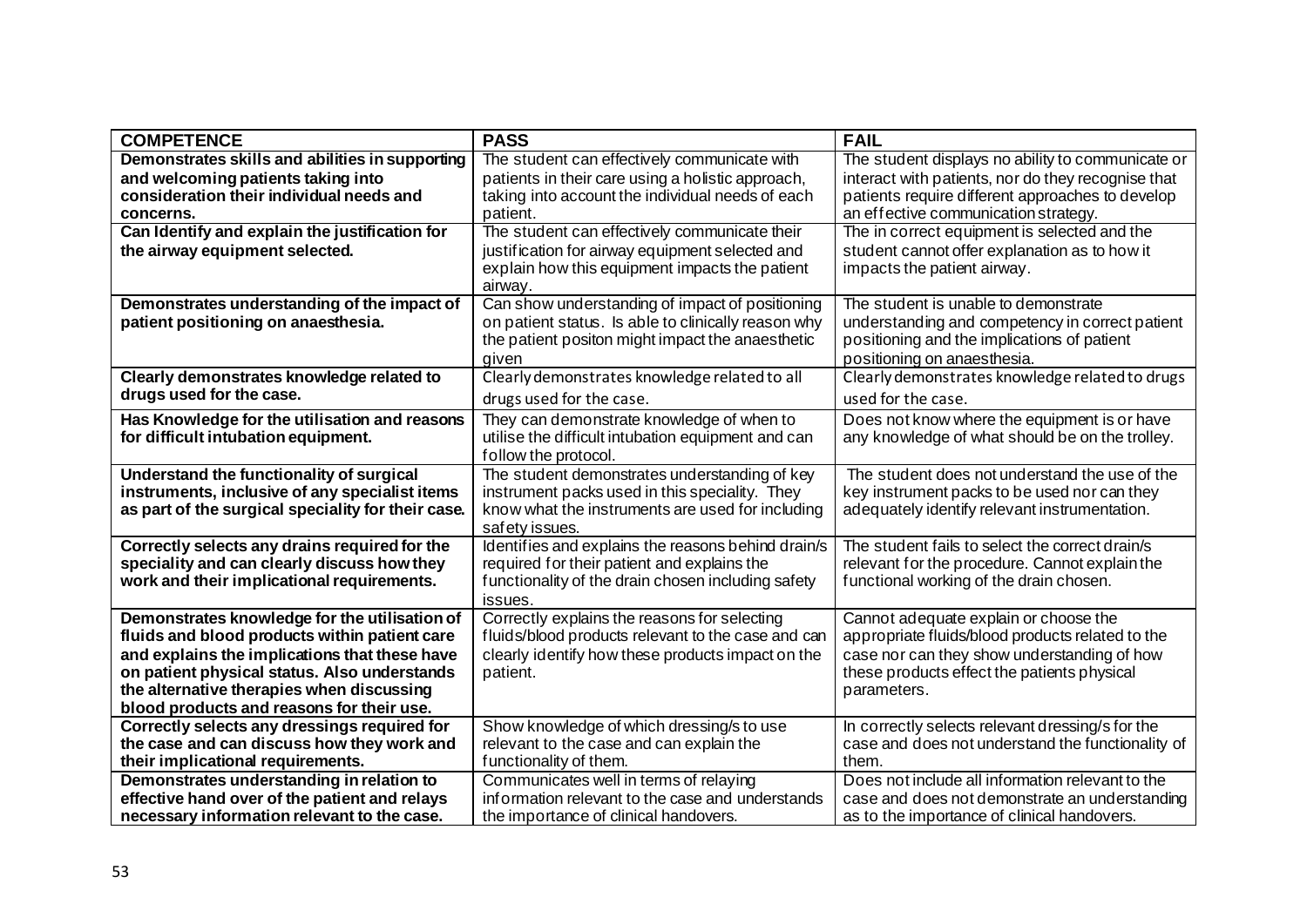#### **STUDENT COMMENTS OF PLACEMENT LEARNING FOR YEAR2**

**Comment on learning opportunities achieved within year 2 and action plan for progression into year 3.**

**Student name:**

**Student signature:**

**Placement:**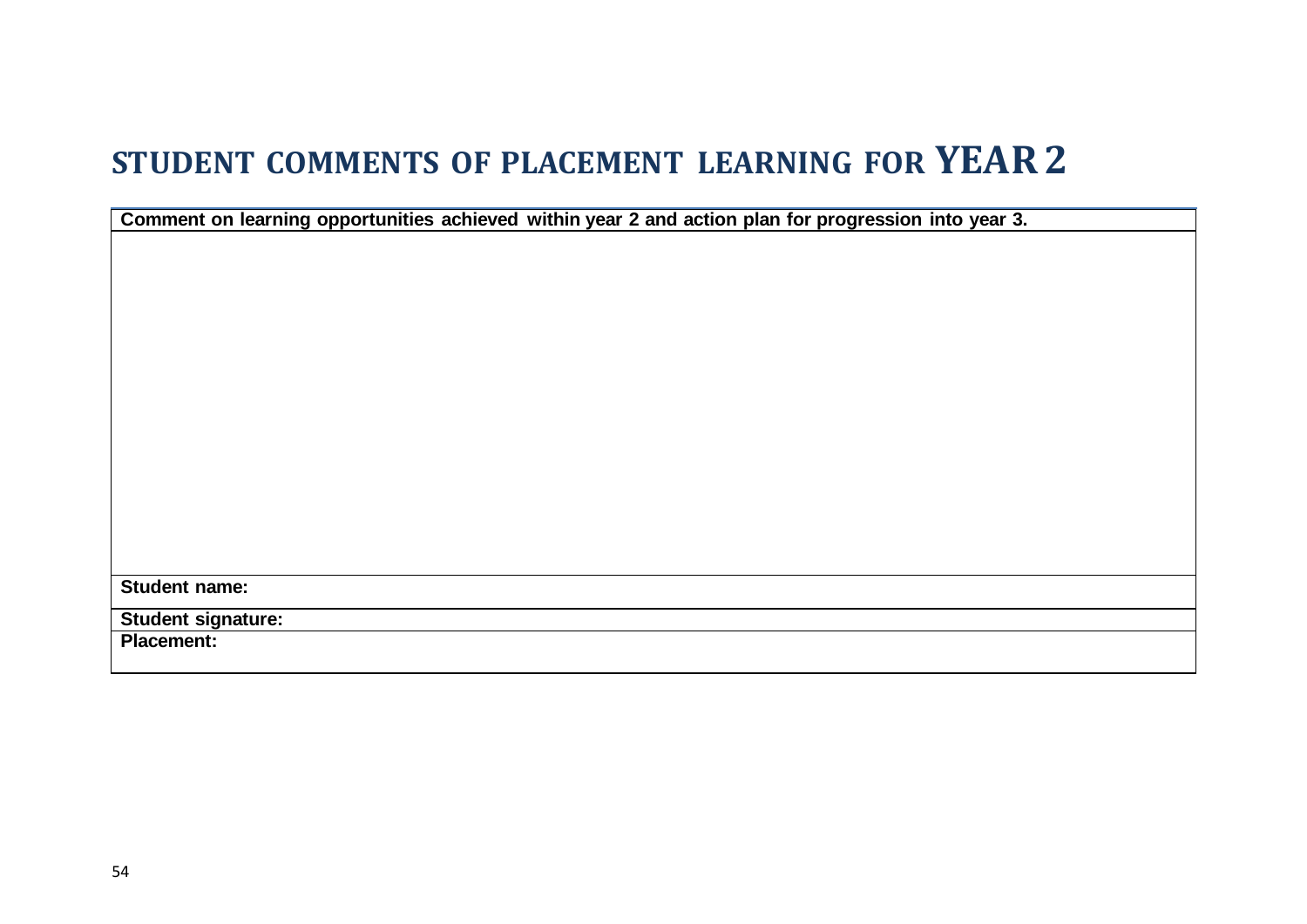## **PROGRESSION STATEMENT**

**TO BE COMPLETED BY THE CPC/NOMINATED PRACTICE EDUCATOR WITH THE STUDENT - PLEASE REVIEW ALL COMPETENCIES AND ENSURE THESE ARE CORRECTLY COMPLETED**

|                                                                        | <b>Tick</b> | Student strengths recognised on placement                                                            |
|------------------------------------------------------------------------|-------------|------------------------------------------------------------------------------------------------------|
| Title page signed and dated by the<br>student                          |             |                                                                                                      |
| Skills Passport format                                                 |             |                                                                                                      |
| Learning agreement completed                                           |             |                                                                                                      |
| Competence contents checked and<br>correct                             |             | Any student weaknesses / areas for improvements that require attention for future<br>career learning |
| Practice Educators / Associate<br><b>Practice Educators Signatures</b> |             |                                                                                                      |
| Case Logs                                                              |             |                                                                                                      |
| Placement evaluations                                                  |             |                                                                                                      |

*Please cross out which ever statement does not apply.*

**I the CPC/Practice Educator have checked the paperwork and agreed that this student has successfully completed this section and are able to progress.**

#### **Or**

**I the CPC/Practice Educator have checked the paperwork and in conjunction with other Practice Educators have agreed that this student has FAILED this section (reasons are outlined in the 'Cause for Concern' form).**

| <b>Student name:</b>      | <b>CPC/Nominated Practice Educator name:</b>      |
|---------------------------|---------------------------------------------------|
| <b>Student signature:</b> | <b>CPC/Nominated Practice Educator Signature:</b> |
| Date:                     | <b>Placement:</b>                                 |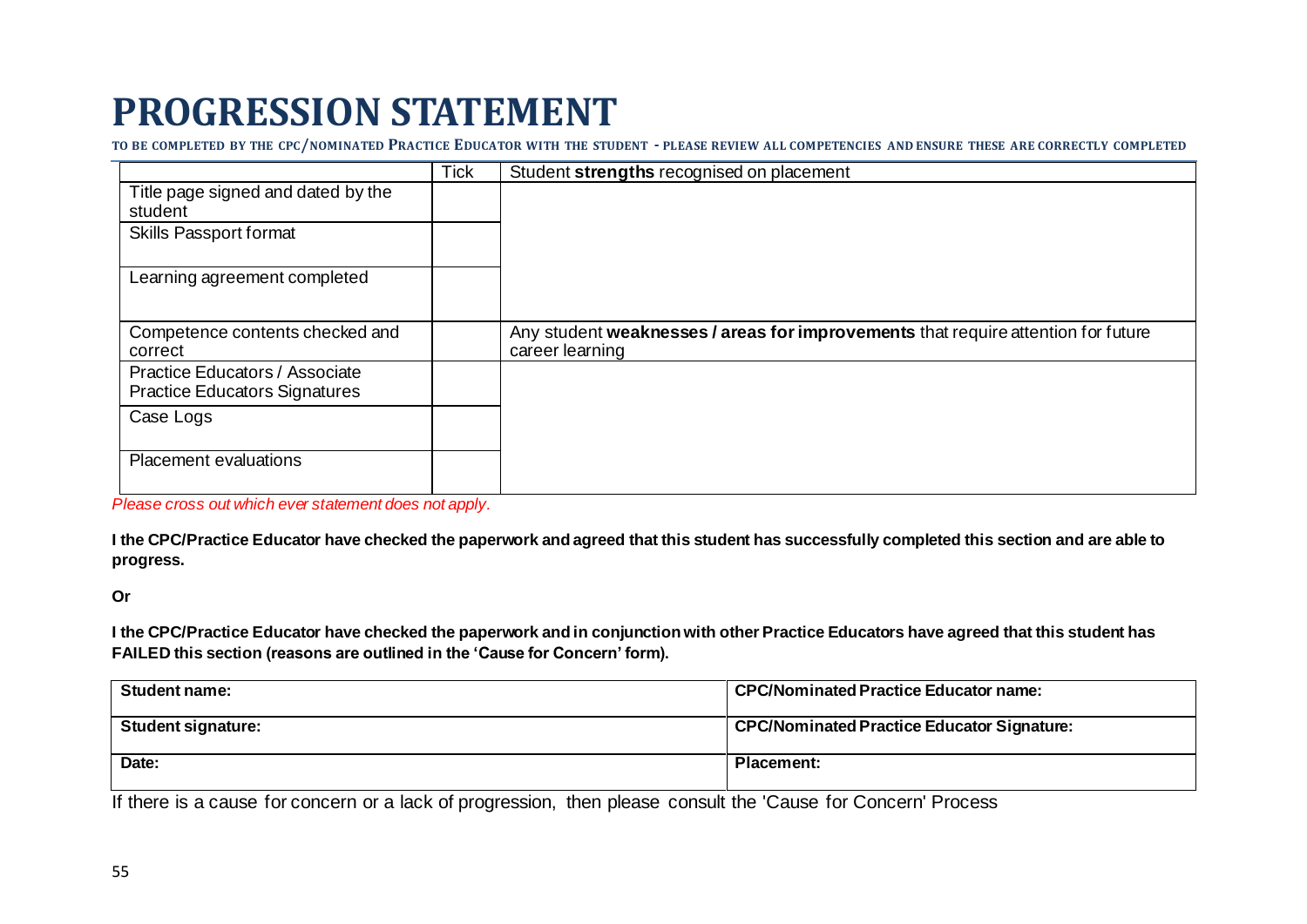#### **ADDITIONAL TESTIMONY SHEET (USE WHEN REQUIRED)**

**(ADDITIONAL INFORMATION / WRITTEN TESTIMONY OR EVIDENCE OF COMPETENCE)**

**This additional information and testimony further supports the student's progression through** 

**Competency.……... (Please complete)**

| <b>Student name:</b>      | <b>Practice Educator name:</b>      |
|---------------------------|-------------------------------------|
| <b>Student signature:</b> | <b>Practice Educator signature:</b> |
| Date:                     | <b>Placement:</b>                   |
|                           |                                     |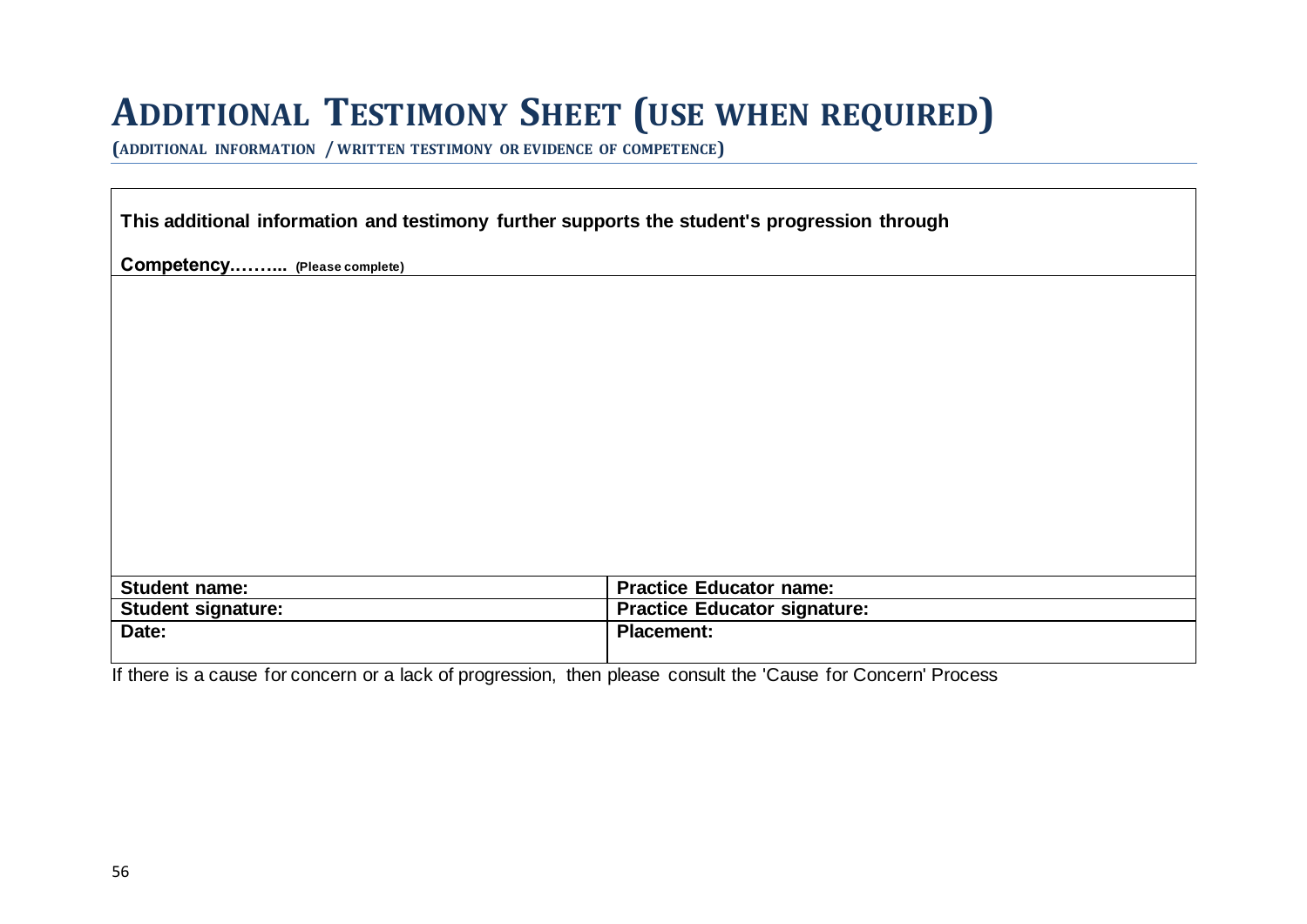#### **ADDITIONAL TESTIMONY SHEET (USE WHEN REQUIRED)**

**(ADDITIONAL INFORMATION / WRITTEN TESTIMONY OR EVIDENCE OF COMPETENCE)**

**This additional information and testimony further supports the student's progression through** 

**Competency.……... (Please complete)**

| Student name:      | <b>Practice Educator name:</b>      |
|--------------------|-------------------------------------|
| Student signature: | <b>Practice Educator signature:</b> |
| Date:              | <b>Placement:</b>                   |
|                    |                                     |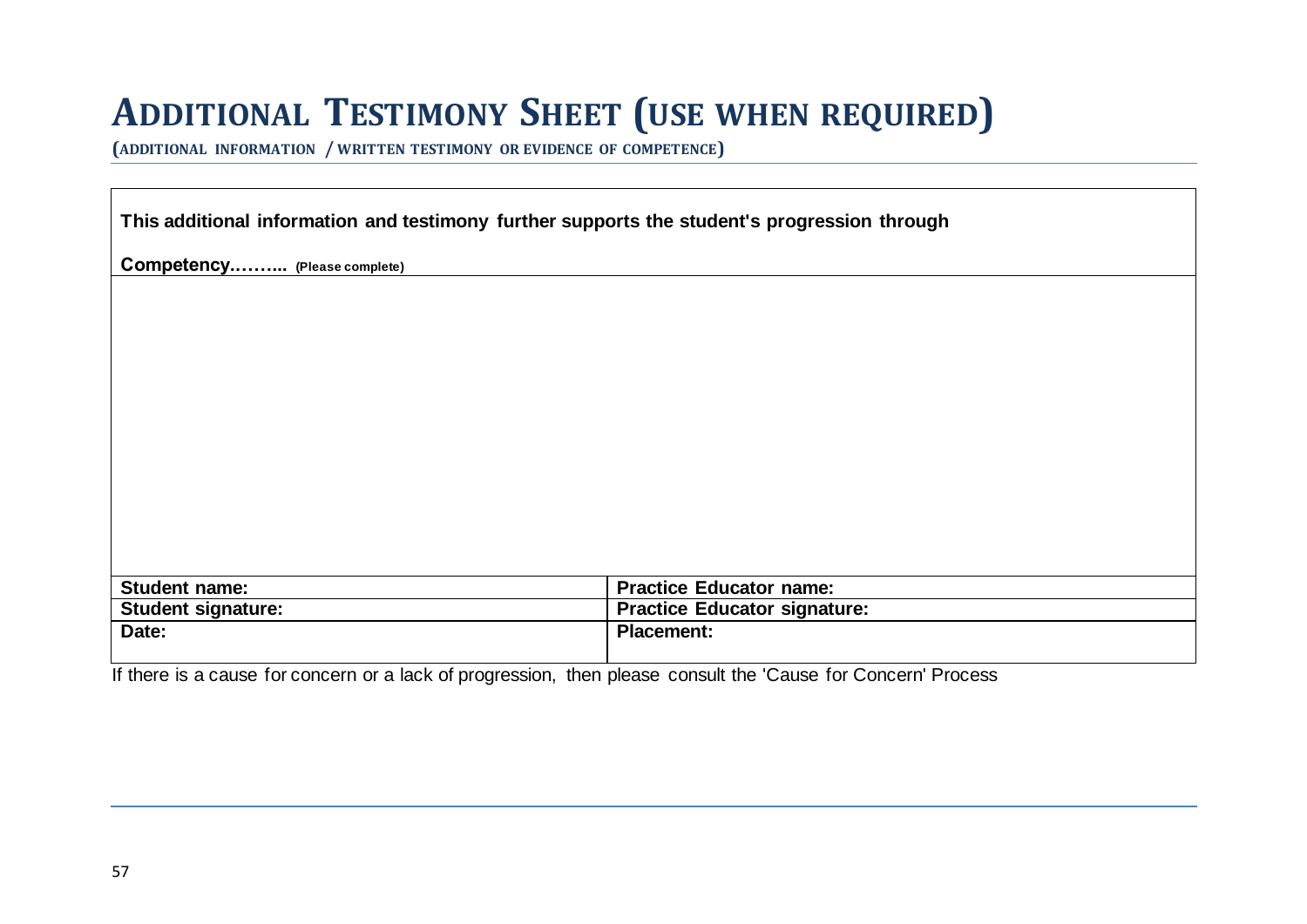#### **ADDITIONAL TESTIMONY SHEET (USE WHEN REQUIRED)**

**(ADDITIONAL INFORMATION / WRITTEN TESTIMONY OR EVIDENCE OF COMPETENCE)**

**This additional information and testimony further supports the student's progression through** 

**Competency ..…….. (Please complete)**

| <b>Student name:</b>      | <b>Practice Educator name:</b>      |
|---------------------------|-------------------------------------|
| <b>Student signature:</b> | <b>Practice Educator signature:</b> |
| Date:                     | <b>Placement:</b>                   |
|                           |                                     |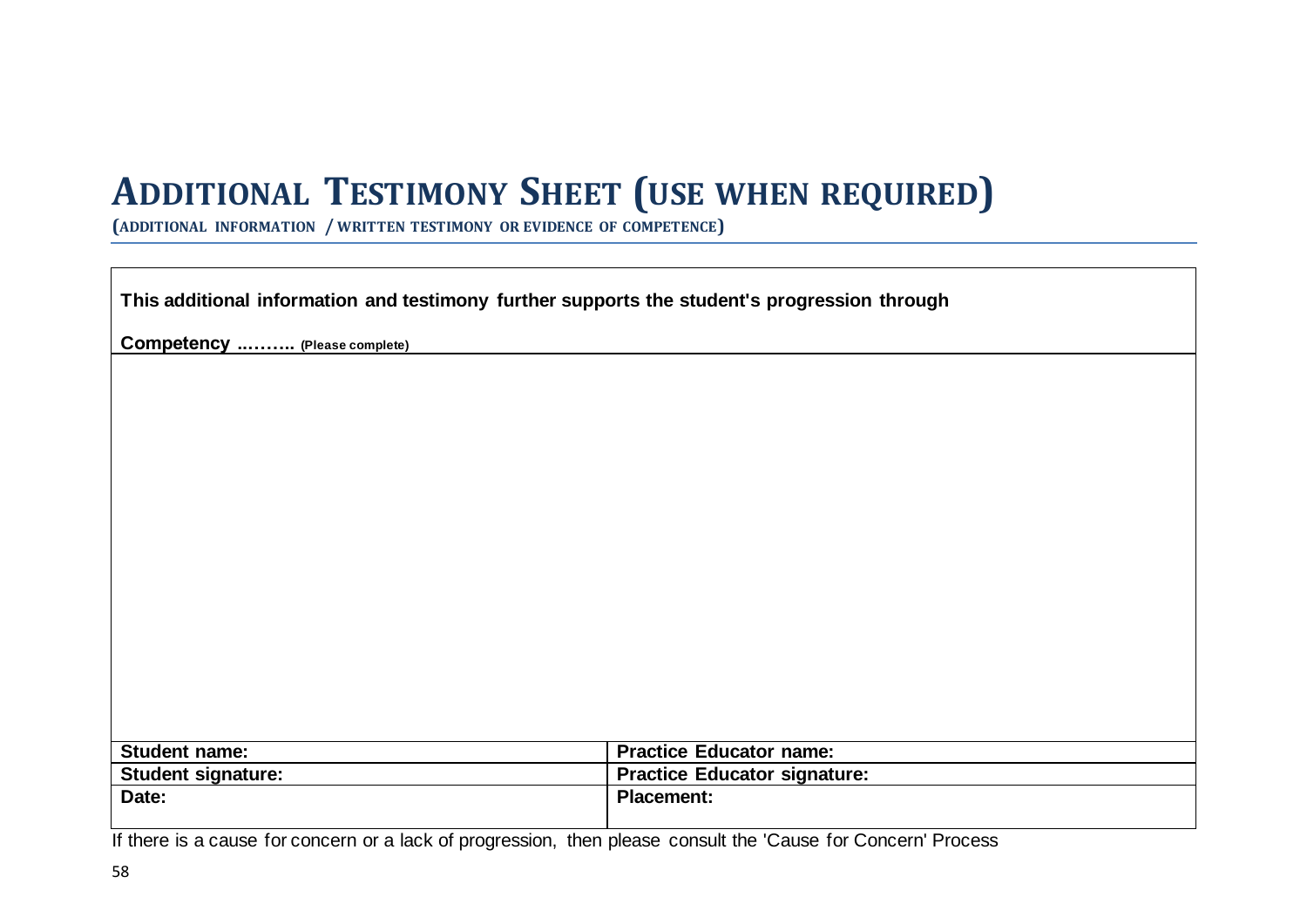#### **REVIEW OF LEARNING FOR YEAR2**

#### **PLEASE COMPLETE THIS FORM FOR EACH NEW PLACEMENT AREA (ADDITIONAL COPIES AT THE REAR OF BOOKLET)**

| This is identify learning opportunities available during this placement                                        |                                     |
|----------------------------------------------------------------------------------------------------------------|-------------------------------------|
| <b>Midterm interview</b>                                                                                       |                                     |
|                                                                                                                |                                     |
|                                                                                                                |                                     |
|                                                                                                                |                                     |
|                                                                                                                |                                     |
|                                                                                                                |                                     |
|                                                                                                                |                                     |
|                                                                                                                |                                     |
|                                                                                                                |                                     |
|                                                                                                                |                                     |
|                                                                                                                |                                     |
|                                                                                                                |                                     |
|                                                                                                                |                                     |
|                                                                                                                |                                     |
|                                                                                                                |                                     |
|                                                                                                                |                                     |
|                                                                                                                |                                     |
| Student name:                                                                                                  | <b>Practice Educator name:</b>      |
|                                                                                                                |                                     |
| <b>Student signature:</b>                                                                                      | <b>Practice Educator Signature:</b> |
| Date of agreement:                                                                                             | <b>Placement:</b>                   |
|                                                                                                                |                                     |
| If there is a cause for concern or a lack of progression, then please consult the 'Cause for Concern' Process. |                                     |